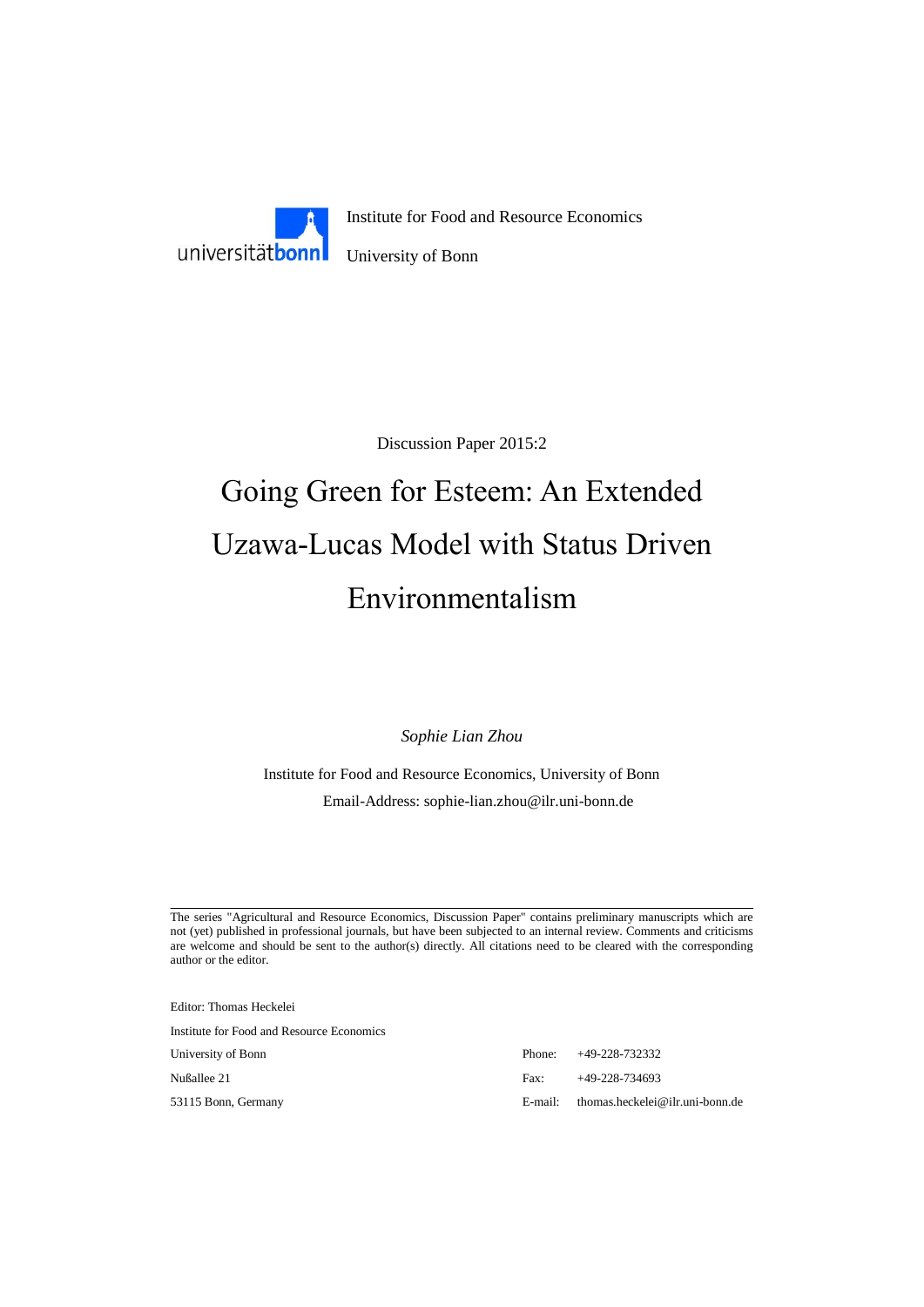# Going Green for Esteem: An Extended Uzawa-Lucas Model with Status Driven Environmentalism

*Sophie Lian Zhou*

#### **Abstract**

Conspicuous conservation is a newly emerged phenomenon of status driven environmentalism, where individuals undertake publicly visible conservation activities for the purpose of gaining social esteem. This paper studies the role of conspicuous conservation as an additional means of regulating environmental issues in an extended Uzawa-Lucas model with leisure choice, environmental externality and social status. Particular attention is paid to the long-term impact of conspicuous conservation on environmental quality, production culture, and the overall welfare along the balanced growth path (BGP) in a decentralized economy. Conspicuous conservation is found to aid pollution taxation and always increase environmental quality by providing additional incentives for pollution abatement. It however also increases the dirtiness of the aggregate technology, and encourages the use of the polluting factor. The overall welfare impact is positive when pollution control is absent or weak, but eventually turns negative as pollution taxation becomes increasingly stringent. The numerical example further suggests that strong status comparison is generally undesirable except at zero or extremely low pollution control.

**Keywords:** Conspicuous conservation, social status, pollution, economic growth **JEL classification:** Q50, D62, D91, O41, O44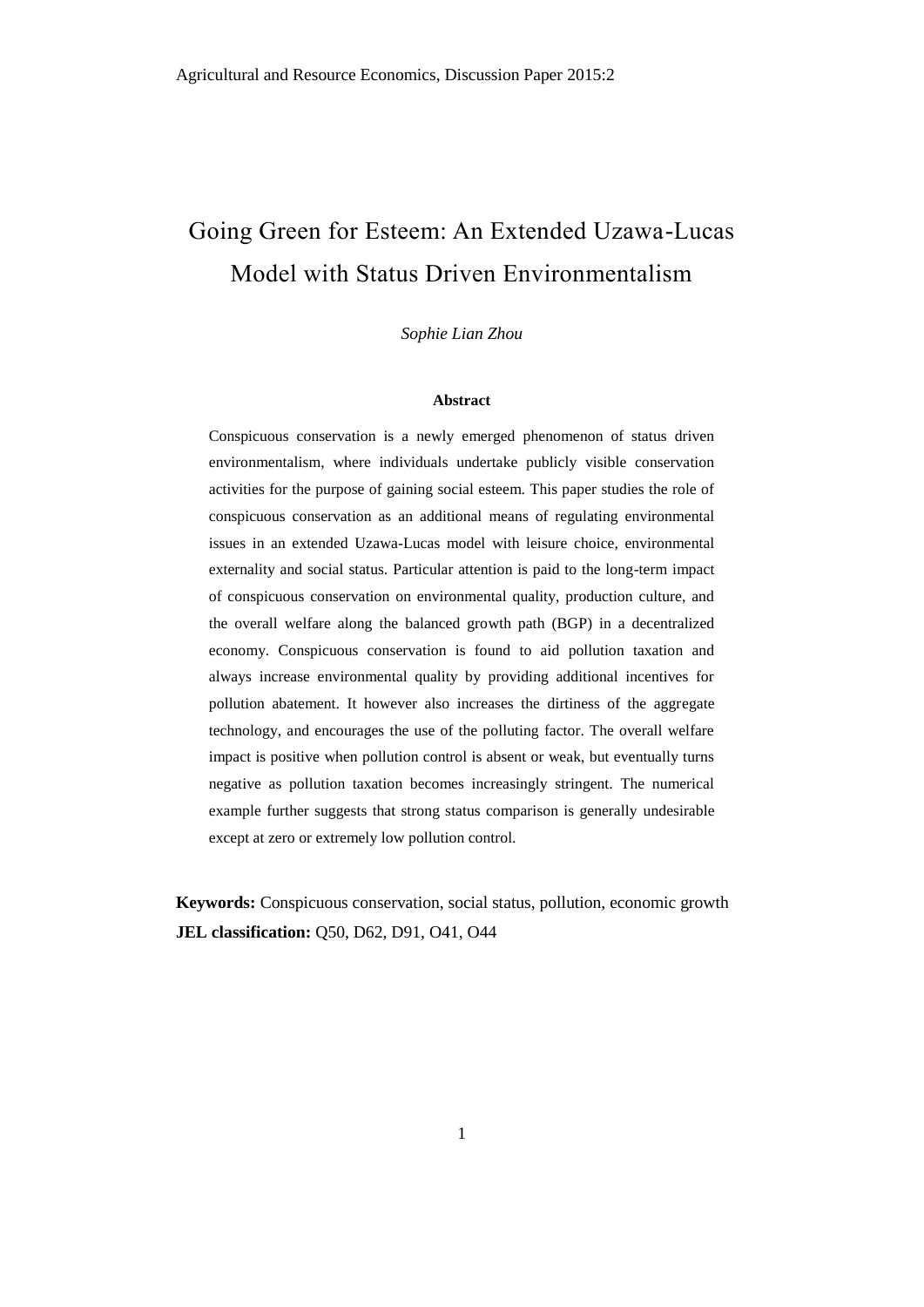#### **1 Introduction**

While environmental issues have been a much studied topic in economic growth literatures, the majority of these studies have focused on the role of the public sector in dealing with environmental externalities. More recent examples include Acemoglu et al. (2012), and Economides and Philippopoulos (2008). At the same time, as behavioral research points to the importance of preference and demand driven actions in tackling environmental issues (see for example Kinzig et al., 2013; Beretti et al., 2013), empirical and theoretical studies on the mechanism and effect of such actions are needed.

A newly emerged phenomenon in the recent years, conspicuous conservation, falls into this category. Termed after Veblen's (1899) "conspicuous leisure" and "conspicuous consumption", the concept of conspicuous conservation is used to describe status driven, publicly visible environmental conservation actions. With this kind of "going green to be seen" (Griskevicius et al., 2010) behavior, the environmental degrading effect of status-seeking is turned around to serve the purpose of environmental protection.

There are different explanations concerning why this kind of pro-social, proenvironmental behavior exist in the first place. One of these explanations is the socalled "costly signaling theory" (Zahavi, 1975). According to this theory, individuals engage in behaviors that are costly to themselves in order to signal information about themselves that are considered desirable. In the evolutionary sense, individuals that undertake this kind of costly actions would be considered by potential reproductive partners as having high fitness due to their ability of bearing costs and disadvantages, which in turn supports higher reproductive success. Van Vugt et al. (2007) suggest in their competitive altruism hypothesis that altruism and pro-social behavior might qualify as such costly behavior and altruists advertise the quality of themselves and their access to resource by showing that they are willing and able to spend excessive amount of energy, time and money for unselfish purposes. Therefore, by publicly undertaking self-sacrificing actions, one can signal one's willingness and ability to incur costs for others' behalf (Bird and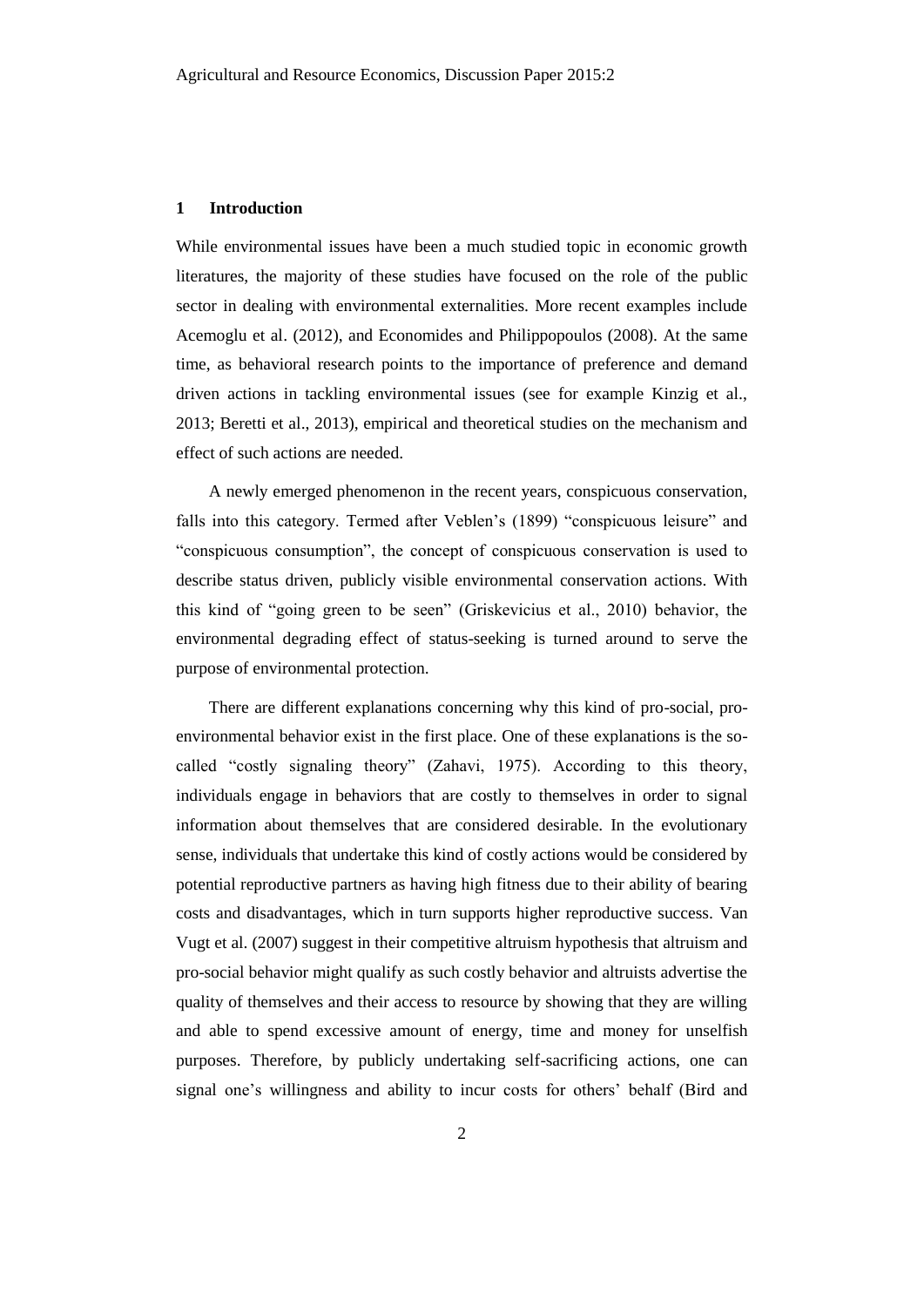Smith, 2005; Griskevicius et al., 2010). In any case, the costly signaling theory has gained much support from theoretical and empirical studies of both animal signaling and human behavioral ecology such as Gintis et al. (2001), Gurven et al. (2000), and Smith and Bird (2000), and has begun to be used also for explaining aspects of human psychology (see Griskevicius et al., 2007, 2010).

As yet a novel phenomenon, conspicuous conservation is believed by some to possess large potential for becoming an effective environmental conservation approach. In experimental settings, Griskevicius et al. (2010) show that activating status motive leads to higher willingness for purchasing environmentally friendly goods among participants. As for the magnitude of the effect, using vehicle purchase decision data, Sexton and Sexton (2013) have identified a mean willingness to pay between \$430 and \$4200 for the "green" signals. Even at the national level, similar positional concern is shown to kindle "'races' toward sustainable development" (Beretti et al., 2013), as demonstrated by nations' effort in moving up their ranks in the Yale Environmental Sustainability Index.

While conspicuous conservation potentially offers an innovative approach to increase efforts of environmental protection, much doubt and criticism still exists. Sceptics question the effectiveness of such status driven conservation effort, and point to the threat of increased aggregate production and higher negative environmental impact as in "Jevons Paradox" (see Elliott, 2013).

Against this background, a thorough investigation of the conspicuous conservation phenomenon appears highly relevant and necessary. Especially, insights on whether and how conspicuous conservation influences the long-term environmental quality, production culture and overall welfare are needed. For these purposes, an economic growth model, which enables treatment of status-seeking conservation behavior and offers long-term perspectives on both the economic and ecological affairs of human society, appears helpful.

While status-seeking is already a much analyzed issue in growth literature, existing literature mainly focuses on the more conventional forms of status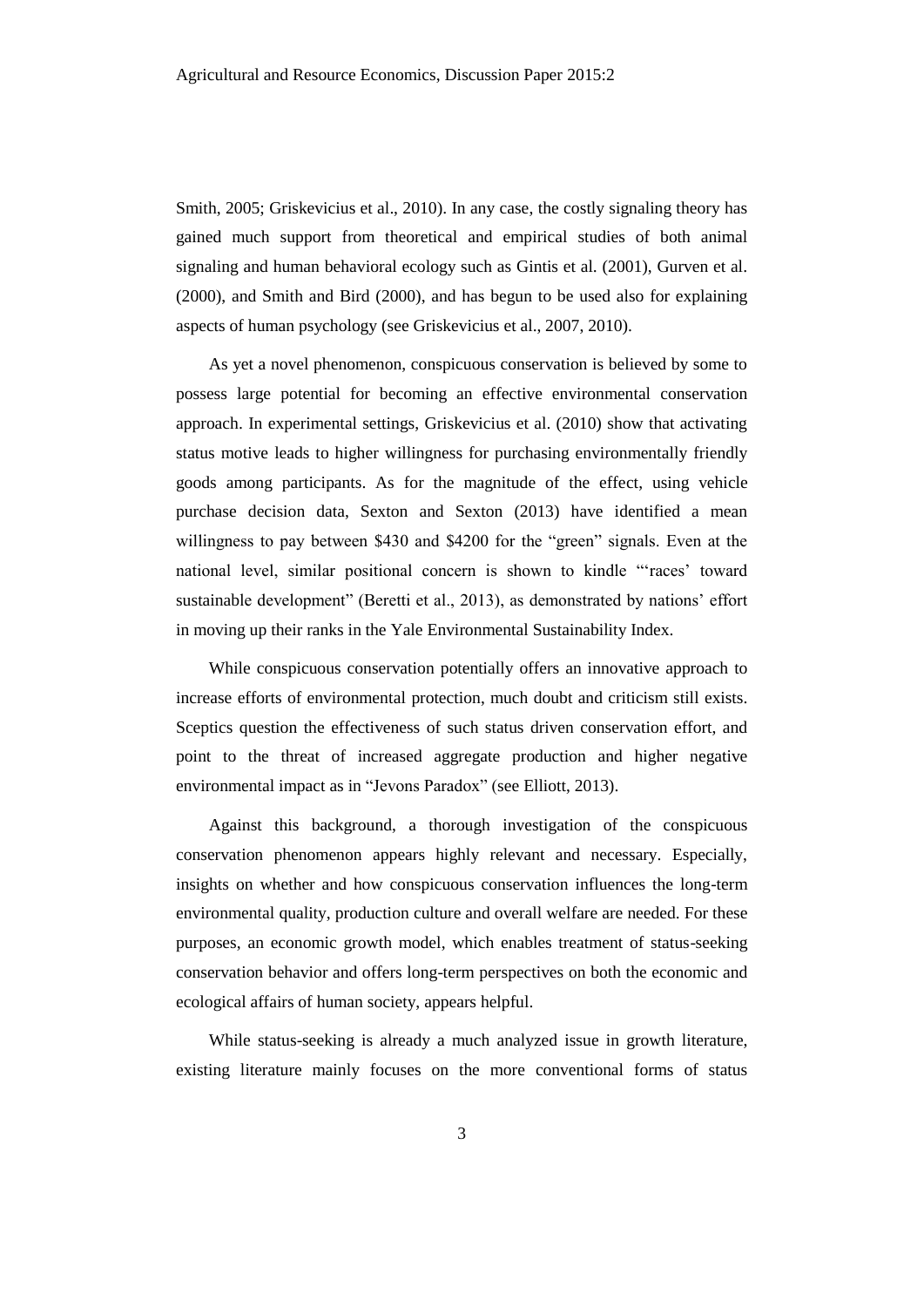concern, such as in terms of conspicuous consumption (see for example Rauscher, 1997; Fisher and Hof, 2000; and Tournemaine and Tsoukis, 2008) or relative concerns for wealth (Cahuc and Postel-Vinay, 2005; Tournemaine and Tsoukis, 2008; Nguyen-Van and Pham, 2013). To our knowledge, there has not yet been any attempt in modeling status concern in terms of environmental protection behavior in the context of economic growth theories. By incorporating conspicuous conservation behavior in an economic growth model, the present paper thus aims at providing a better understanding of status-seeking conservation behavior and offers insights into its environmental, economic and welfare impact.

To study the impact of conspicuous conservation, we adopt a two-sector Uzawa (1965)-Lucas (1988) model with leisure choice, environmental externality and status-seeking green wealth, as represented by one's holding of abatement capital relative to the average abatement capital in society. Prior studies using Uzawa-Lucas models with environmental externality have shown that such models can well support long-term growth with constant environmental quality (see Gradus and Smulders, 1993; Bovenberg and Smulders, 1995; and Hettich, 1998). Such two-sector models thus offer a good starting point for extension and can be used to study the long-term impact of the status-seeking behavior. In particular, the current paper modifies and extends the model of Hettich (1998) by incorporating quality leisure, environmental stock, abatement capital, and status comparison.

After setting up the model, we derive the equilibrium conditions and properties of balanced growth path (BGP). The analyses focus on the decentralized economy, while the social planer's solution serves only as a benchmark. Conclusions on the environmental, economic and welfare impact of conspicuous conservation are drawn from the comparison of the decentralized BGPs with and without conspicuous conservation. The analyses yield a few main results. First, conspicuous conservation is found to always effectively raise abatement and environmental quality. Second, although the overall effect on the environment is positive, conspicuous conservation raises the dirtiness of technology and stimulates the use of the pollution generating production factor. Finally, with increasing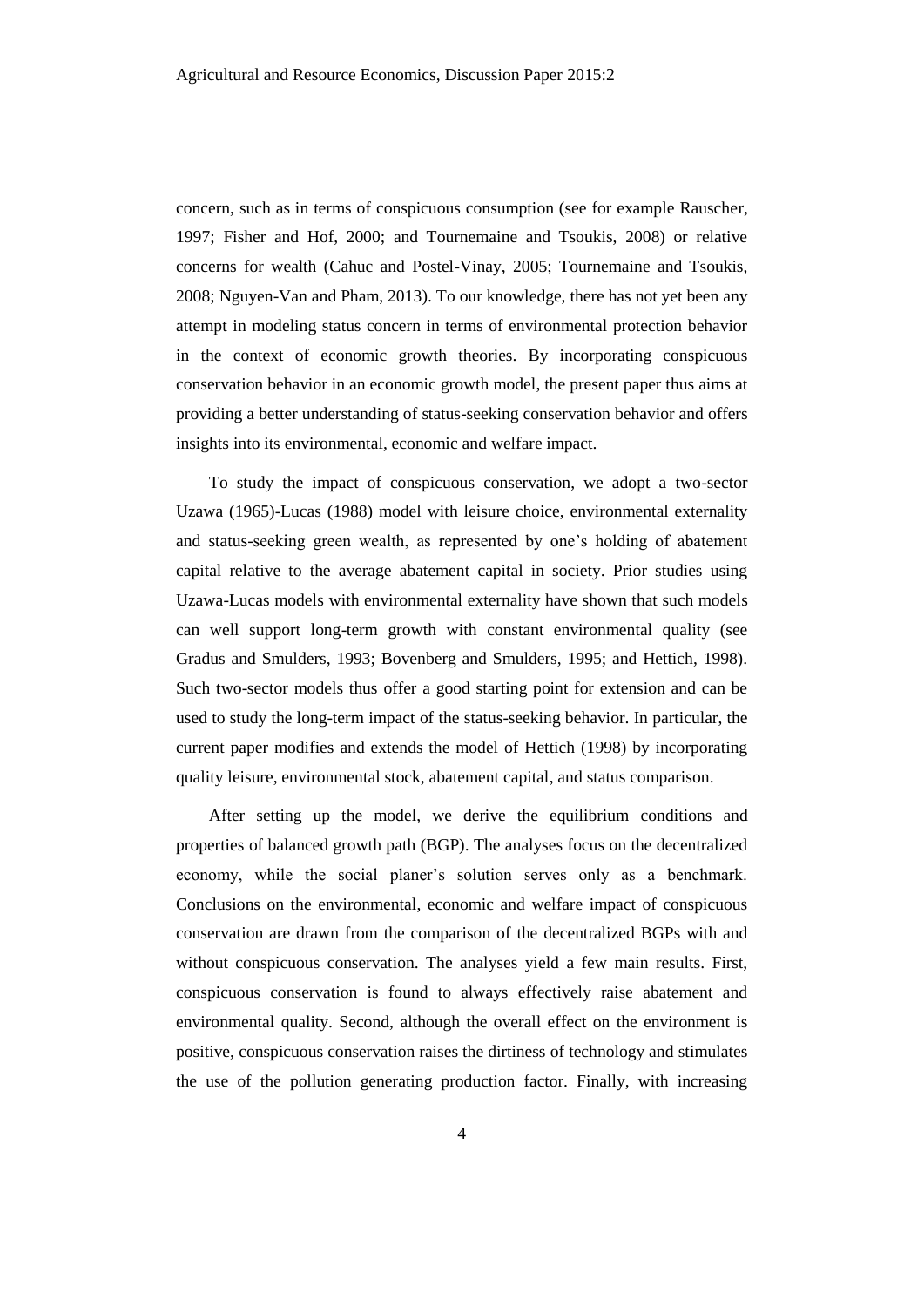strictness of pollution control, conspicuous conservation is first welfare enhancing but eventually leads to lower welfare.

The rest of the paper is organized as follows. Section 2 introduces the formal model, and Section 3 derives the equilibrium conditions. In Section 4, the existence and properties of the BGPs are established and the impact of conspicuous conservation is analyzed. A numerical example is further provided to illustrate the analytical results. After a discussion in Section 5, Section 6 concludes the paper.

# **2 The Model**

l

We consider a closed economy with a constant population normalized to 1. The economy is assumed to be populated by identical, infinitely-lived agents uniformly distributed over the interval [0,1]. The identical agents are assumed to have perfect foresight and make decisions to maximize their life-time utility. We further assume competitive markets while discussing decentralized economies.

#### 2.1 *Aggregate Technology and Environment*

The aggregate production technologies of the two-sector economy are given by<sup>1</sup>:

$$
Y_t = AK_t^{\alpha}(u_t H_t)^{1-\alpha}
$$
 (1)

$$
\dot{H}_t = Bv_t H_t = B(1 - u_t - l_t)H_t
$$
\n<sup>(2)</sup>

where  $Y_t$  is the final output produced,  $K_t$  is the productive capital,  $u_t$  is the amount of time devoted to final output production and  $u_t H_t$  the effective labor,  $0 < \alpha < 1$ is the exogenous output elasticity of productive capital;<sup>2</sup>  $H_t$  is the amount of human

<sup>&</sup>lt;sup>1</sup> We assume a zero depreciation rate for the productive, human and abatement capital in this paper. Using a positive depreciation rate would complicate the analyses, but will not alter the results.

*<sup>2</sup>* Lucas (1988) has assumed a positive externality of average stock of human capital on output production. We assume away this externality throughout our analyses.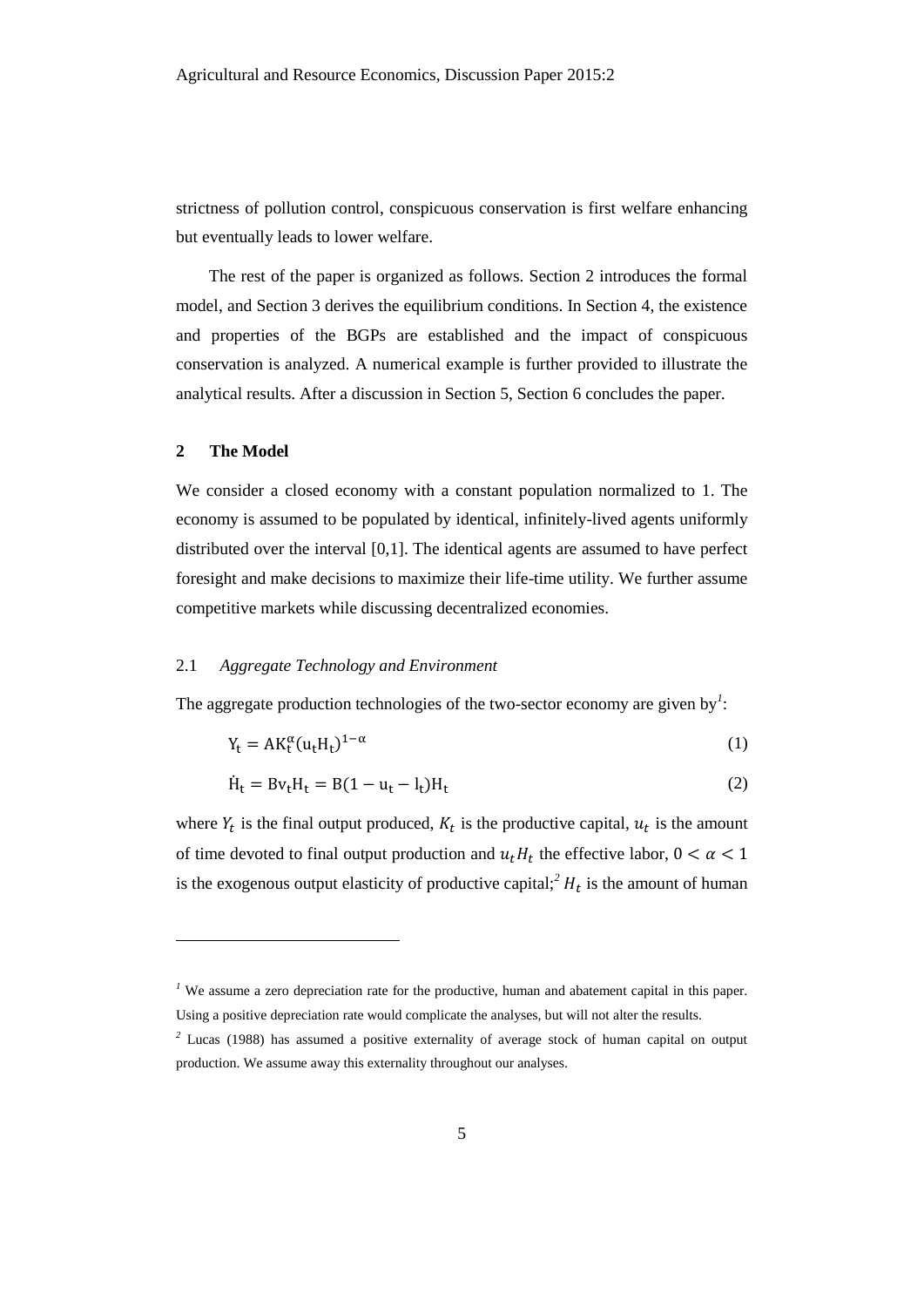capital accumulated at time  $t$ , B is the productivity parameter for the education sector, and  $v_t$  the times devoted to education. Given the total time endowment of 1 and denoting the amount of leisure times by  $l_t$ , the education time is also given by  $(1 - u_t - l_t)$ . The education sector thus has a linear technology. The final output production function exhibits constant return to scale with respect to productive capital and effective labor, has diminishing marginal product in the two factors, and further satisfies the Inada conditions. Productive capital used in final output production is assumed to generate pollution flows, which can be reduced by the use of abatement capital  $G_t$ . The net pollution flow is thus given by

$$
P_t = K_t^x G_t^{-\beta} \tag{3}
$$

where  $x > 1$  and  $0 < \beta \le x - 1$  are the exogenous elasticities of pollution with respect to productive and abatement capital, respectively. The condition  $\beta \leq x - 1$ rules out the notion of highly effective abatement so that simultaneous doubling of physical and abatement capital will lead to increased pollution*<sup>3</sup>* .

The abatement capital evolves according to

 $\overline{a}$ 

$$
\dot{G}_t = \mu Z_t^{\gamma} \tag{4}
$$

where  $Z_t$  is the abatement investment,  $\mu > 0$  is the productivity parameter,  $\gamma > 0$  is the elasticity of abatement capital with respect to the abatement investment and specifies the speed of abatement capital accumulation. The effect of net pollution is that it reduces environmental quality, which evolves according to

<sup>&</sup>lt;sup>3</sup> This condition warrants the joint concavity of the maximized Hamiltonian with respect to physical and abatement capital that is needed for the Arrow Sufficiency Theorem (see Arrow and Kurz, 1970; Seierstad and Sydsaeter, 1977) in the optimal control theory, which ensures the sufficiency of the first order conditions to be used in the equilibrium analysis in Section 3. The quality leisure modification of Hettich's (1998) model serves the same purpose and warrants the concavity of the maximized Hamiltonian with respect to human capital.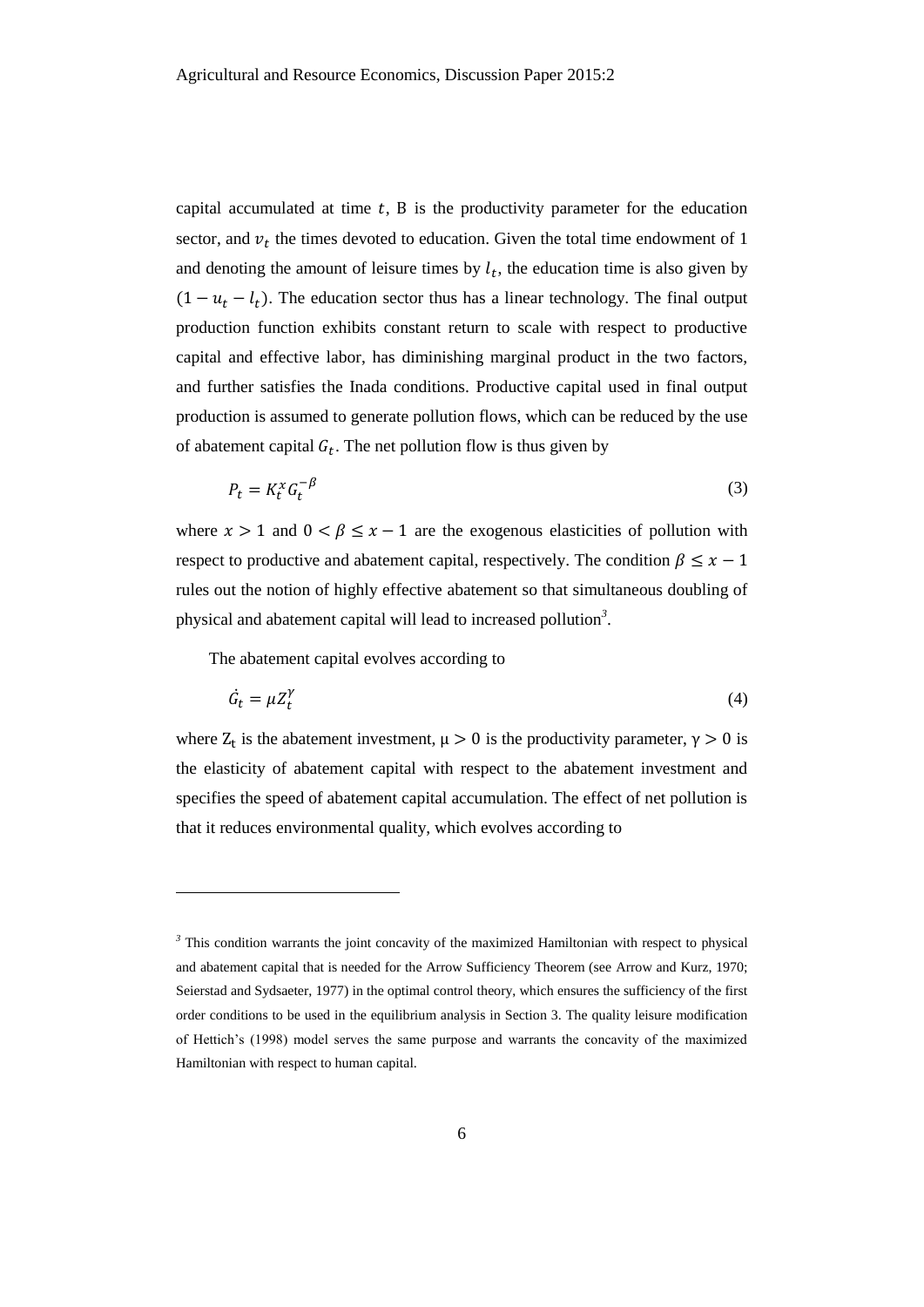$$
\dot{E}_t = -\delta E_t - \theta P_t, \quad \text{with } E_{min} < E_t < E_{max} = 0,\tag{5}
$$

where  $\delta$  is the regeneration rate of the environment,  $\theta$  is the depletion rate or rate of damage from pollution,  $E_{min}$  is the lowest possible (stable) environmental quality or the "disaster state", and  $E_{max}$  is the so-called "virgin state", which can only be achieved in the absence of industrial production. Given that  $E_t$  takes nonpositive values, the variable can be interpreted as the deviation from the virgin state. A higher  $E_t$  thus represents a lower deviation from  $E_{max}$  and a higher environmental quality.

# 2.2 *Household*

Households or individuals in the economy derive utility from consumption, quality leisure, environmental quality and social status. Social status is generated through the comparison of one's green wealth, which is the level of one's abatement capital holding. The visibility of the individual green wealth is established if we assume that the shares of abatement capital can only be purchased at specific banks and no online banking option is available. For green wealth to be status generating, abatement capital holding must further be costly to the individuals and involves some form of self-sacrifice. It is therefore important that investing in abatement capital should not be as profitable as investing in productive capital, and it must be clear to all individuals that the holding of abatement capital signifies some degree of economic disadvantages. This condition is however easily satisfied given the public good nature of pollution abatement.

The instantaneous utility function of the representative individual is given by

$$
U_t(C_t, H_t, l_t, G_t, \bar{G}_t, E_t) = \ln C_t + \eta_l \ln(H_t l_t) + \eta_s \ln \frac{G_t}{G_t} - \eta_E \frac{(-E_t)^{1+\psi}}{1+\psi}
$$
(6)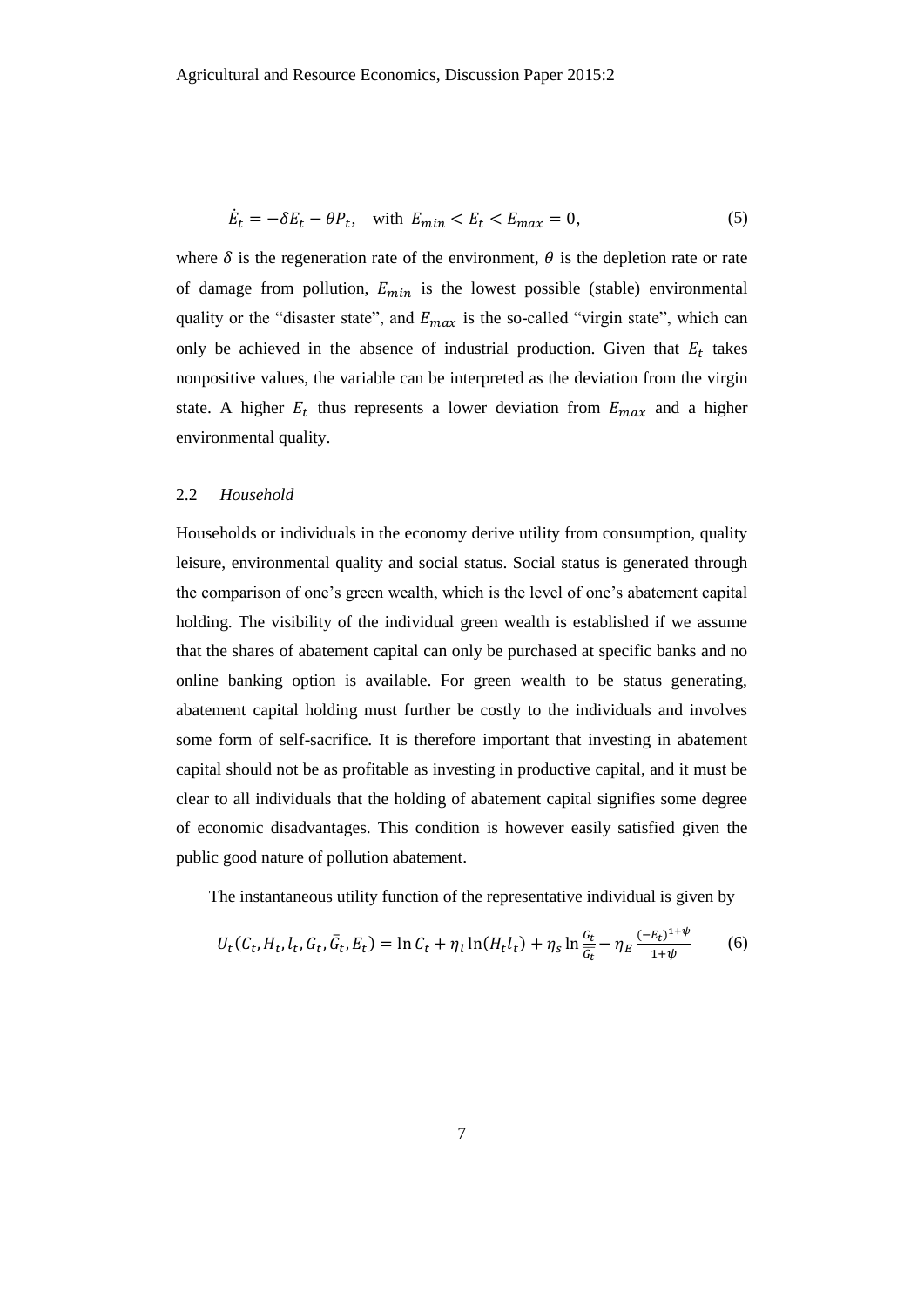where  $\eta_1$ ,  $\eta_s$ ,  $\eta_E > 0$  are exogenous parameters measuring the importance of quality leisure, social status and environmental quality relative to consumption in the individual's utility, and  $\psi > 0$  is the inverse of the intertemporal substitution elasticity of environmental quality. The amount of quality leisure<sup>4</sup> H<sub>t</sub>l<sub>t</sub> depends on both the level of human capital and leisure time. The representative individual's social status is expressed via her green wealth relative to society's average  $(\frac{G_t}{G_t})$ , and is determined by her own holding of abatement capital  $G_t > 0$  and the average abatement capital in the economy  $\overline{G}_t > 0$ , which she takes as exogenous.<sup>5</sup>

Individuals are further asset owners in the economy. They receive productive capital income (both interest and dividend), wage, abatement capital rent, and face the following budget constraint:

$$
\dot{K}_t = I_t = r_t K_t + w_t u_t H_t + q_t G_t + \pi_t - C_t - Z_t \tag{7}
$$

where  $I_t$  is the investment into productive capital, and  $r_t$ ,  $w_t$ ,  $q_t$ , and  $\pi_t$  are the competitive interest rate, wage, abatement capital rent, and dividend, respectively.

#### 2.3 *Firms*

l

Taking the competitive interest rate, wage, abatement capital rent, pollution tax, and lump sum transfer from the public sector as given, firms maximize their profits

$$
\pi_t = Y_t - r_t K_t - w_t u_t H_t - q_t G_t - \tau_t P_t + L_t \tag{8}
$$

*<sup>4</sup>* Examples of such quality time include seeing opera, reading a book, playing music, etc. Although modeling leisure in terms of quality time is mainly out of technical considerations (see Footnote 3), the specification can be considered sensible insofar if we consider the total time endowment as net of raw leisure time, or time spent for maintaining physical functions of human body (such as sleeping). <sup>5</sup> We assume *G*,  $\bar{G} > 0$  so that  $\ln \frac{G_t}{G_t}$  is always defined.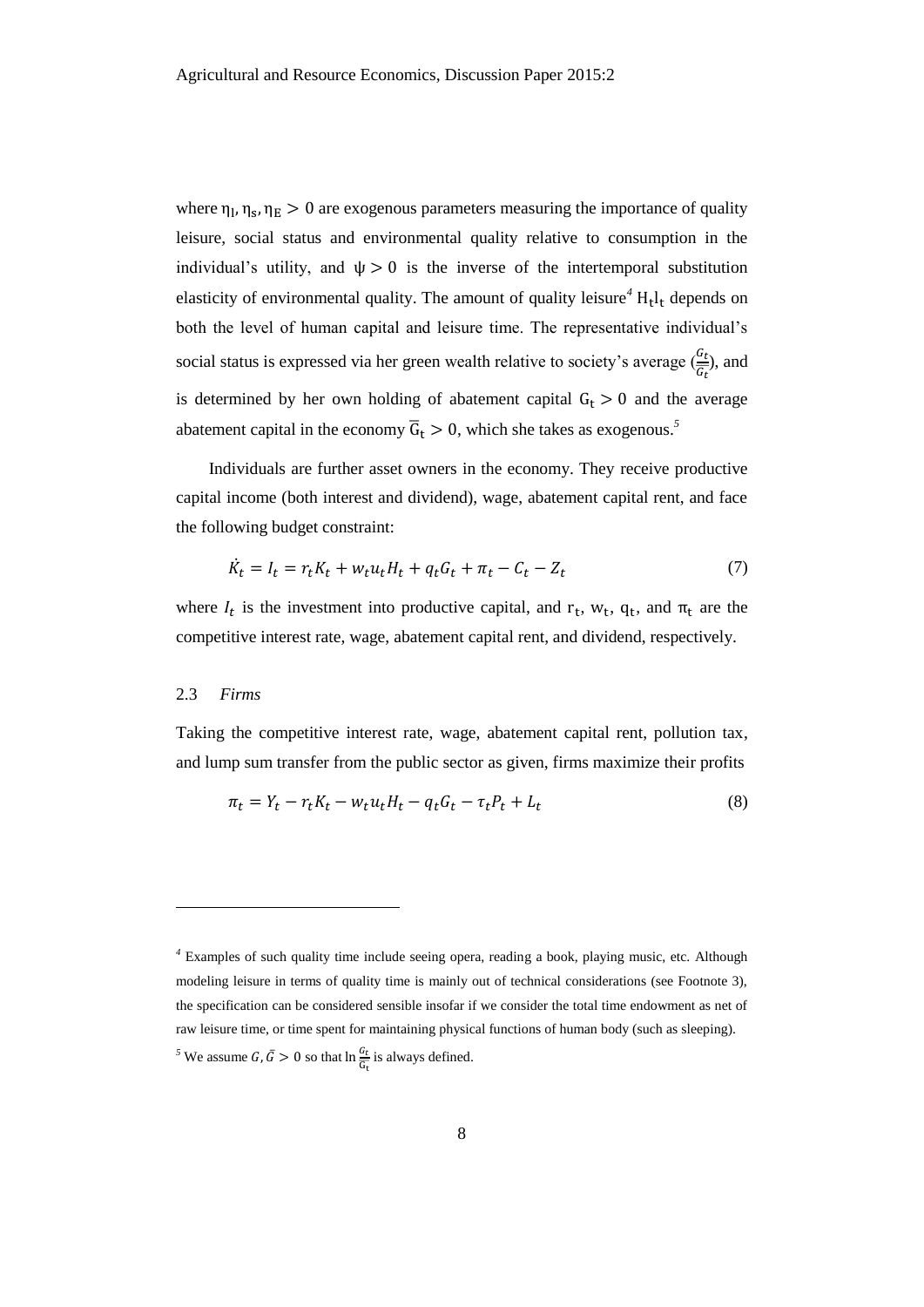where  $\tau_t$  is the pollution tax per unit of pollution and  $L_t$  the lump sum transfer.

### 2.4 *Public Sector*

The role of the public sector is minimal in our model. The public sector levies a pollution tax  $\tau_t \geq 0$  and makes a revenue-neutral lump sum transfer  $L_t$  to the firms. The governmental budget is always balanced and  $\tau_t P_t = L_t$  always holds.

# **3 Equilibrium**

#### 3.1 *Competitive Decentralized Equilibrium (CD)*

We start our analyses with the competitive decentralized equilibrium (CD), which is jointly determined by 1) profit maximization of the firms, 2) utility maximization of the individuals, 3) ex post symmetry in individual decisions, and 4) balanced governmental budget. For simplicity of notation, we will drop the time subscript in the rest of the paper whenever it does not cause confusion.

Taking the competitive interest rate, wage, abatement capital rent, pollution tax and lump-sum transfer as given, the representative firm maximizes its profit by choosing the optimal level of K, uH and G according to

$$
\max_{\{K, u, H, G \ge 0\}} \pi = AK^{\alpha}(uH)^{1-\alpha} - rK - wuH - qG - \tau P + L \tag{9}
$$

which leads to the following first order conditions:

<span id="page-9-0"></span>
$$
r = \alpha \frac{Y}{K} - x\tau \frac{P}{K} = \alpha \frac{Y}{K} - \phi^{CD} \frac{Z}{K}
$$
 (10)

$$
w = (1 - \alpha) \frac{Y}{uH}
$$
 (11)

$$
q = \beta \tau \frac{P}{G} = \phi^{CD} \frac{Z}{\gamma G} \tag{12}
$$

where  $\phi^{CD}$  is a variable given by  $\phi^{CD} = x\tau \frac{P}{a}$  $\frac{r}{z}$ . Firms' profits will thus be

<span id="page-9-1"></span>
$$
\pi = (x - \beta)\tau P. \tag{13}
$$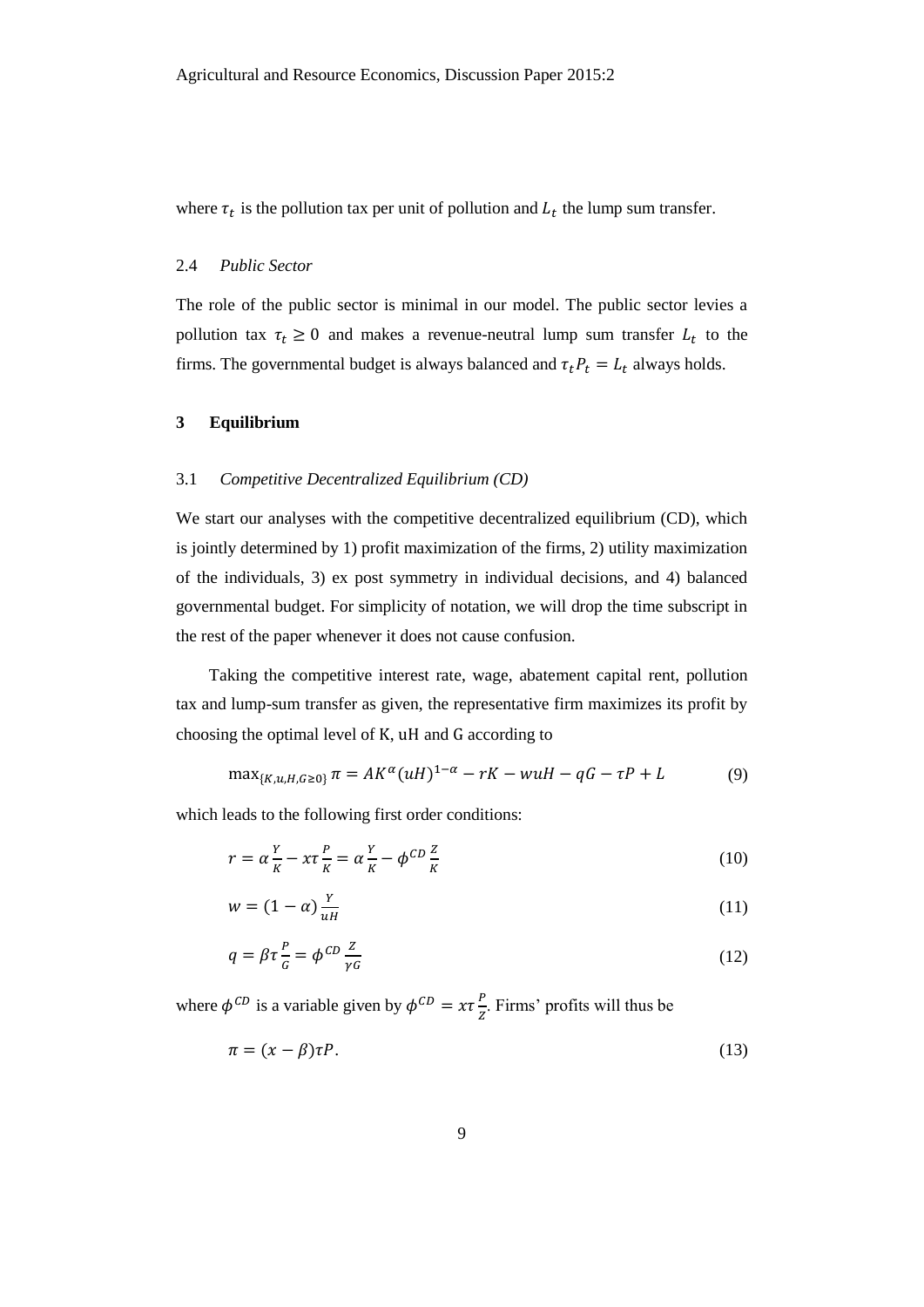Condition [\(10\)](#page-9-0) shows that when the environmental externality is internalized by a positive pollution tax, the net marginal product and thus the competitive interest rate of productive capital will be reduced by its marginal environmental costs  $(x\tau \frac{P}{U})$  $\frac{F}{K}$ ), expressed by the pollution tax payment. With positive pollution tax, firms will pay a lower share of their total revenue  $(\frac{rK}{Y})$  for renting productive capital and instead spend some of their resources for renting abatement capital  $(\frac{qG}{Y})$ . Due to the increasing return to scale property  $(x - \beta \ge 1)$  of the net pollution function, however, the saved cost of productive capital  $(\chi \tau P)$  is larger than the additional cost of abatement ( $\beta \tau P$ ) so that the net profit of firms actually increases, compared to the zero profit when pollution control is absent. Since the saved costs  $x\tau P$  represent the environmental costs of productive capital, a natural interpretation of  $\phi^{CD}$  is thus the environmental costs per unit of abatement investment.

From the distributional point of view, conditions [\(10\)-](#page-9-0)[\(13\)](#page-9-1) also reveal the distributional impact of pollution taxation. In particular, the owners of the productive capital are punished by the dirtiness of their assets and they bear a total loss of xτP. The owners of the abatement capital and the owners of the firms, on the other hand, are rewarded by a gain of  $\beta \tau P$  and  $(x - \beta) \tau P$ , respectively. In our model, where the representative agent is the owner of all types of assets, such redistribution of course does not occur. However, the changes in interest rate and abatement capital rent caused by pollution taxation provide financial incentives for the asset owners to adjust their investment decisions.

Taking the competitive wage, interest rate, abatement capital rent and dividend payment as given, individuals maximize their lifetime utility

$$
W = \int_0^\infty \left[ \ln C + \eta_l \ln(Hl) + \eta_s \ln \frac{G}{\bar{G}} - \eta_E \frac{(-E)^{1+\psi}}{1+\psi} \right] e^{-\rho t} dt,
$$
 (P1)

<span id="page-10-0"></span>,

subject to:

$$
\begin{cases}\n\dot{K} = rK + wuH + qG + \pi - C - Z \\
\dot{H} = B(1 - u - l)H \\
\dot{G} = \mu Z^{\gamma}\n\end{cases}
$$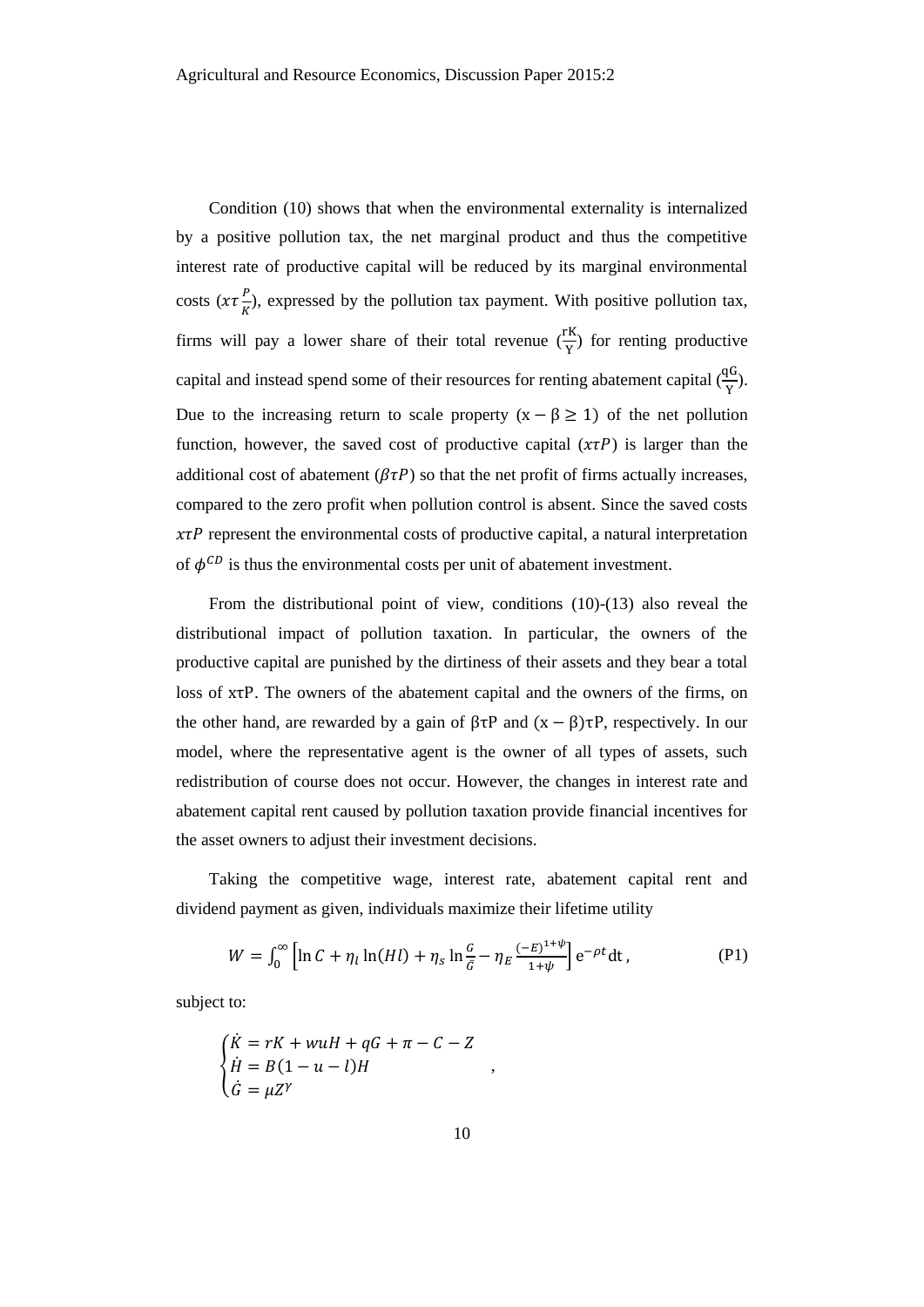where  $\rho$  is the rate of time preference and the absence of the environmental constraint reflects the public good nature of environmental quality.

Applying optimal control theory, the solution to [\(P1\)](#page-10-0) can be found by maximizing the following current value Hamiltonian:

<span id="page-11-0"></span>
$$
H = \ln C + \eta_l \ln(Hl) + + \eta_s \ln \frac{G}{\bar{G}} - \eta_E \frac{(-E)^{1+\psi}}{1+\psi} + \lambda_1 [rK + wuH +
$$
  
qG + \pi - C - Z] +  $\lambda_2 [B(1 - u - l)H] + \lambda_3 Z^{\gamma}$  (H1)

where C, Z, u, l are the choice variables, K, H, G the state variables and  $\lambda_1$  to  $\lambda_3$ the co-state variables or shadow prices corresponding to the state variables. Maximizing [\(H1\)](#page-11-0) leads to, inter alia, the following set of optimality conditions:

<span id="page-11-1"></span>
$$
\frac{\dot{c}}{c} = \alpha \frac{Y}{K} - \phi^{CD} \frac{Z}{K} - \rho \tag{14}
$$

$$
\frac{\dot{K}}{K} = \frac{Y}{K} - \frac{C}{K} - \frac{Z}{K}
$$
\n<sup>(15)</sup>

$$
\frac{\dot{H}}{H} + \frac{\dot{l}}{l} = B - \rho \tag{16}
$$

$$
\frac{\dot{G}}{G} = \frac{\mu Z^{\gamma}}{G} \tag{17}
$$

$$
\frac{\dot{E}}{E} = -\delta - \theta \frac{P}{E} \tag{18}
$$

<span id="page-11-2"></span>
$$
\lambda_1 = \lambda_3(\mu \gamma Z^{\gamma - 1}) \tag{19}
$$

<span id="page-11-3"></span>
$$
-\frac{\lambda_3}{\lambda_3} = \frac{\frac{\eta_S}{G} + \lambda_1 q - \rho \lambda_3}{\lambda_3} = \eta_S \gamma \frac{c}{Z} \frac{\dot{G}}{G} + \phi^{CD} \frac{\dot{G}}{G} - \rho
$$
\n(20)

Condition [\(14\)](#page-11-1) reveals that with positive pollution tax, the growth rate of consumption will be corrected by abatement costs. Since one unit of unconsumed output can be either invested into productive or abatement capital, investment into the two types of capital is interchangeable and must generate the same real marginal return in terms of output or consumption at equilibrium. This is reflected by condition [\(19\).](#page-11-2) The left hand side of [\(19\)](#page-11-2) represents the value of one extra unit of investment into productive capital, which is equal to  $\frac{dK}{dl} \lambda_1$  with  $\frac{dK}{dl} = \frac{dK}{dR}$ dK̇  $\frac{d\dot{K}}{dI} = 1,$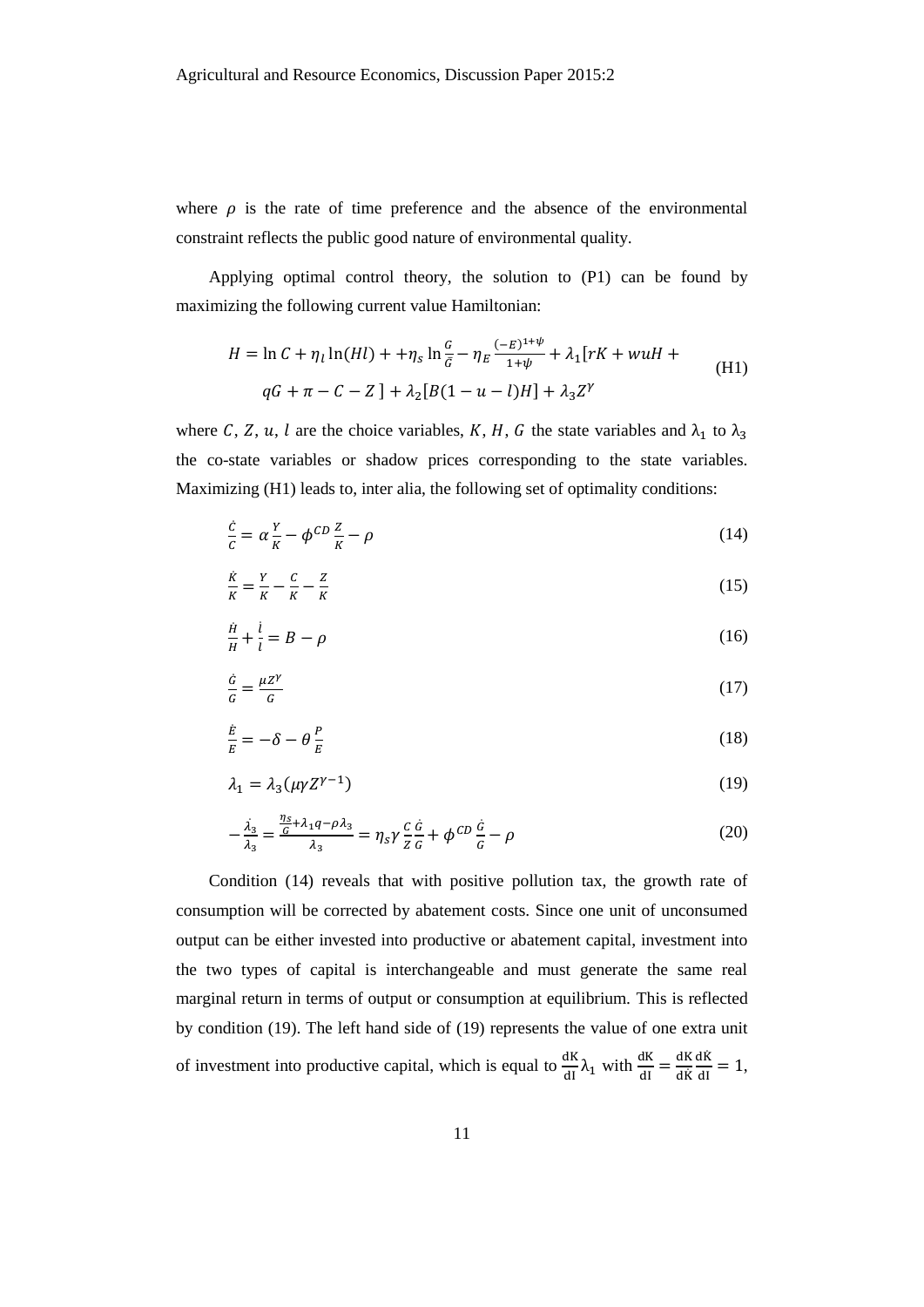while the right hand side is the value of one extra unit of investment into abatement capital and is equal to  $\frac{dG}{dz}\lambda_3$  with  $\frac{dG}{dz} = \frac{dG}{dG}$ dĠ  $\frac{\mathrm{d}\dot{\mathsf{G}}}{\mathrm{d}\mathsf{Z}} = \mu \gamma \mathsf{Z}^{\gamma-1}.$ 

According to condition [\(20\),](#page-11-3) the marginal value of abatement capital in real terms  $(\lambda_3)$  depends both on its status return (marginal status utility  $\frac{\eta_s}{G}$ ) and its financial return (marginal benefits in terms of consumption  $\lambda_1 q$ ). The total return of abatement capital thus sums up the return from its both roles as status symbol and financial assets. With conspicuous conservation ( $\eta_s > 0$ ), conditions [\(19\)](#page-11-2) and [\(20\)](#page-11-3) together suggest that the marginal financial returns of abatement capital will be lower than that of productive capital at equilibrium. Thus investing into abatement capital does indeed represent some economic disadvantages. Further, since the marginal financial return of abatement capital relative to its shadow price,  $\lambda_1q$  $\frac{\partial q_1 q}{\partial \lambda_3}$ , can also be written as  $\phi^{CD} \frac{d}{d\lambda_3}$  $\frac{G}{G}$ , an alternative interpretation of  $\phi^{CD}$  is thus the relative marginal financial return of abatement capital adjusted by its growth rate.

#### 3.2 *Social Planer's Solution (SP)*

To maximize the overall welfare, a benevolent social planer will choose exactly the same set of consumption, capital, leisure, education and abatement for all individuals since all individuals are identical and weighted equally. Thus in the social planer's solution (SP)  $G = \overline{G}$  will hold at any instant of time. Consequently, the ratio  $\frac{G}{\bar{G}}$  is always equal to one and the term  $\eta_s \ln \frac{G}{\bar{G}}$  vanishes from the welfare function. In other words, individuals' relative standing and social status are of no importance to the social planer's optimization considerations, which is a standard result when relative status comparison is concerned (see e.g. Rauscher, 1997; Fisher and Hof, 2000). The planer's problem can then be written as

$$
\max W = \int_0^\infty \left[ \ln C + \eta_l \ln(Hl) - \eta_E \frac{(-E)^{1+\psi}}{1+\psi} \right] e^{-\rho t} dt, \tag{P2}
$$

subject to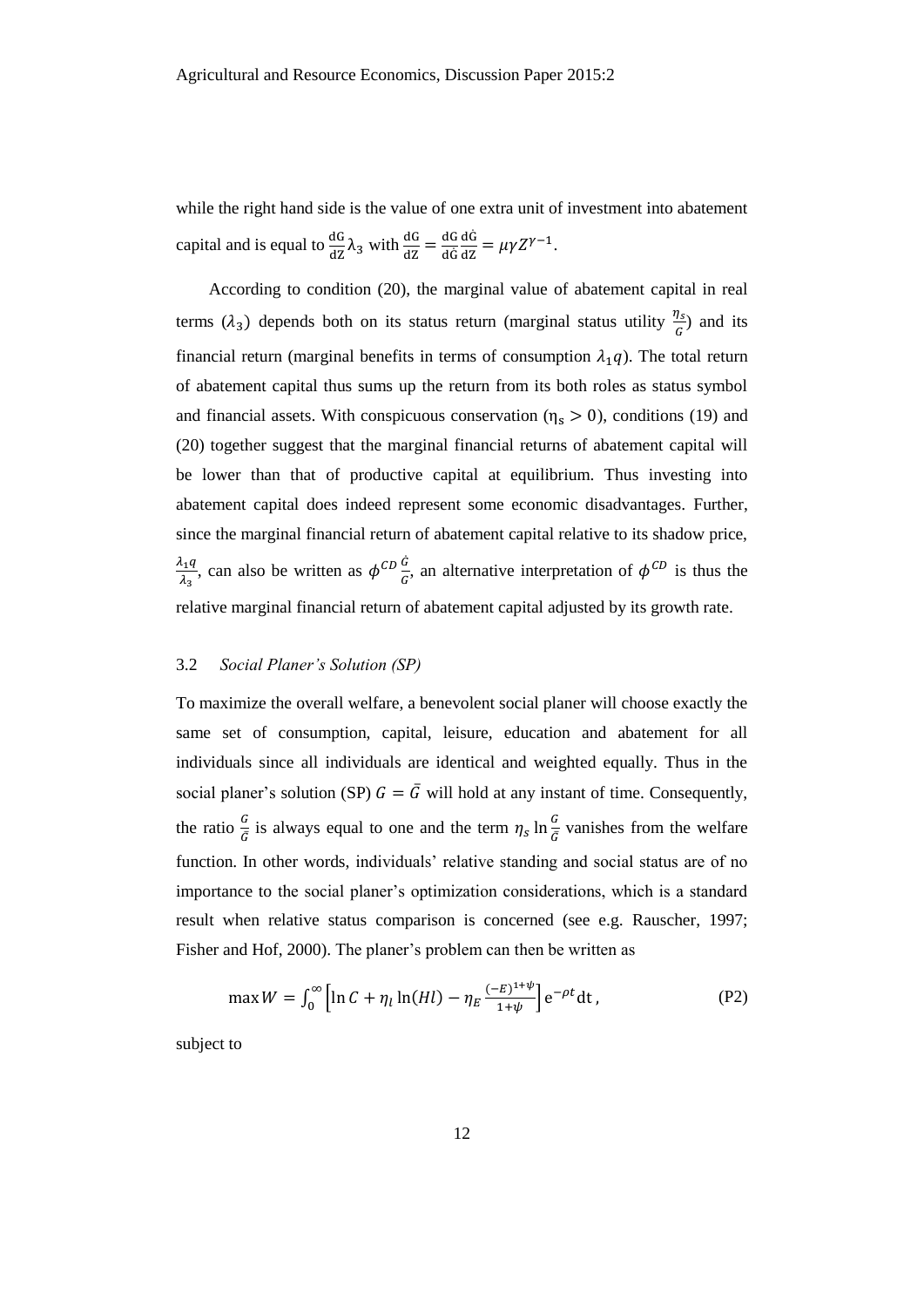$$
\begin{cases}\n\dot{K} = AK^{\alpha}(uH)^{1-\alpha} - C - Z \\
\dot{H} = B(1 - u - l)H \\
\dot{G} = \mu Z^{\gamma} \\
\dot{E} = -\delta E - \theta P\n\end{cases}
$$

The following conditions must hold in the social planer's solution:

<span id="page-13-3"></span><span id="page-13-1"></span>.

$$
\frac{\dot{c}}{c} = \alpha \frac{Y}{K} - \phi^{SP} \frac{Z}{K} - \rho \tag{21}
$$

$$
\frac{\dot{\kappa}}{K} = \frac{Y}{K} - \frac{C}{K} - \frac{Z}{K}
$$
\n(22)

$$
\frac{\dot{H}}{H} + \frac{\dot{l}}{l} = B - \rho \tag{23}
$$

$$
\frac{\dot{G}}{G} = \frac{\mu Z^{\gamma}}{G} \tag{24}
$$

$$
\frac{\dot{E}}{E} = -\delta - \theta \frac{P}{E} \tag{25}
$$

<span id="page-13-2"></span>
$$
\lambda_1 = \lambda_3(\mu \gamma Z^{\gamma - 1}) \tag{26}
$$

$$
-\frac{\lambda_3}{\lambda_3} = \phi^{SP} \frac{\dot{G}}{G} - \rho \tag{27}
$$

<span id="page-13-0"></span>
$$
-\frac{\lambda_4}{\lambda_4} = \frac{\eta_E(-E)^\psi}{\lambda_4} - (\delta + \rho) \tag{28}
$$

where  $\lambda_1$  to  $\lambda_3$  have the same interpretation as before,  $\lambda_4$  is the shadow price of environmental quality, and  $\phi^{SP}$  is a variable given by  $\phi^{SP} = \frac{x \theta \lambda_4 P}{x \lambda_4 P}$  $\frac{\partial \lambda_4 F}{\partial_1 Z}$ .

Comparing the decentralized equilibrium with the social planer's solution, we see that while there is an additional condition [\(28\)](#page-13-0) describing the change in the shadow price of environmental quality in the social planer's solution, in the absence of status concern ( $\eta_s = 0$ ), conditions [\(14\)-](#page-11-1)[\(20\)](#page-11-3) are almost identical to conditions [\(21\)](#page-13-1)[-\(27\)](#page-13-2) except that in the decentralized solution  $\phi^{CD}$  replaces  $\phi^{SP}$ . This comparison thus reveals that without conspicuous conservation, any difference between the decentralized equilibrium and the social planer's solution will essentially be a result of the difference in the environmental costs per unit of abatement investment (i.e.  $\phi^{CD}$  vs.  $\phi^{SP}$ ). While in the social planer's solution  $\phi^{SP}$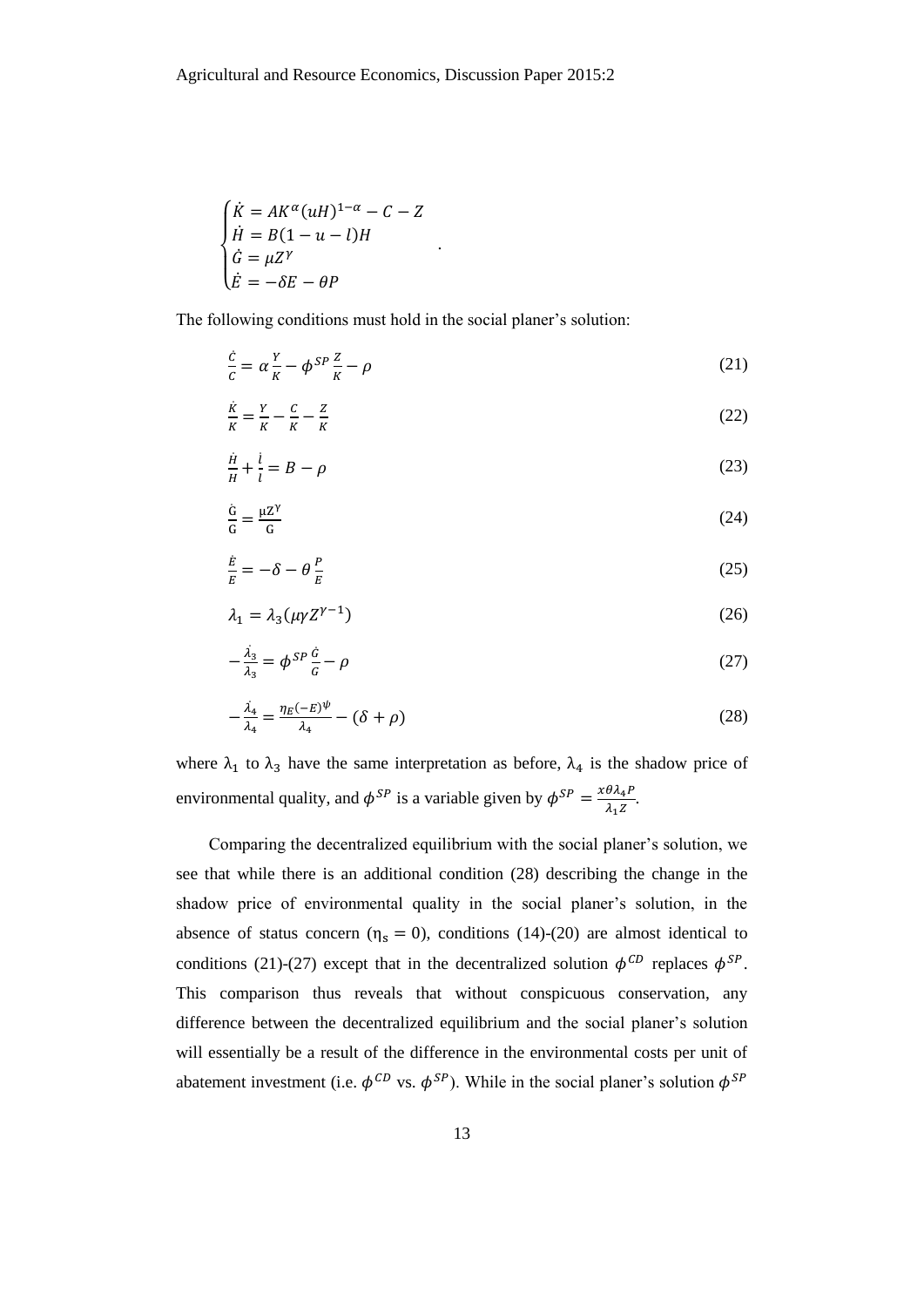directly reflects the environmental costs of pollution, in the decentralized equilibrium  $\phi^{CD}$  is linked to the pollution tax. If in the decentralized equilibrium the pollution tax correctly reflects the real environmental costs per unit of pollution, that is, if  $\tau = \frac{\theta \lambda_4}{1}$  $\frac{\lambda_1}{\lambda_1}$ , then in the absence of status concern the environmental externality is fully internalized, and  $\phi^{CD}$  will coincide with  $\phi^{SP}$ .

If status concern is present, however, the difference between [\(20\)](#page-11-3) and [\(27\)](#page-13-2) indicates that the decentralized economy is further distorted by the additional source of externality arising from status comparison. Apparently, even if the pollution tax fully reflects the real costs of pollution, the decentralized equilibrium will departure from the social optimum. However, if we concern ourselves with more realistic settings of suboptimal pollution tax, whether and under what conditions this additional source of externality might be of long-term benefit is not a trivial question. The rest of the analyses aims at addressing this question.

#### **4 Balanced Growth Path**

We now look at the long-term equilibrium of the model. In particular, we are interested in the so-called balanced growth path (BGP), which is a long-term equilibrium where the time allocation and the environmental quality are constant, and all other variables grow at a constant (possibility zero) growth rate.

# 4.1 *Existence*

Following the definition of BGP, it can be easily established that any BGP in the social planer's solution must satisfy:

<span id="page-14-0"></span>
$$
\frac{\dot{Y}}{Y} = \frac{\dot{K}}{K} = \frac{\dot{C}}{C} = \frac{\dot{H}}{H} = \frac{\dot{Z}}{Z} = B - \rho
$$
\n(29)

<span id="page-14-1"></span>
$$
\frac{i}{l} = \frac{\dot{u}}{u} = 0, \quad \frac{l}{u} = \frac{\eta_l}{1 - \alpha} \frac{c}{Y}, \quad \nu = \frac{B - \rho}{B} \tag{30}
$$

$$
\frac{\dot{G}}{G} = \frac{\mu Z^{\gamma}}{G} = \gamma \frac{\dot{Z}}{Z} = \gamma (B - \rho) \tag{31}
$$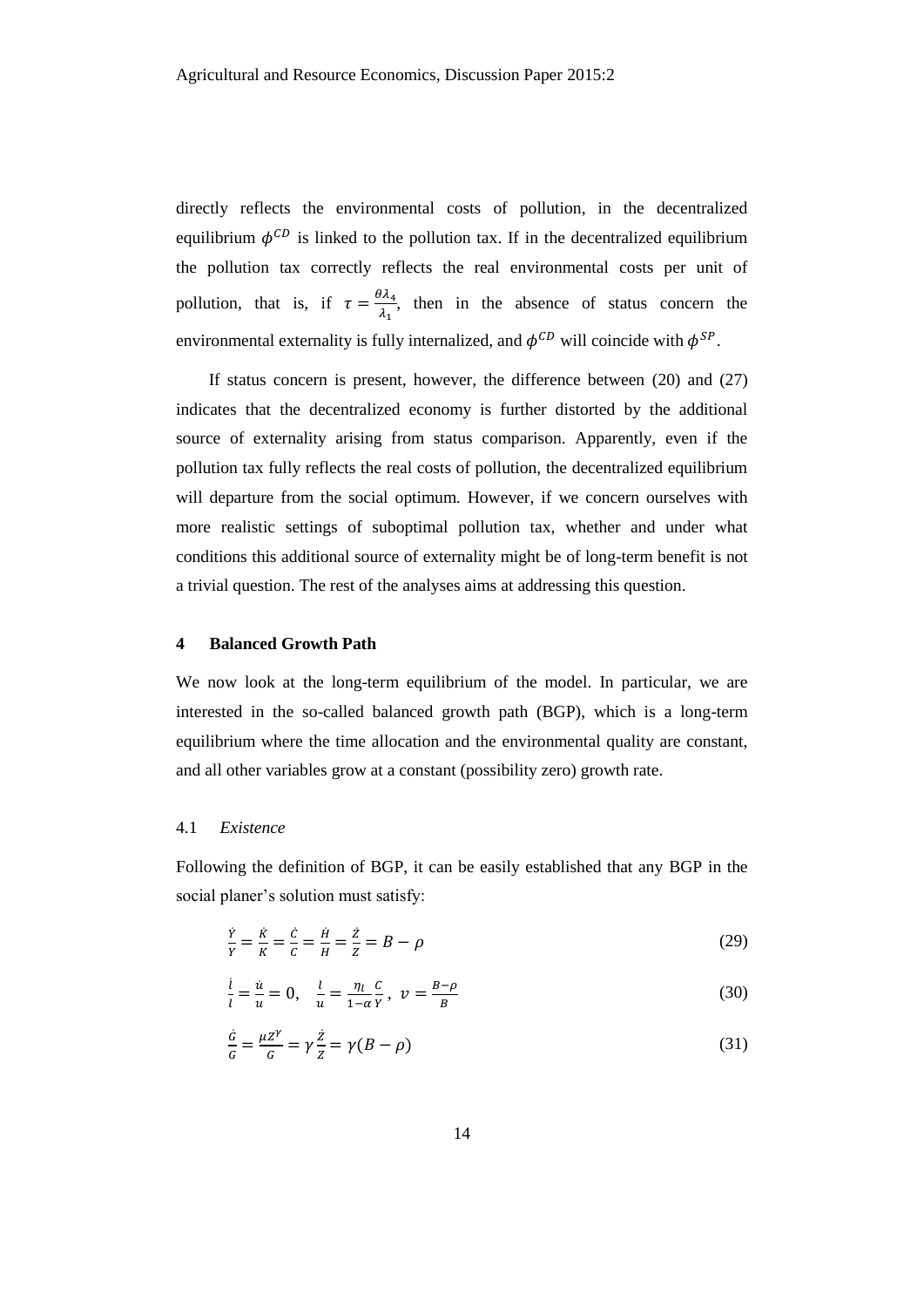<span id="page-15-0"></span>
$$
\frac{\dot{P}}{P} = \frac{\dot{E}}{E} = 0, \quad P = \zeta \left(\frac{Z}{K}\right)^{-\chi}, \quad E = -\frac{\theta}{\delta}P
$$
\n(32)

<span id="page-15-1"></span>
$$
\phi^{SP} = \frac{x\theta\lambda_4 P}{\lambda_1 Z} = \phi \tag{33}
$$

while in the decentralized economy the following must hold besides [\(29\)](#page-14-0)[-\(32\):](#page-15-0)

<span id="page-15-3"></span>
$$
\frac{\dot{\tau}}{\tau} = B - \rho \quad \text{if } \tau > 0 \tag{34}
$$

<span id="page-15-2"></span>
$$
\phi^{CD} = \frac{x\tau P}{Z} = x\zeta \frac{\tau}{K} \left(\frac{Z}{K}\right)^{-x-1} = \phi - \eta_s \gamma \frac{c}{Z}
$$
\n(35)

where in the above conditions  $B > \rho$  and  $x = \beta \gamma$  are required for the existence of the BGP, and  $\zeta = \left[\frac{\gamma(B-\rho)}{m}\right]$  $\left(\frac{\beta-\rho}{\mu}\right)^{\beta}$  and  $\phi=1+\frac{\rho}{\gamma(B-\rho)}$  $\frac{p}{\gamma(B-\rho)}$  are two parameters. The equality of the variable  $\phi^{SP}$  to the parameter  $\phi$  in [\(33\)](#page-15-1) means that  $\phi^{SP}$  must assume the constant value  $\phi$  along the BGP, while by [\(35\)](#page-15-2) the value of  $\phi^{CD}$  depends, among other things, on the degree of status concern and must satisfy  $\phi^{CD} \leq \phi$ .

Further, in the decentralized economy, if pollution taxation exists, condition [\(34\)](#page-15-3) requires the pollution tax to grow at the same rate as output, consumption and productive capital along the BGP. If we define the pollution tax rate as

$$
\hat{\tau} = \frac{\tau}{K} \tag{36}
$$

the pollution tax rate must thus stay constant along the BGP. Conditions [\(35\)](#page-15-2) and [\(32\)](#page-15-0) together then suggest that the actual environmental quality along the BGP depends crucially on this constant pollution tax rate.

The above conditions reveal that, at least theoretically, a BGP is well-defined. Along such a path, per capita income and consumption grow steadily without depleting the environment. In order for the pollution flows not to grow without bound, the condition  $x = \beta y$  requires the resource use in pollution abatement to be sufficiently efficient in reducing gross pollution. Together with the inefficiency of abatement capital ( $x \geq \beta + 1$ ) this implies  $\gamma > 1$  so that abatement capital must have a higher than proportional accumulation rate. Thus, since abatement capital does not reduce pollution fast enough, to keep the pollution flows bounded,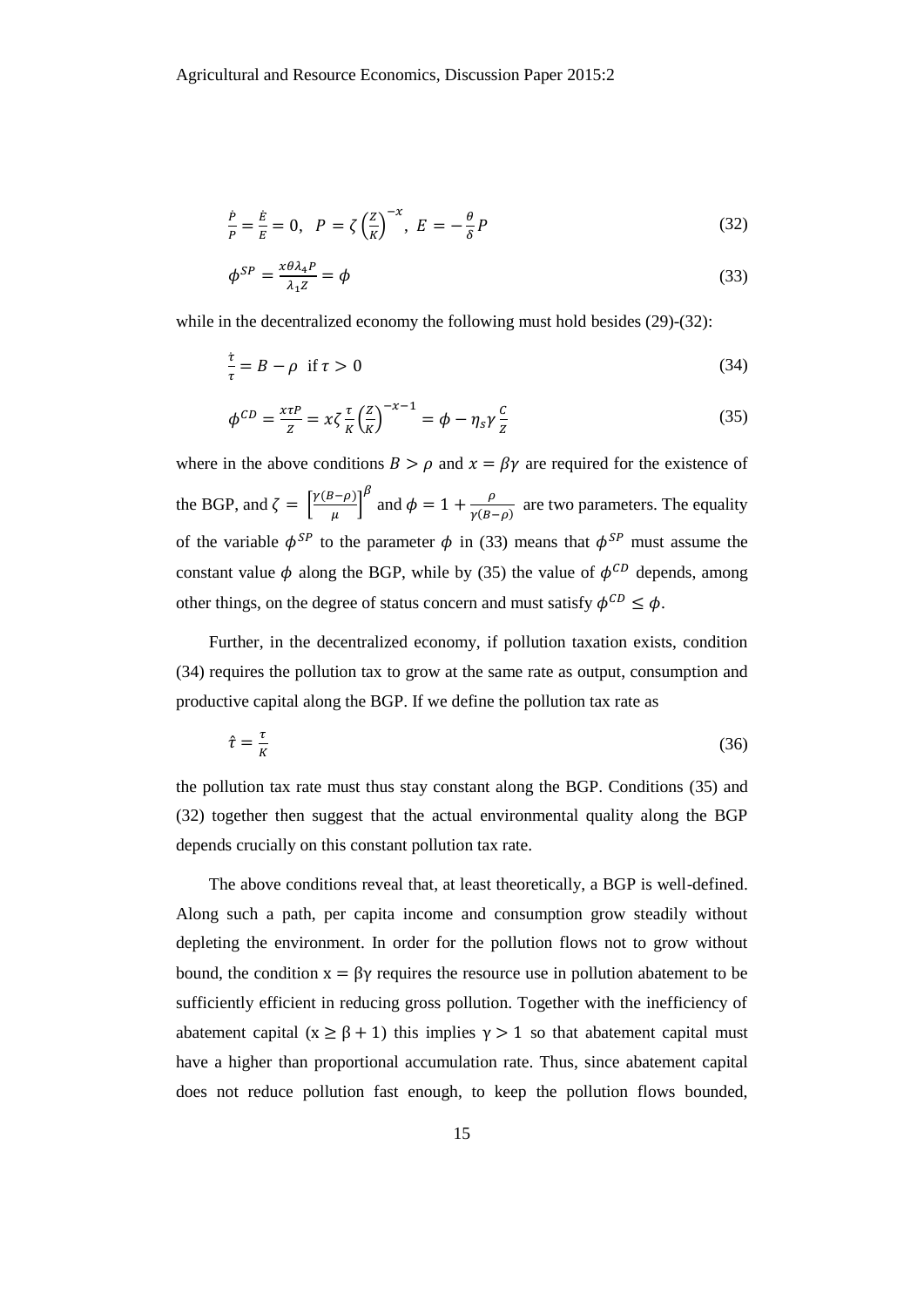resources must be very efficiently converted into abatement capital so that abatement capital can grow disproportionally fast. In other words, the inefficiency of pollution reduction by abatement capital must be compensated by the high efficiency in abatement investment and abatement capital accumulation. It is worth noting that there must be some sort of knowledge or technology component in the abatement capital accumulation process in order for such high efficiency to occur.

To continue with the analysis it appears helpful to transform the variables from levels into ratios. Let us define  $\hat{Y} = \frac{Y}{V}$  $\frac{Y}{K}$ ,  $\hat{C} = \frac{C}{K}$  $\frac{C}{K}$ ,  $\hat{Z} = \frac{Z}{K}$  $\frac{z}{k}$  and  $\widehat{K} = \frac{K}{u}$  $\frac{\mathbf{h}}{\mathbf{u}\mathbf{H}}$ , where

<span id="page-16-1"></span>
$$
\widehat{K} = A^{\frac{1}{1-\alpha}} \widehat{Y}^{-\frac{1}{1-\alpha}} \tag{37}
$$

obviously holds since  $\hat{Y} = A\hat{K}^{-(1-\alpha)}$ . The four transformed variables represent output per unit of productive capital, consumption per unit of productive capital, abatement investment to productive capital ratio (henceforth: abatement investment ratio) and productive capital per effective labor unit, respectively. We also use  $g_i$ to denote the growth rate of a variable *i*, so that  $g_c = \frac{\dot{c}}{c}$  $\frac{\dot{c}}{c}$ ,  $g_K = \frac{\dot{K}}{K}$  $\frac{R}{K}$  and so on.

# *Socially Optimal BGP*

To derive the socially optimal BGP, we plug [\(21\)](#page-13-1) and [\(22\)](#page-13-3) into  $g_c = B - \rho$  and  $g_K = B - \rho$ , respectively, which leads to

$$
\hat{Y} = \frac{\phi}{\alpha} \hat{Z} + \frac{1}{\alpha} B,\tag{38}
$$

<span id="page-16-2"></span>
$$
\hat{C} = \frac{\phi - \alpha}{\alpha} \hat{Z} + \frac{1}{\alpha} \Omega,\tag{39}
$$

where  $\phi^{SP} = \phi$  is used and  $\Omega$  is a parameter given by  $\Omega = (1 - \alpha)B + \alpha \rho$ . Additionally, by the constancy of the environmental quality along the BGP, equation [\(40\)](#page-16-0) can be derived from  $g_E = 0$ ,  $g_{\lambda_4} = 0$ ,  $\phi = \frac{x \theta \lambda_4 P}{\lambda_1 Z}$  $\frac{\theta \lambda_4 P}{\lambda_1 Z}$  and  $P = \zeta \hat{Z}^{-x}$ :

<span id="page-16-0"></span>
$$
\hat{C} = \Lambda \hat{Z}^{1+x+xy},\tag{40}
$$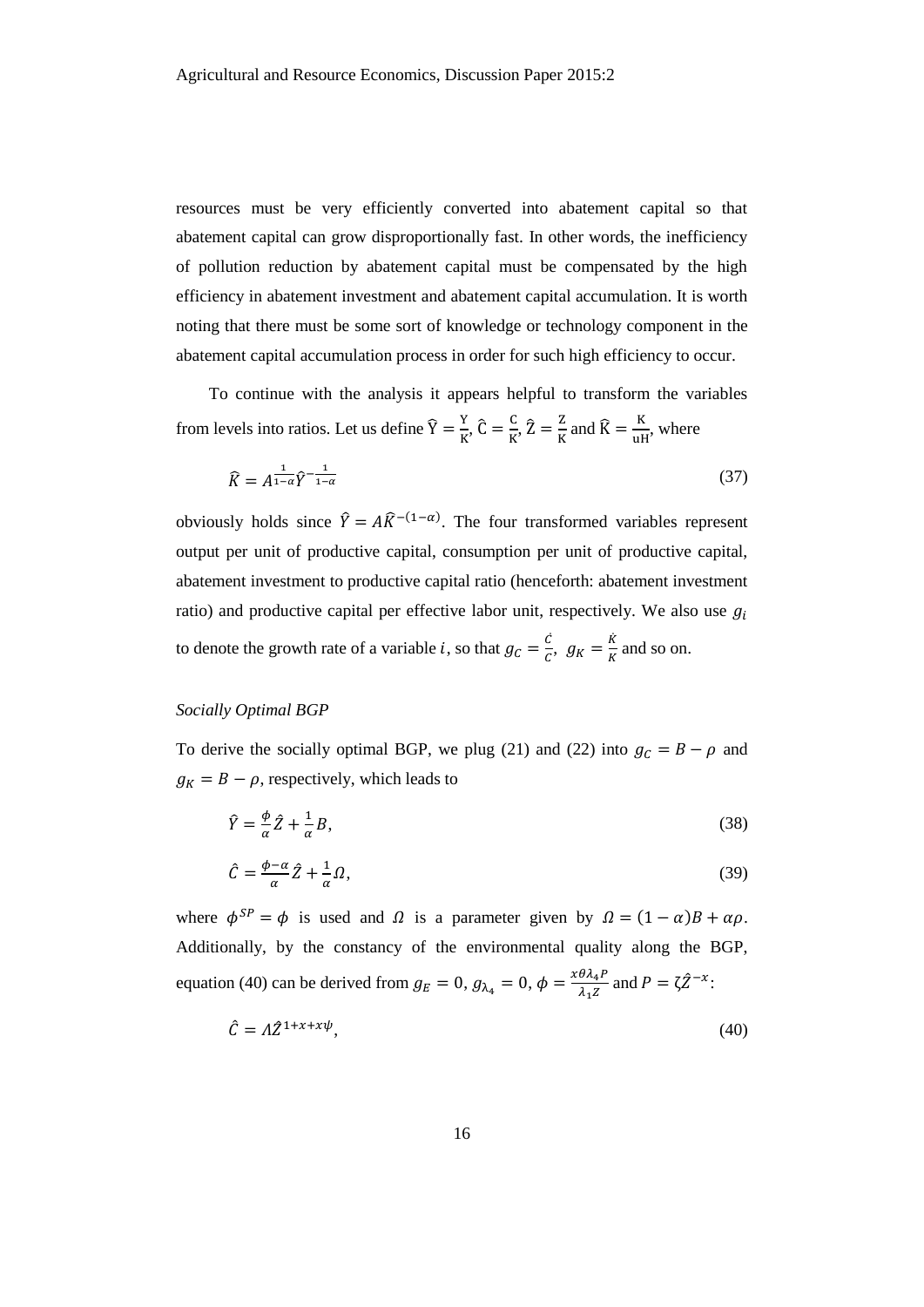where  $\Lambda$  is a parameter given by  $\Lambda = \frac{\phi(\delta + \rho)}{n^2}$  $\frac{\delta(\delta+\rho)}{x\theta\eta_E}\Big(\frac{\delta}{\theta}$  $\left(\frac{\delta}{\theta}\right)^{\psi} \zeta^{-(1+\psi)}.$ 

Since by [\(37\)](#page-16-1)[-\(39\),](#page-16-2) [\(30\)](#page-14-1) and [\(32\)](#page-15-0) all the key variables ( $\hat{C}$ ,  $\hat{Y}$ ,  $\hat{R}$ ,  $E$ ,  $\frac{1}{2}$  $\frac{v}{u}$ ) can be expressed as functions of the abatement investment ratio  $\hat{Z}$ , solving for the socially optimal BGP is reduced to finding the optimal  $\hat{Z}$ . The two equation system [\(39\)](#page-16-2) and [\(40\)](#page-16-0) serves this purpose. While [\(39\)](#page-16-2) describes the desired relation of the two variables out of economic considerations, [\(40\)](#page-16-0) relates economic considerations to the ecological equilibrium. Using the two equation system, Proposition 1 follows.

#### **Proposition 1: Existence of a Unique Optimal BGP**

*Given the parameter values*  $B > \rho$ *,*  $x = \beta \gamma$ *,*  $x \ge \beta + 1$  *and a sufficiently low disaster state environmental quality*  $E_{min}$ *, there is a unique socially optimal BGP with the optimal abatement investment ratio, denoted by*  $\Gamma$ *, that satisfies*  $\Gamma \geq \Gamma_{\text{cri}}$ ,

where 
$$
\Gamma_{cri} = \left[\frac{\theta}{\delta(-E_{min})}\right]^{\frac{1}{x}}
$$
.

*Proof:* See Appendix B.

#### *Decentralized BGP*

Along the decentralized BGP the following hold:

<span id="page-17-2"></span>
$$
\hat{Y} = \frac{\phi^{CD}}{\alpha} \hat{Z} + \frac{1}{\alpha} B \tag{41}
$$

<span id="page-17-0"></span>
$$
\hat{C} = \frac{\phi^{CD} - \alpha}{\alpha} \hat{Z} + \frac{1}{\alpha} \Omega \tag{42}
$$

<span id="page-17-1"></span>
$$
\eta_s \gamma \hat{C} = \phi - \phi^{CD} \tag{43}
$$

Similar to the derivation of the socially optimal BGP, solving for the decentralized BGP requires solving the two equation system [\(42\)](#page-17-0) and [\(43\).](#page-17-1) We start with the special case  $\eta_s = 0$ . Without status concern, [\(43\)](#page-17-1) is reduced to

$$
\phi^{CD} = x\zeta \hat{\tau} \hat{Z}^{-x-1} = \phi. \tag{44}
$$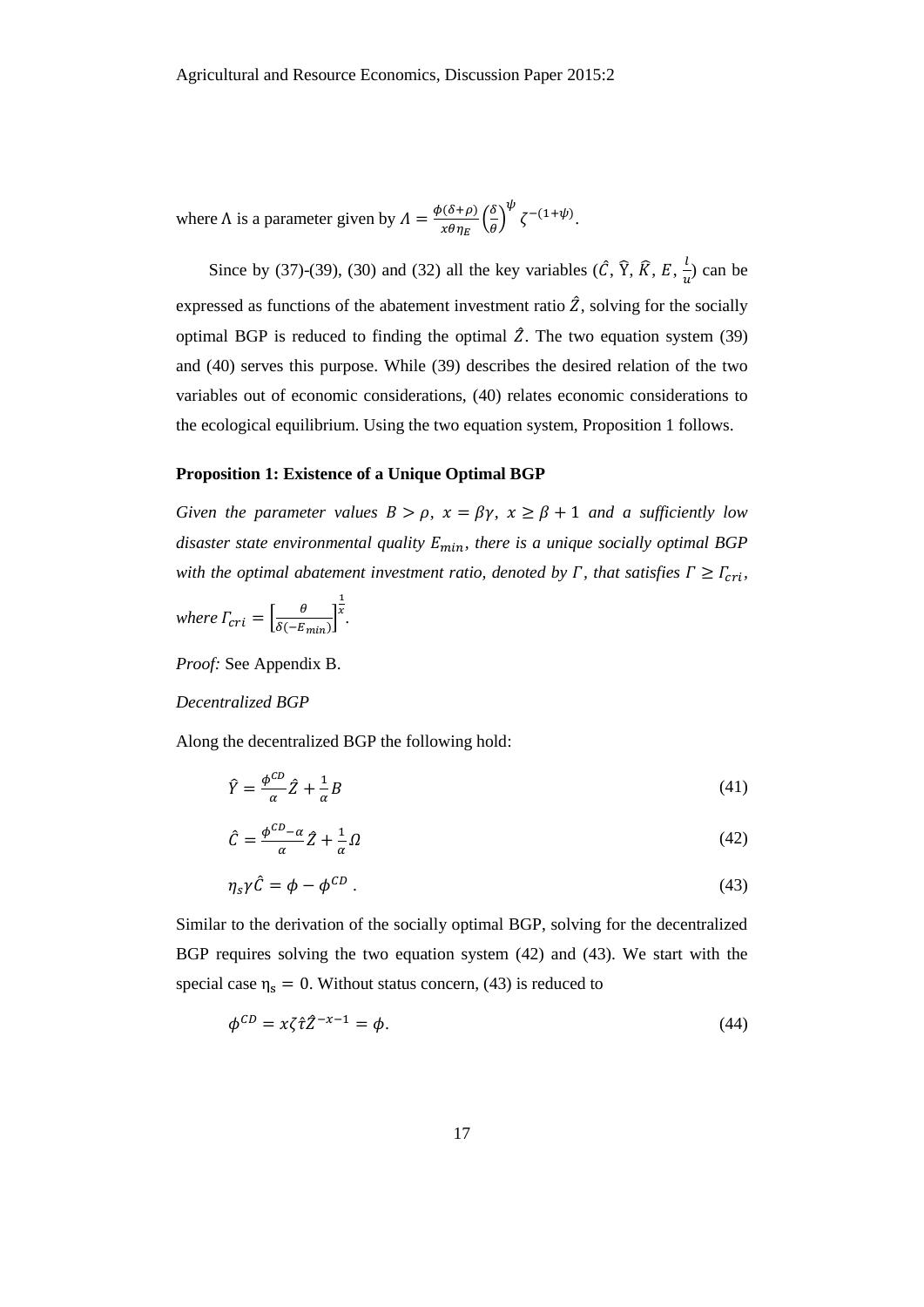from which we have

<span id="page-18-0"></span>
$$
\hat{Z}^* = \left(\frac{x\zeta}{\phi}\hat{\tau}\right)^{\frac{1}{1+x}}.\tag{45}
$$

That is, in the absence of status concern the abatement investment ratio along the decentralized BGP only depends on the pollution tax rate  $\hat{\tau}$ . Recall from earlier discussion that in this case the decentralized equilibrium corresponds to the social planer's solution if the pollution tax rate is set optimally. Since in the absence of status concern the optimal pollution tax rate should lead to the optimal abatement investment ratio  $\Gamma$ , from [\(45\)](#page-18-0) we can derive the optimal pollution tax rate as

$$
\hat{\tau}^* = \frac{\phi}{x\zeta} \Gamma^{x+1} \tag{46}
$$

which is unique by the uniqueness of  $\Gamma$ . We thus have the following proposition:

# **Proposition 2: Existence of a Unique Optimal Pollution Tax Rate if**  $\eta_s = 0$

*Given B* >  $\rho$ ,  $x = \beta \gamma$ ,  $x \ge \beta + 1$ , *a sufficiently low E<sub>min</sub> and the absence of status concern* ( $\eta_s = 0$ ), there is a unique socially optimal pollution tax rate  $\hat{\tau}^* =$  $\frac{\phi}{x\zeta} \Gamma^{x+1}$ , with which the decentralized economy reaches the socially optimal BGP.

We now turn to the more general case and continue our analyses conditional on a given pollution tax rate  $\hat{\tau}$ . We further express the actual pollution tax rate in terms of  $\hat{\tau}^*$  by introducing the parameter  $\epsilon$  ( $\epsilon \ge 0$ ) as the ratio of actual pollution tax rate to optimal pollution tax rate:

$$
\hat{\tau} = \epsilon \hat{\tau}^* = \epsilon \frac{\phi}{x\zeta} \Gamma^{x+1} \tag{47}
$$

Using  $\hat{\tau}^*$  as a benchmark,  $\epsilon$  depicts the strictness of the pollution control policy (henceforth: policy strictness). In particular,  $\epsilon = 0$  indicates zero pollution control, while a higher  $\epsilon$  represents a higher actual pollution tax rate and thus more stringent pollution control. Corresponding to the critical abatement investment ratio, we also define the critical level of policy strictness  $\epsilon_{\rm cri}$  as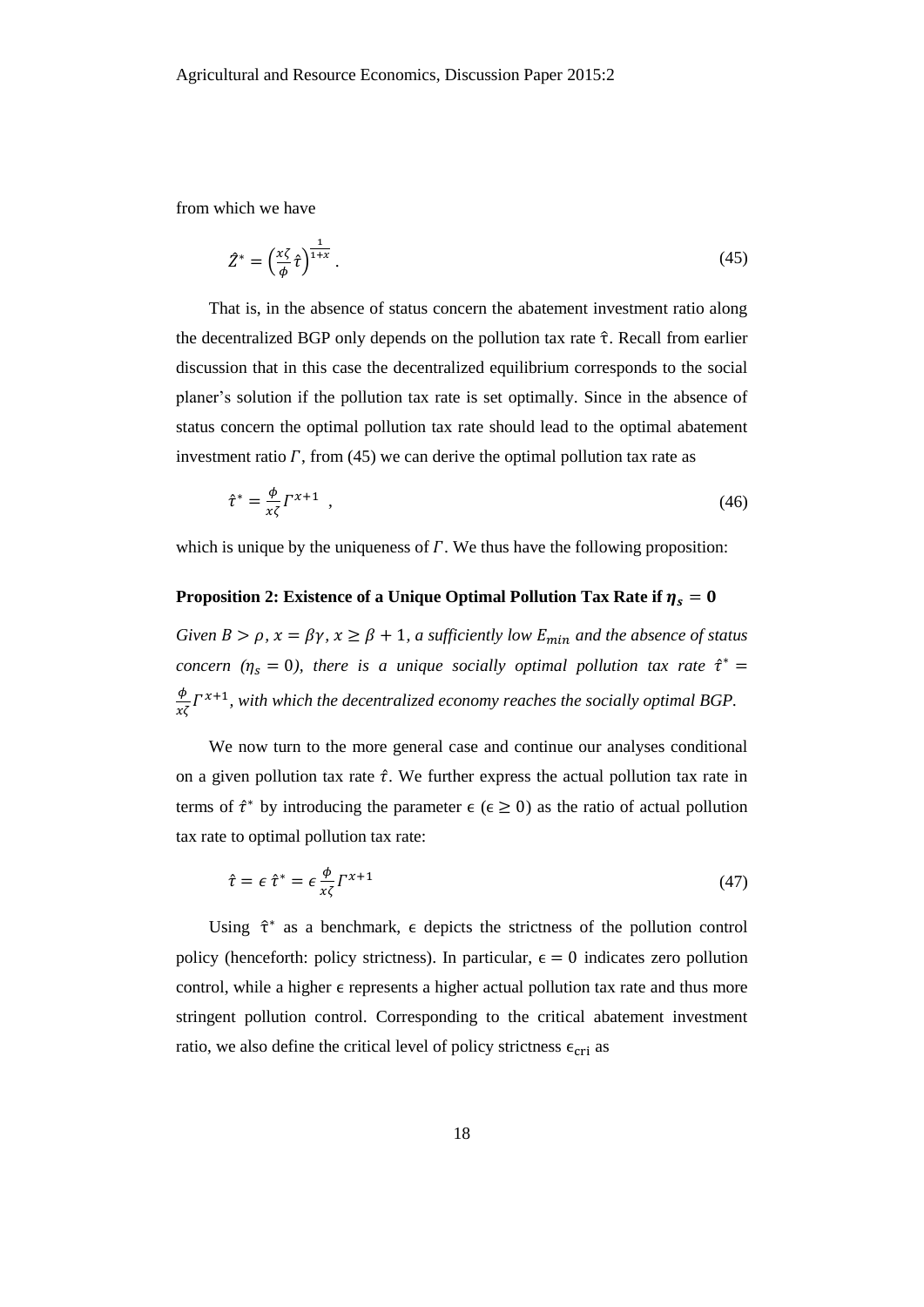$$
\epsilon_{cri} = \left(\frac{\Gamma_{cri}}{\Gamma}\right)^{\chi+1}.\tag{48}
$$

Using the policy strictness parameter  $\epsilon$ ,  $\phi^{CD}$  can be rewritten as

<span id="page-19-0"></span>
$$
\phi^{CD} = \epsilon \phi \Gamma^{x+1} \hat{Z}^{-x-1} \,. \tag{49}
$$

Plugging [\(49\)](#page-19-0) into [\(42\)](#page-17-0) and [\(43\)](#page-17-1) and eliminating  $\hat{C}$ , we have  $\Psi(\hat{Z}) = 0$ , where Ψ $(2)$  is a function of  $2$  as given by

<span id="page-19-2"></span>
$$
\Psi(\hat{Z}) = \alpha(\phi + \eta_s \gamma)\hat{Z} - (\alpha + \eta_s \gamma)\epsilon \phi \Gamma^{x+1} \hat{Z}^{-x} - \eta_s \gamma \Omega. \tag{50}
$$

Analyzing the properties of  $\Psi(\hat{Z})$  leads to the following proposition:

# **Proposition 3: Multiple Decentralized BGPs**

*A BGP exists in the decentralized economy as long as*  $\eta_s \geq \eta_{s_{cri}}$  *is satisfied, where* 

<span id="page-19-1"></span>
$$
\eta_{s_{cri}} = \max \left\{ \frac{\alpha \phi (1 - \epsilon \epsilon_{cri}^{-1})}{\gamma \left[ \epsilon \epsilon_{cri}^{-1} \phi - \alpha + \Omega r_{cri}^{-1} \right]}, 0 \right\} \tag{51}
$$

*Under the above condition, there is a unique BGP for any given policy strictness*  $\epsilon$ *, while multiple BGPs can exist corresponding to different levels of . Further, the abatement investment ratio*  $\hat{Z}^*$  increases with increasing  $\epsilon$ , that is,  $\frac{d\hat{Z}^*}{dz}$  $\frac{dz}{d\epsilon} > 0.$ 

*Proof:* See Appendix B.

#### 4.2 *Impact of Conspicuous Conservation*

We have so far established the existence of the BGP and its conditions for the decentralized economy. To study the impact of conspicuous conservation, we now compare the decentralized BGP with and without status concern. For clarity, the decentralized economy without conspicuous conservation ( $\eta_s = 0$ ) is referred to as the benchmark economy. In order to be able to compare the absolute level of the key variables, we also assume the same initial human capital  $(H_0)$  at the beginning of the BGP for both the benchmark economy and the economy with conspicuous conservation. Since the growth rate of human capital along the BGP is independent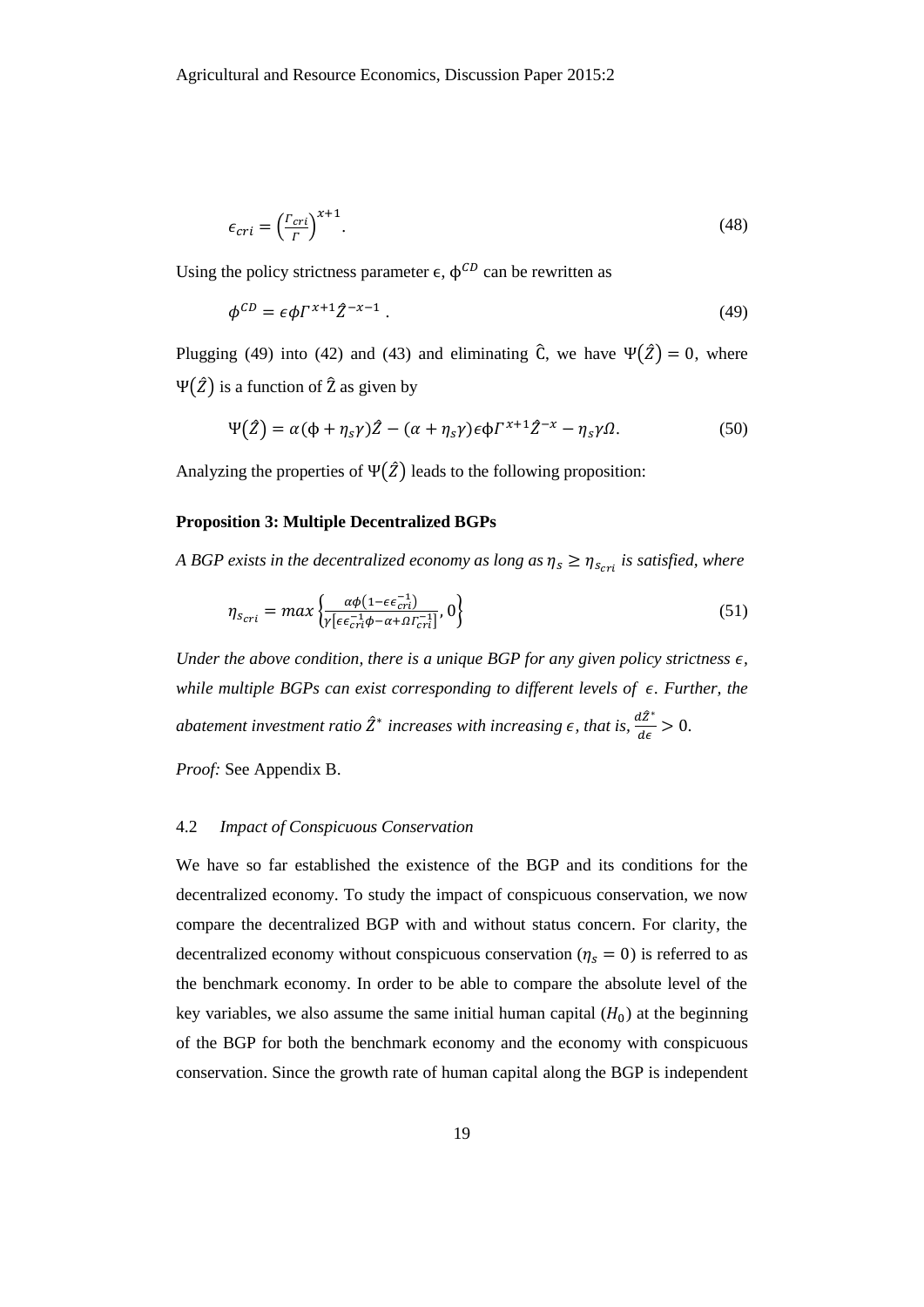of the status concern (see [\(29\)\)](#page-14-0), the human capital level of the two economies will always be equal.

# *Environment Quality*

Since along the BGP condition [\(32\)](#page-15-0) always hold, environmental quality is a monotonically increasing function of the equilibrium abatement investment ratio:

<span id="page-20-1"></span>
$$
E^* = -\frac{\theta}{\delta} \zeta \hat{Z}^{*^{-x}} \,. \tag{52}
$$

To assess the environmental impact of conspicuous conservation we only need to analyze how the equilibrium abatement investment ratio changes with statusseeking conservation effort. Implicit differentiation of  $\Psi(\hat{Z})$  leads to

<span id="page-20-0"></span>
$$
\frac{d\hat{Z}^*}{d\eta_s} = -\frac{\partial \Psi}{\partial \eta_s} / \left(\frac{\partial \Psi}{\partial \hat{Z}}\right) > 0, \quad \forall \ \eta_s \ge 0,\tag{53}
$$

where

$$
\frac{\partial \Psi}{\partial \hat{z}} = \alpha(\phi + \eta_s \gamma) + x \eta_s \gamma \phi^{CD} > 0
$$
\n(54)

$$
\frac{\partial \Psi}{\partial \eta_s} = \alpha \gamma \hat{Z} - \gamma \phi^{CD} \hat{Z} - \gamma \Omega = -\alpha \gamma \hat{C} < 0 \tag{55}
$$

Thus, we also have  $\frac{dE^*}{dx}$  $rac{dE}{d\eta_s} > 0$  so that environmental quality is also an increasing function of the degree of status concern and the following proposition holds:

# **Proposition 4: Environmental Impact**

Assume  $\eta_s \geq \eta_{s_{cri}}$  is satisfied, the environmental quality along the decentralized *BGP is an increasing function of the degree of status concern, and conspicuous conservation always leads to higher environmental quality.* 

The result in Proposition 4 is hardly surprising. As we have discussed before, Equation [\(20\)](#page-11-3) shows that the total return of abatement capital includes both its financial and status return. While the financial return is determined by pollution taxation, the status return depends crucially on the degree of the individuals' status concern. For any given policy strictness and thus a given level of financial return,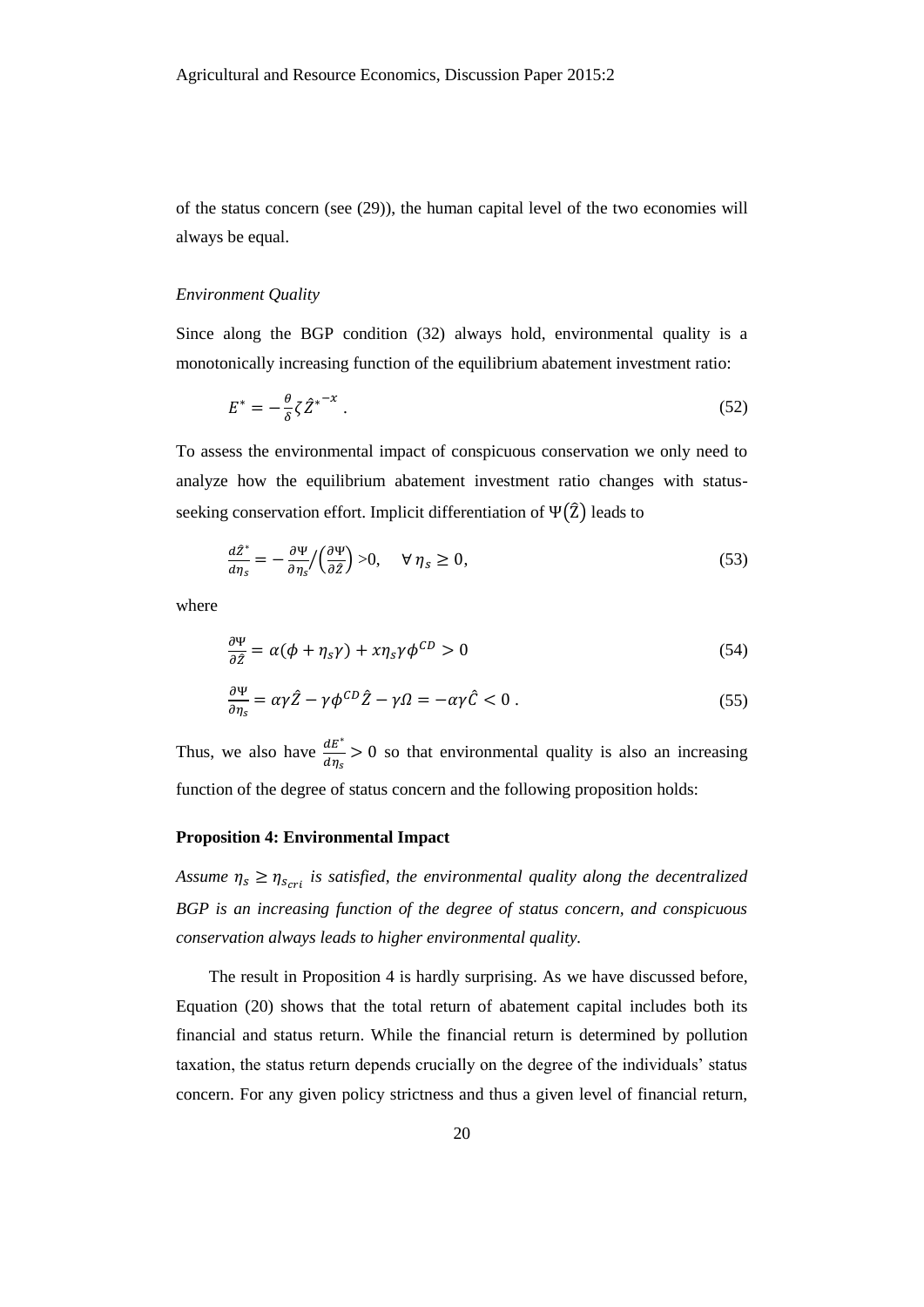whether more or less will be invested into abatement capital thus depends on how much individuals care about the status signal their holding of abatement capital generates. As individuals' status concern increases, the total return of abatement capital rises and the status conscious individuals will invest more into abatement capital, which in turn leads to a higher environmental quality.

A special case is when  $\epsilon = 0$ , that is, if pollution control is absent. In this case, firms will not rent any abatement capital so that the competitive rent for abatement capital will be zero. Investing into abatement capital thus does not provide any financial benefit, but is instead a sort of charity. Abatement capital holding in this case is solely rewarded by the status gain it generates. If individuals care enough about their social status (i.e. if  $\eta_s \geq \eta_{s_{cri}}$ ), conspicuous conservation can lead to a sufficiently high abatement investment ratio that a decentralized BGP can exist even without pollution control. This highlights the role of conspicuous conservation as an alternative incentive source in regulating environmental issues.

# *Production, Leisure, and Consumption*

By [\(41\)](#page-17-2) and [\(49\),](#page-19-0) output per unit of productive capital  $\hat{Y}^*$  is a monotonically decreasing function of the equilibrium abatement investment ratio according to

$$
\hat{Y}^* = \frac{1}{\alpha} \epsilon \phi \Gamma^{x+1} \hat{Z}^{x-x} + \frac{1}{\alpha} B,\tag{56}
$$

which together with [\(53\)](#page-20-0) suggests  $\frac{d\hat{Y}^*}{dx}$  $rac{aT}{d\eta_s}$  < 0, that is, output per unit of productive capital decreases with the degree of status concern. Since the consumption to output ratio  $\frac{C^*}{\nu^*}$  $\frac{C^*}{Y^*}$  is both increasing in  $\hat{Y}^*$  and decreasing in  $\hat{Z}^*$  according to

$$
\frac{c^*}{Y^*} = \frac{\hat{c}^*}{\hat{Y}^*} = 1 - \frac{\hat{Z}^*}{\hat{Y}^*} - \frac{g_K}{\hat{Y}^*},\tag{57}
$$

 $d\left(\frac{C^*}{V^*}\right)$  $\frac{c}{Y^*}$  $\frac{l(\frac{C}{V^*})}{d\eta_s}$  < 0 must hold and the ratio  $\frac{C^*}{Y^*}$  $\frac{C}{Y^*}$  decreases as status concern becomes stronger. Consequently, by condition [\(30\),](#page-14-1)  $\frac{d\left(\frac{l^{*}}{u^{*}}\right)}{du^{*}}$  $\frac{v}{u^*}$  $\frac{d\left(\frac{t}{u^*}\right)}{d\eta_s}$  < 0 and  $\frac{du^*}{d\eta_s}$  > 0 both hold and higher status concern leads to longer working time. Further, since by [\(37\)](#page-16-1) productive capital per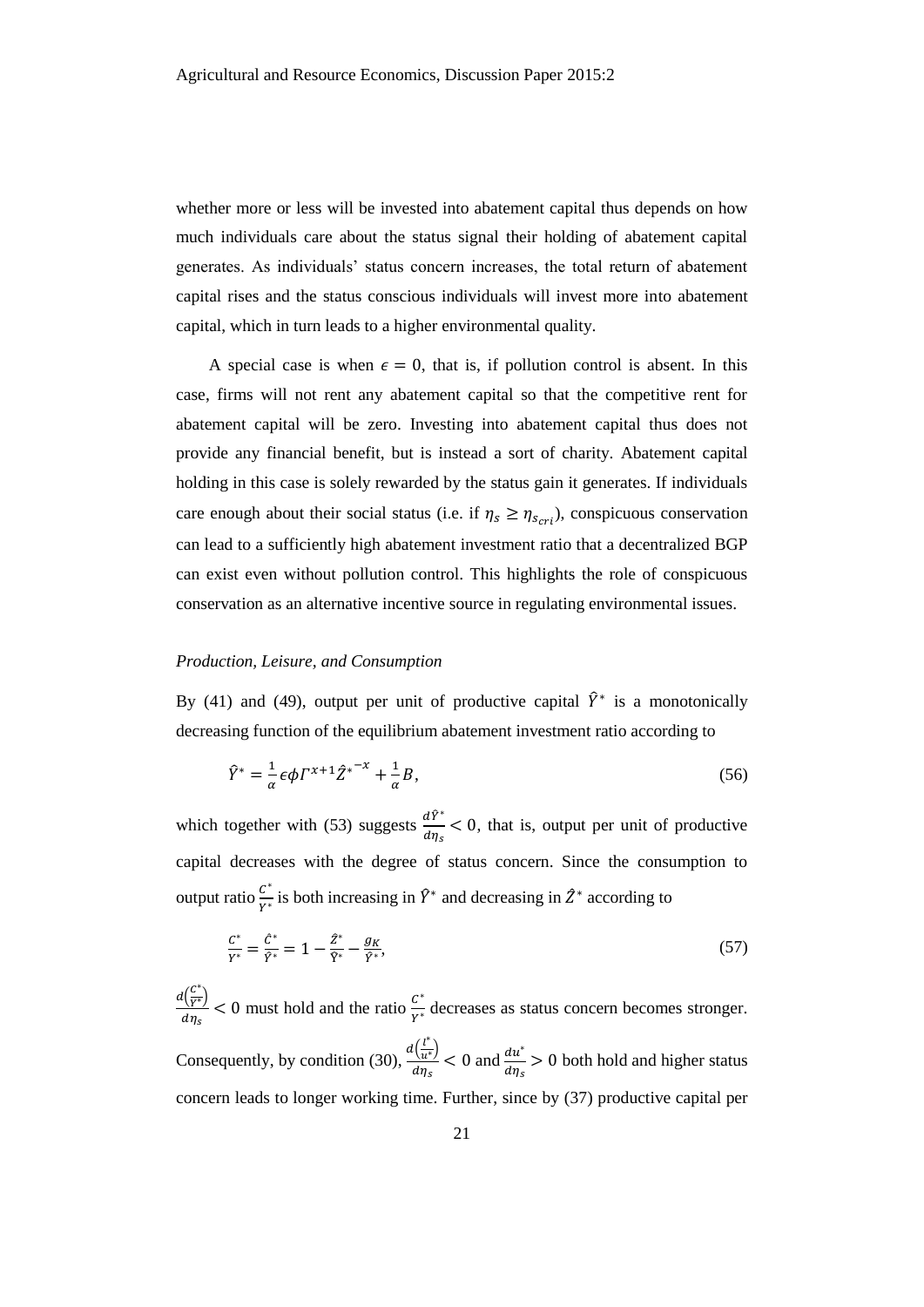unit of effective labor  $\hat{K}^*$  decreases with  $\hat{Y}^*$  and thus increases with  $\eta_s$ , the productive to human capital ratio  $\frac{K^*}{H^*} = u^* \hat{K}^*$  will also increase, as status concern becomes stronger. Compared to the benchmark economy, conspicuous conservation thus leads to higher  $\frac{K^*}{\mu^*}$  $\frac{K^*}{H^*}$ , u<sup>\*</sup>, and lower  $\frac{C^*}{Y^*}$  $\frac{c}{Y^*}$ . Starting from the same initial human capital level, the next proposition thus obviously holds:

# **Proposition 5: Impact on Production, Leisure and Consumption**

*Assume*  $\eta_s \geq \eta_{scri}$  *is satisfied, starting from the same initial human capital*  $H_0$ , *conspicuous conservation leads to higher productive capital , working time (lower leisure ) and aggregate output . The dirtiness of technology, as measured*  by  $\frac{K}{H}$ , also increases. Due to the decrease in the consumption to output ratio  $\frac{C}{Y}$ , the *impact on absolute consumption , is ambiguous.*

Thus, although conspicuous conservation leads to relatively more abatement investment (higher  $\hat{Z}^*$ ), status comparison also paradoxically results in both a higher dirtiness of technology, as measured by the ratio  $\frac{K}{H}$ , and a higher absolute level of the polluting factor K. In the race of individuals to hold more abatement capital than others, the need for higher income increases. In order to keep up with the rest of the economy, individuals sacrifice their leisure time and invest more in the dirty productive capital to generate sufficient income for holding more abatement capital. A higher portion of their income will be spent for pollution abatement, leaving less for consumption, although the net impact on absolute consumption is ambiguous due to the increased income. These impacts will be further strengthened as the degree of status concern becomes higher. As social status becomes more important, more productive capital will be built up and longer working time will apply. Individuals will invest an increasing portion of their increased income in abatement to keep up with the status race.

Although the higher gross pollution caused by the increased use of the dirty factor is more than offset by the status driven conservation efforts and the resulting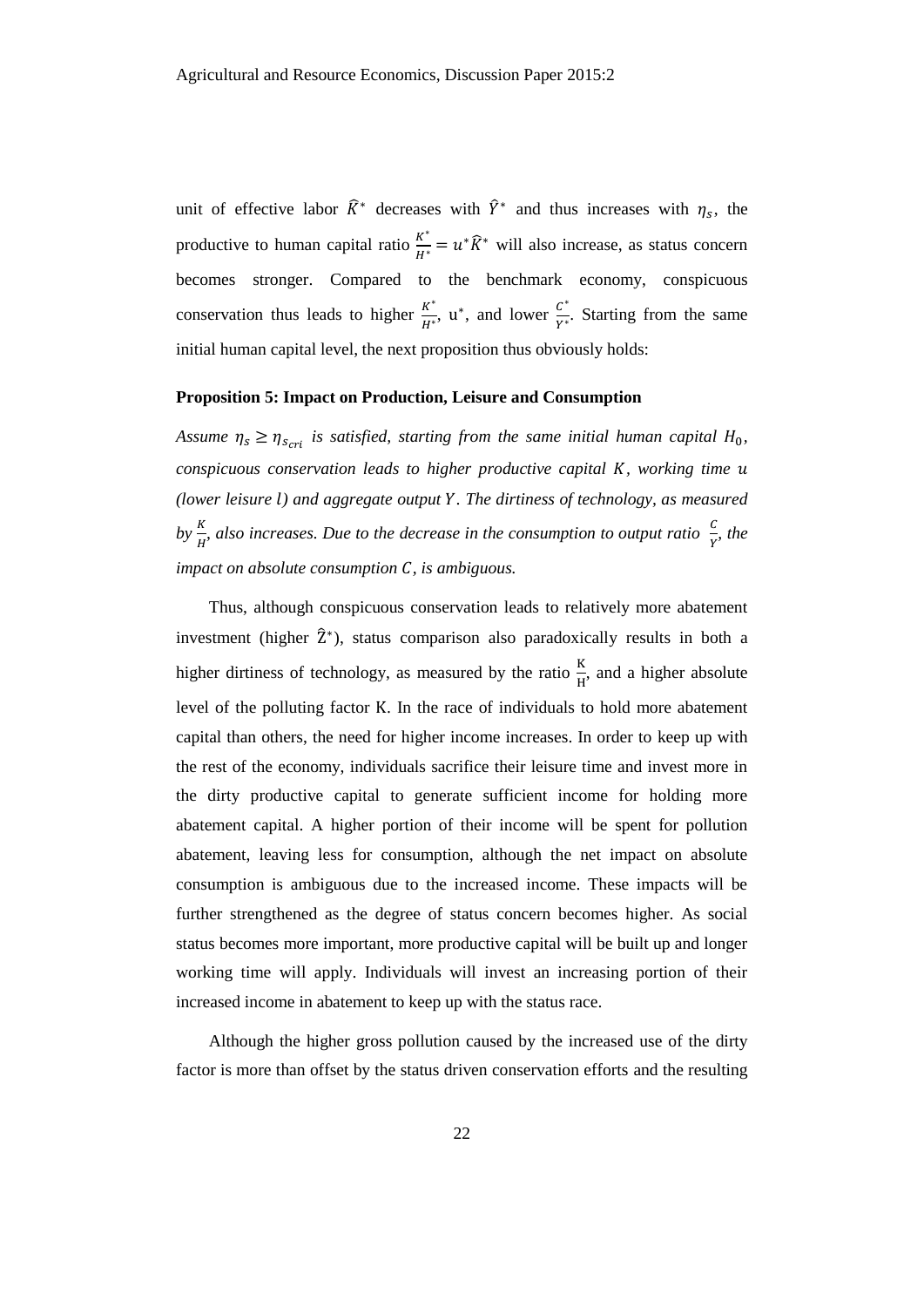environmental quality is higher compared to the benchmark economy, the simultaneous increase of gross pollution and abatement as well as the reduced leisure time still hint on potential wastefulness. Thus, while its net environmental impact is positive, the side effect of increased technology dirtiness, production and gross pollution shows that the "Jevons Paradox" type of concerns are not completely unsubstantial.

# *Welfare*

For the assessment of the welfare impact along the BGP, we only need to compare the instantaneous utility of the representative individual, since the growth rates for all utility components along the BGP are known constants. The ex-post instantaneous utility of the representative individual along the decentralized BGP for any given  $\epsilon$  is given by

$$
U^* = \ln C^* + \eta_l \ln(Hl^*) - \eta_E \frac{(-E^*)^{1+\psi}}{1+\psi},
$$
\n(58)

which can be further manipulated to yield

<span id="page-23-0"></span>
$$
U^* = \left[ \ln \left( \frac{C^*}{H^*} \right) + \eta_l \ln(l^*) - \eta_E \frac{(-E^*)^{1+\psi}}{1+\psi} \right] + (1+\eta_l) \ln H \tag{59}
$$

where  $E^*$  is given by [\(52\),](#page-20-1) and

$$
\frac{C^*}{H^*} = \hat{C}^* * \hat{K}^* * u^* = \hat{C}^* * \hat{K}^* * \frac{\rho}{B} \left( 1 + \frac{l^*}{u^*} \right)^{-1} \tag{60}
$$

$$
l^* = \frac{\rho}{B} \left( 1 + \left(\frac{l^*}{u^*}\right)^{-1} \right)^{-1} . \tag{61}
$$

Notice that the terms in the square bracket in [\(59\)](#page-23-0) are all constants along the BGP, while the term outside of the bracket increases with time as the level of human capital increases. The welfare comparison thus reduces to the comparison of the constant terms of the instantaneous utility functions for the two economies. More precisely, the welfare impact of conspicuous conservation will depend on the direction and magnitude of its impact on the ratios  $\hat{C}^*, \hat{K}^*, \frac{l^*}{l^*}$  $\frac{l^*}{u^*}$  and  $\hat{Z}^*$  along the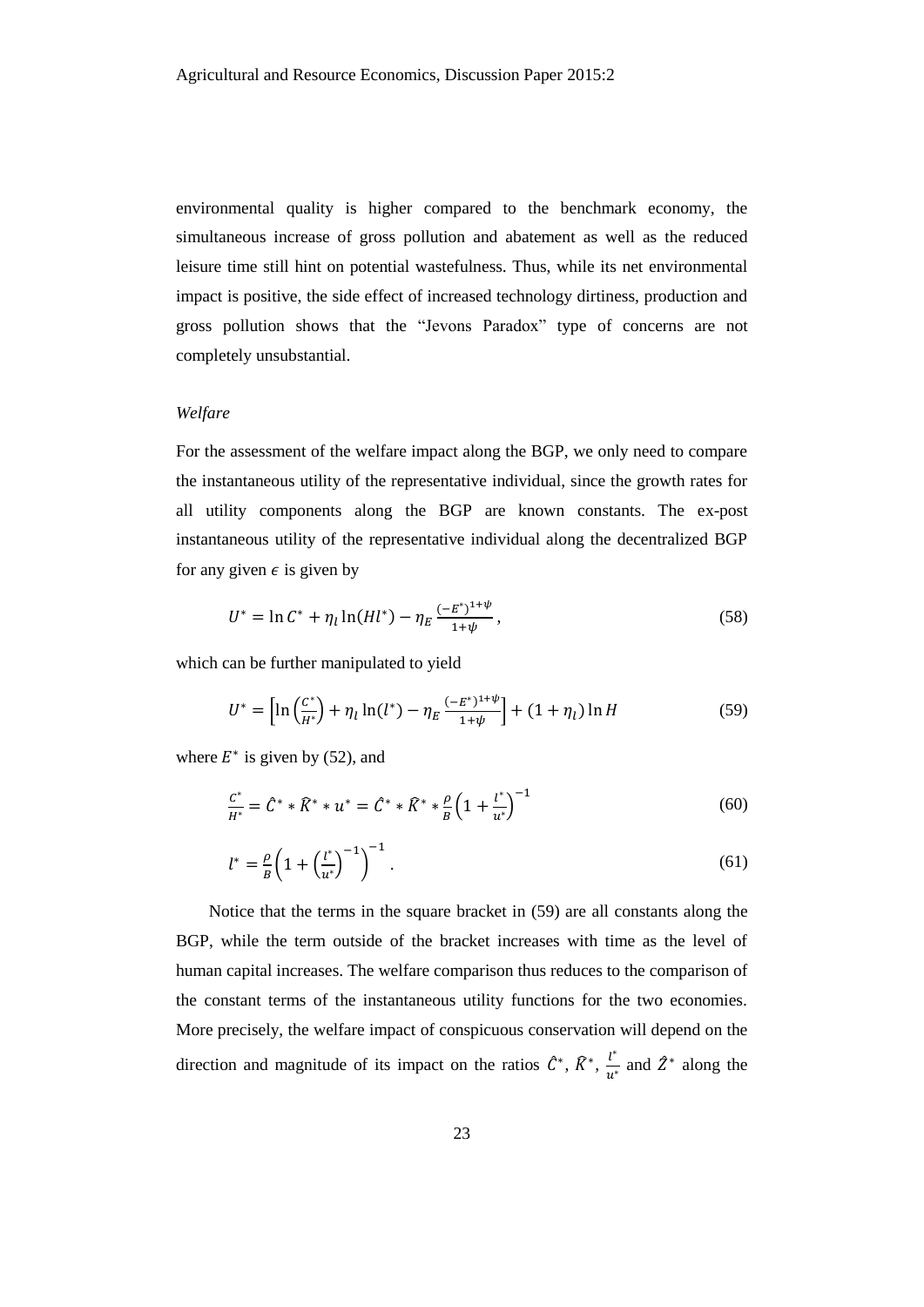BGP. Since  $U^*$  is a function of the policy strictness  $\epsilon$ , the impact of conspicuous conservation also depends on  $\epsilon$ . For analytical tractability, we restrict the analysis to the range of  $\eta_F$  that is reasonably large according to Assumption 1.

# **Assumption 1**

*Environmental concern is sufficiently important so that when environmental quality is at its lowest level in the decentralized economy with conspicuous conservation, increasing policy strictness increases the overall welfare, that is,*   $U_{\epsilon}$  ( $\epsilon = 0$ ,  $\eta_s \geq \eta_{scri}$ ,  $\eta_E$ ) > 0.

Assumption 1 requires that the environmental concern is at least large enough so that when environmental quality is too low, people would want to trade consumption and leisure for improved environmental quality. This is a plausible assumption, if we observe from reality that increased environmental consciousness and tighter conservation policies often accompany severe environmental degradation and disasters. Under assumption 1, the next proposition can be proved.

#### **Proposition 6: Welfare Impact when**  $\epsilon \leq 1$

*Given*  $\eta_s \geq \eta_{scri}$ ,  $\epsilon \leq 1$  *and*  $\eta_E$  *satisfying Assumption 1, the overall welfare*  $exhibits$  an inverted U-shape with respect to the policy strictness  $\epsilon$ , with the *welfare maximum achieved at*  $\epsilon^* = 1$  *for the benchmark economy and at*  $\hat{\epsilon} < 1$  *for the economy with conspicuous conservation. Compared to the benchmark economy, conspicuous conservation is first welfare increasing but eventually leads to lower welfare, as the policy strictness*  $\epsilon$  *increases. The level of the policy strictness* ̃*that equates the welfare of the benchmark economy with the statusseeking economy satisfies*  $\epsilon_{cri} \leq \tilde{\epsilon} < 1$ .

*Proof: see Appendix B.* 

The above analysis reveals that the impact of conspicuous conservation on the overall welfare depends on the existing pollution control. If we concern ourselves with the empirically most relevant range of the policy strictness parameter, that is,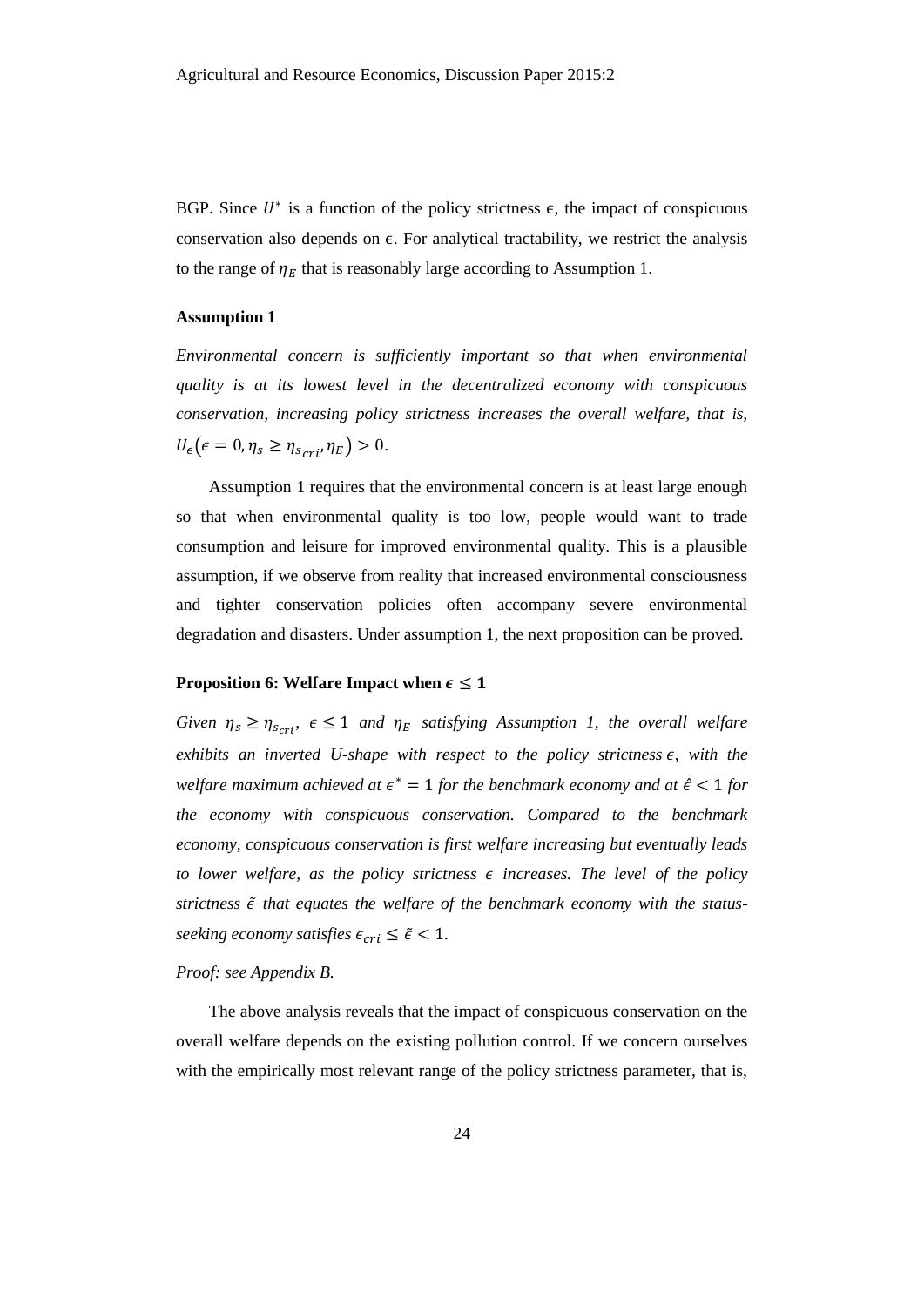$\epsilon \leq 1$ , Proposition 6 establishes that conspicuous conservation has positive welfare impact when pollution control is absent or weak, but negative impact once existing pollution control becomes sufficiently strong. The intuition behind this result is that by providing status incentive for abatement investment, conspicuous conservation encourages pollution abatement and increases environmental quality. Compared to the benchmark economy, however, there is generally an overuse of the resources (e.g. forgone consumption and leisure) for pollution abatement. Nevertheless, when environmental quality is low, the marginal benefit of increasing environmental quality is so high that it surpasses the costs of overusing economic resources. As environmental quality increases with increasing policy strictness, the effect of increasing abatement and environmental quality is outweighed by the overuse of economic resources for abatement and the overall welfare is lowered.

Summarizing the analysis so far, we see that conspicuous conservation is a desirable phenomenon as far as improving environmental quality is concerned, since it always encourages pollution abatement. However, the improvement of environmental quality is not undertaken at the most efficient way. At low levels of environmental quality, such inefficiency is tolerated since environmental protection would be the priority of society. As environmental quality improves, however, such inefficiency eventually becomes a burden to the society.

# 4.3 *Numerical Example*

To enable a better grasp of the analytical results, this section provides a numerical example of the model, where the environmental externality is modeled in terms of carbon emission  $(P)$  and atmospheric CO2 concentration  $(E)$ . Beside the varying parameter  $\epsilon$ , the derivation of the analytical results involves a total of 14 parameters  $(\alpha, A, B, \rho, x, \gamma, \mu, E_{max}, E_{min}, \theta, \delta, \psi, \eta_E$  and  $\eta_l$ ). The parameter values are chosen as follows. The output elasticity of productive capital  $(\alpha)$  is set to the commonly used value of 1/3 (see e.g. Gradus and Smulders, 1993), approximating the observed value in the US economy. The productivity parameters for final output (A) and human capital (B) are set to 1 and 0.05, respectively,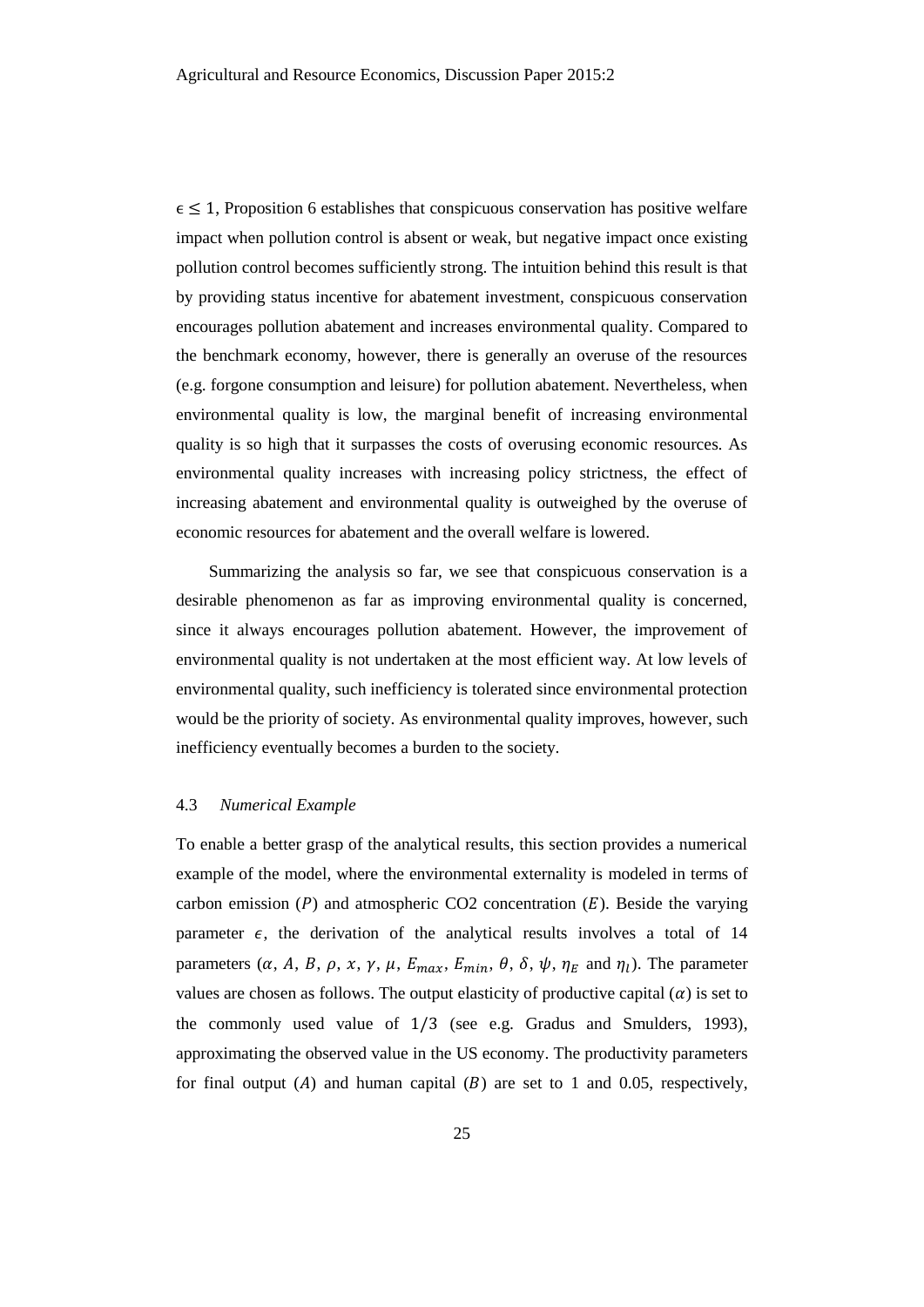consistent with Gradus and Smulders (1993) and Benhabib and Perli (1994). To generate a 2% long-term growth rate in per capita income, the time preference rate  $\rho$  is set to 0.03. The pollution elasticity with respect to productive capital (x) is assumed to be 3. The pollution elasticity of abatement capital  $(\beta)$  is assumed to be 1.25 for the baseline scenario, whereas 1 and 1.5 are used for sensitivity analysis.*<sup>6</sup>* The parameter  $\gamma$  is then calculated as  $\gamma = \frac{x}{a}$  $\frac{\lambda}{\beta}$ , and the abatement capital accumulation productivity  $\mu$  is set to 0.5.

The environmental quality variable E is interpreted as the deviation of actual CO2 concentration from the pre-industrial CO2 concentration of 280 ppm (parts per million). E can thus also be seen as the excess level of atmospheric CO2 concentration. For the lower bound of environmental quality, we follow Acemoglu et al. (2012) and use a 6 degree (Celsius) increase in temperature as the absolute disaster state and apply the same approximation*<sup>7</sup>* to come to an atmospheric CO2 concentration of 1120 ppm, or  $E_{\text{min}} = -840$  ppm.

The pollution variable P depicts carbon emission and is measured in units of PgC (Petagram of carbon). Using the conversion ratio of 2.13 PgC for 1 ppm of atmospheric CO2 (Trenberth, 1981) and assuming a pollution absorption rate of 55% by ocean and land (IPCC, 2014), a depletion rate of  $\theta = 0.2113$  is calculated. For the regeneration rate parameter δ, Greiner et al. (2009) use the inverse of the atmospheric lifetime of greenhouse gases as the environment's regeneration rate. While CO2 does not have a uniform lifetime, IPCC (2014) points to a lifetime range of (10, 200) years. While Greiner et al. (2009) use a regeneration rate of 0.01 for the entire carbon in the atmosphere, this rate should be significantly higher if

 $\overline{\phantom{a}}$ 

<sup>&</sup>lt;sup>6</sup> Note that the varying values of  $\beta$  must satisfy the condition  $\beta \leq x - 1$ 

*<sup>7</sup>* The approximation predicts a 3 degree (Celsius) temperature increase (compared to the preindustrial level) for any doubling of CO2 concentration.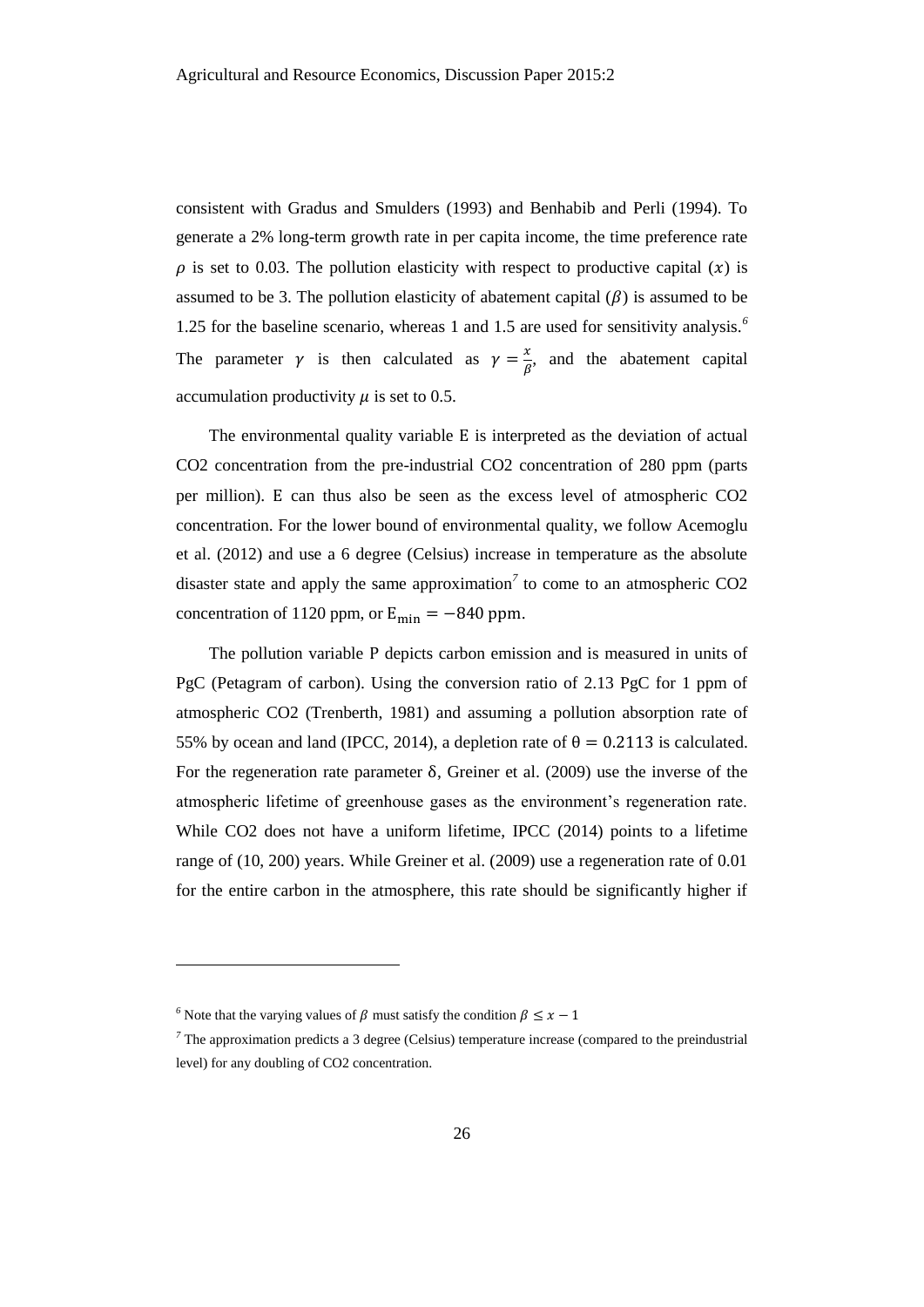the variable E only considers "excess carbon". We choose a regeneration rate of  $\delta = 0.1$ , while using the values of 0.05 and 0.15 for sensitivity analysis.

For the parameters  $\psi$  and  $\eta_E$  in consumer preference, we follow Gradus and Smulders (1993) and set  $\psi = 1$  and  $\eta_E = 0.01$  in the baseline scenario, while  $\eta_{\rm E} = 0.005$  and 0.05 are used in sensitivity analysis. The utility weight of quality leisure  $(\eta_1)$  is calibrated to be 2 so that working time u along the socially optimal BGP in the baseline scenario will be approximately 0.18. Assuming a daily time endowment of 14 hours<sup>8</sup>,  $u = 0.18$  is equivalent to 900 working hours per year, which is between the total working hours per year for an average American and that of an average French in working age (see Alesina et al., 2005).

With the parameter values given above, Table 1 gives the values of  $\Gamma$ ,  $\Gamma_{\text{cri}}$ ,  $\hat{\tau}^*$ , and  $\epsilon_{\text{cri}}$  for the baseline and the sensitivity analyses. For both the baseline and all the sensitivity analyses, while only a very low pollution tax rate is needed to warrant the existence of a BGP in the benchmark economy ( $\hat{\tau}_{cri} = \epsilon_{cri} \hat{\tau}^*$ ), to reach the social optimum, a substantial amount of resource will need to be invested into pollution abatement ( $\Gamma$  ranging from 0.16 to 0.34). Comparing the different scenarios, we also see that the optimal abatement investment ratio increases with the degree of environmental concern  $(\eta_E)$ , but decreases with the regeneration rate (δ) and the pollution reduction efficiency of abatement capital (β).

In Table 2, the values of  $\eta_{scri}$  are provided for varying levels of policy strictness  $\epsilon$ . For all scenarios, to support a BGP a positive status concern is only needed when pollution control is absent or  $\epsilon$  is extremely low. As pollution control becomes more stringent,  $\eta_{s_{\text{cri}}}$  gradually decreases and eventually becomes zero.

l

*<sup>8</sup>* Assuming 10 hour raw leisure time (e.g. sleeping, having meals etc.) needed for physical maintenance, the total time endowment will be 14 hours per day.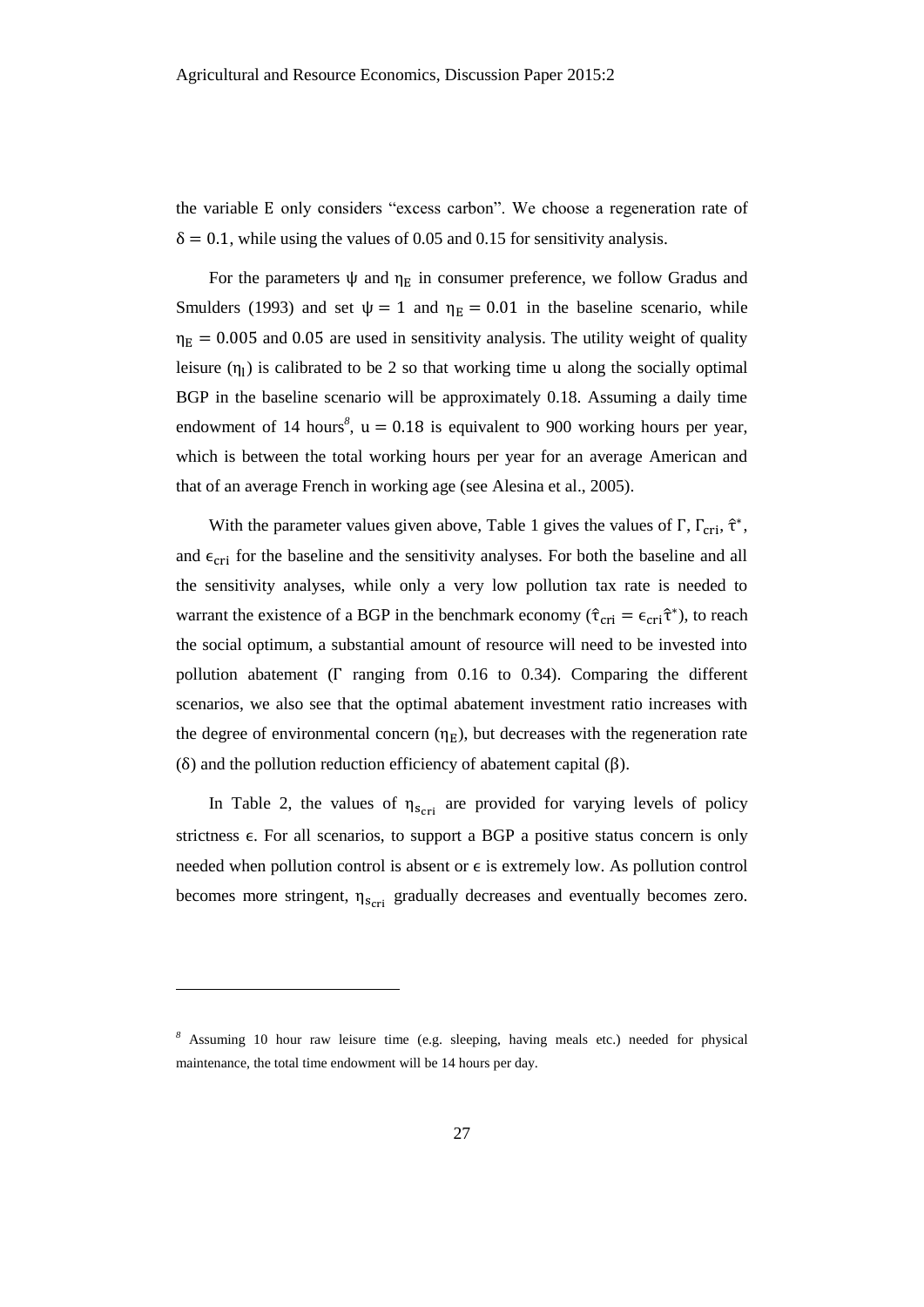Compared to the baseline scenario, according to [\(51\),](#page-19-1)  $\eta_{scri}$  will increase, if  $\epsilon_{cri}$ becomes higher, as is in the case with a lower  $\eta_E$ ,  $\delta$  or  $\beta$ .

|                                                                                                                                 | <b>Base-</b> | Varying $\eta_F$ |        | Varying $\delta$ |       |       | Varying $\beta$ |  |  |  |
|---------------------------------------------------------------------------------------------------------------------------------|--------------|------------------|--------|------------------|-------|-------|-----------------|--|--|--|
|                                                                                                                                 | line         | 0.005            | 0.05   | 0.05             | 0.15  |       | 1.5             |  |  |  |
| г                                                                                                                               | 0.210        | 0.172            | 0.336  | 0.247            | 0.189 | 0.271 | 0.160           |  |  |  |
| $\Gamma_{\rm cri}$                                                                                                              | 0.051        | 0.051            | 0.051  | 0.065            | 0.045 | 0.07  | 0.038           |  |  |  |
| $\mathbf{\hat{t}}^*$                                                                                                            | 1.97 %       | 0.88%            | 12.99% | 3.76%            | 1.29% | 2.26% | 1.68%           |  |  |  |
| $\epsilon_{\rm cri}$                                                                                                            | 0.35%        | 0.79%            | 0.05%  | 0.47%            | 0.32% | 0.37% | 0.34%           |  |  |  |
| Baseline: $\alpha = 1/3$ , $A = 1$ , $B = 0.05$ , $\rho = 0.03$ , $\theta = 0.2113$ , $\delta = 0.1$ , $x = 3$ , $\gamma = 2.4$ |              |                  |        |                  |       |       |                 |  |  |  |

**Table 1: Optimal vs. Threshold Abatement and Pollution Taxation**

 $(\beta = 1.25), \psi = 0.1, \eta_E = 0.01, \eta_1 = 2, E_{max} = 0, E_{min} = -840$ 

Table 2: Threshold Status Concern  $\eta_{s_\text{cri}}$  at Varying Level of  $\epsilon$ 

|                                                                                                                                 | <b>Base-</b> | Varying $\eta_E$ |          | Varying $\delta$ |          | Varying $\beta$ |          |  |  |  |
|---------------------------------------------------------------------------------------------------------------------------------|--------------|------------------|----------|------------------|----------|-----------------|----------|--|--|--|
|                                                                                                                                 | line         | 0.005            | 0.05     | 0.05             | 0.15     | 1               | 1.5      |  |  |  |
| $\epsilon = 0$                                                                                                                  | 0.44         | 0.44             | 0.44     | 0.67             | 0.36     | 0.53            | 0.37     |  |  |  |
| $\epsilon = 0.1\%$                                                                                                              | 0.17         | 0.27             | $\theta$ | 0.26             | 0.13     | 0.17            | 0.16     |  |  |  |
| $\epsilon = 0.2\%$                                                                                                              | 0.07         | 0.18             | $\theta$ | 0.12             | 0.05     | 0.07            | 0.06     |  |  |  |
| $\epsilon = 0.3\%$                                                                                                              | 0.02         | 0.12             | $\theta$ | 0.06             | 0.005    | 0.02            | 0.01     |  |  |  |
| $\epsilon = 0.4\%$                                                                                                              | $\theta$     | 0.08             | $\theta$ | 0.02             | $\Omega$ | $\Omega$        | 0        |  |  |  |
| $\epsilon = 0.5\%$                                                                                                              | $\theta$     | 0.05             | $\theta$ | $\theta$         | $\Omega$ | $\theta$        | $\Omega$ |  |  |  |
| Baseline: $\alpha = 1/3$ , $A = 1$ , $B = 0.05$ , $\rho = 0.03$ , $\theta = 0.2113$ , $\delta = 0.1$ , $x = 3$ , $\gamma = 2.4$ |              |                  |          |                  |          |                 |          |  |  |  |

 $(\beta = 1.25), \psi = 0.1, \eta_E = 0.01, \eta_I = 2, E_{max} = 0, E_{min} = -840$ 

The environmental impact of conspicuous conservation is illustrated by Figure 1, where a higher environmental quality corresponds to a lower atmospheric CO2 concentration. For better visibility, Figure 1 only shows the lower part (CO2 concentration between 280 and 500 ppm) of the entire figure. Compared to the benchmark economy, conspicuous conservation unambiguously leads to a higher environmental quality along the BGP independent of existing pollution control. And the stronger the status concern, the better the environmental quality will be, although the differences are negligible between the different status scenarios.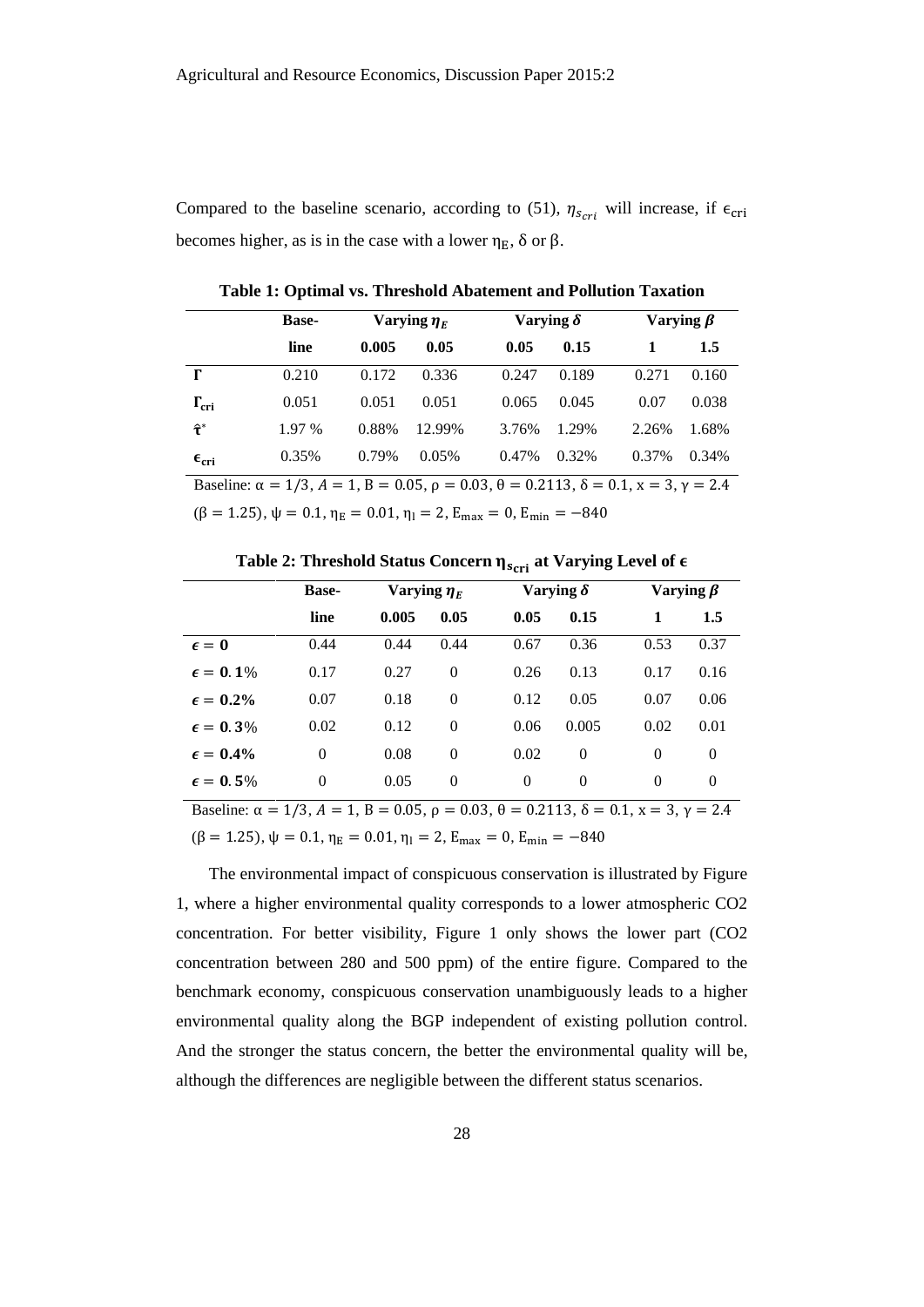

**Figure 1: Environmental Impact**

Figure 2 presents the impact of conspicuous conservation on the key economic variables. In Panel a), the lower output per unit of productive capital  $\frac{Y}{K}$  shows that conspicuous conservation greatly reduces the productivity of the polluting factor  $K$ at equilibrium, and the reduction is greater with stronger status concern. The dirtiness of production technology  $\frac{K}{H}$ , on the other hand, becomes much higher as shown in Panel b). While in the benchmark economy  $\frac{K}{H}$  is lower than 0.5 for most policy strictness levels, with conspicuous conservation the ratio is much larger than 0.5 and could reach 1.5 ( $\eta_s = 0.5$ ) at low level of pollution control. The effect is amplified as the degree of status concern increases. Panel c) shows a large decrease in consumption ratio  $\frac{c}{v}$  $\frac{c}{\gamma}$  with conspicuous conservation. While over 80% of the final output is consumed in the benchmark economy, depending on the strength of status concern, conspicuous conservation leads to a consumption ratio of less than 50%, 40% and 30%, respectively. Finally, the ambiguous effect on absolute consumption is revealed in Panel d) (since the human capital level  $H$  is always identical between the two economies), where conspicuous conservation first increases but eventually decreases consumption level as status concern becomes stronger.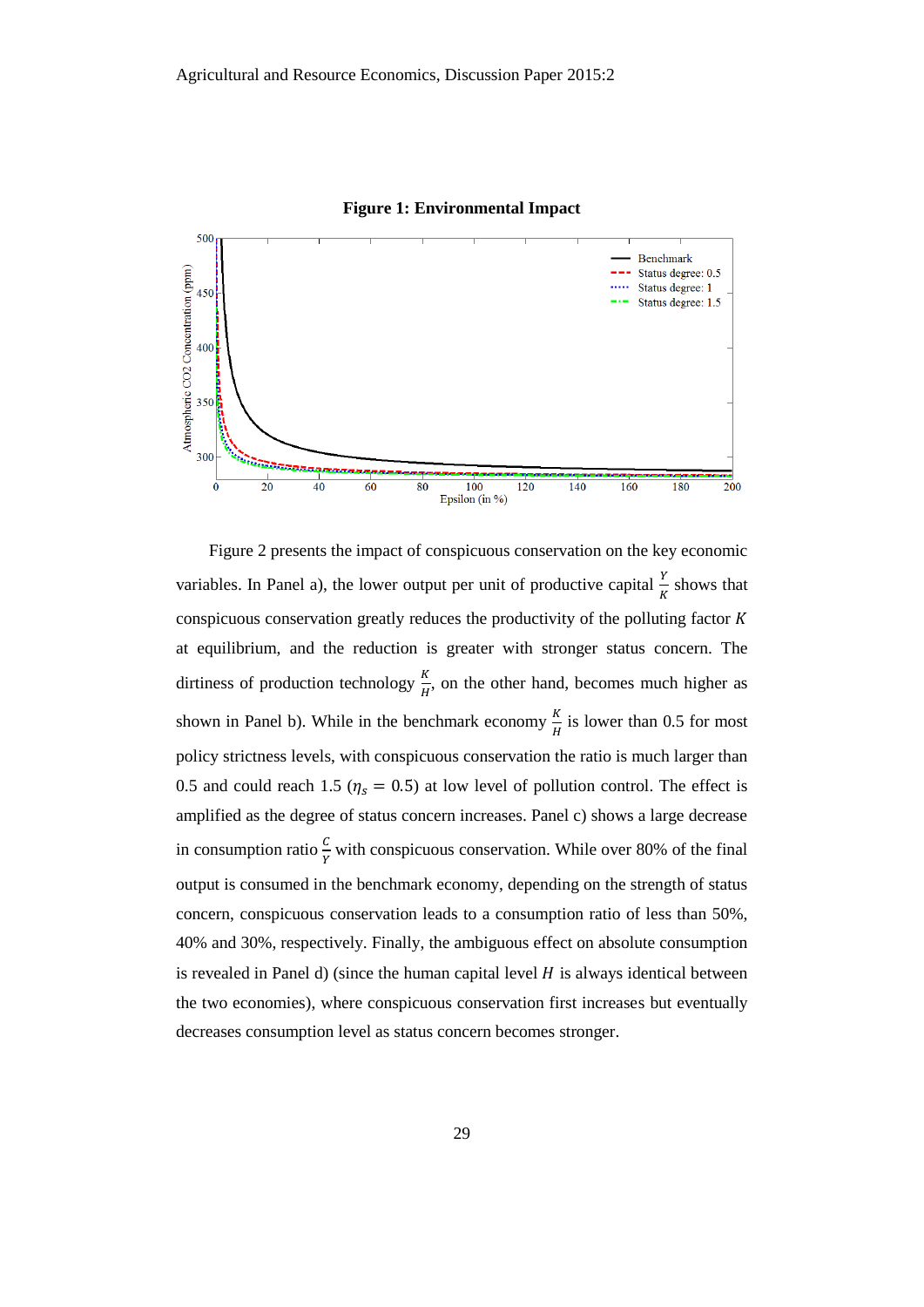

**Figure 2: Impact on Key Economic Variables**

In Figure 3, the welfare impact of conspicuous conservation is illustrated. In all scenarios, the welfare is calculated according to equation [\(59\),](#page-23-0) where the term  $(1 + \eta_1) \ln H$  is set to an arbitrary positive number 20 in all scenarios. For better visibility, the left panel of Figure 3 shows the different welfare curves at extremely low policy strictness ( $\epsilon \leq 5\%$ ), while in the right panel welfare curves are shown for  $\epsilon$  > 5%. The impact on the overall welfare, as obvious in Figure 3, depends on the policy strictness ∈. While conspicuous conservation leads to higher welfare at low policy strictness, it becomes welfare reducing once existing pollution control becomes sufficiently stringent. The turning point of the welfare impact is reached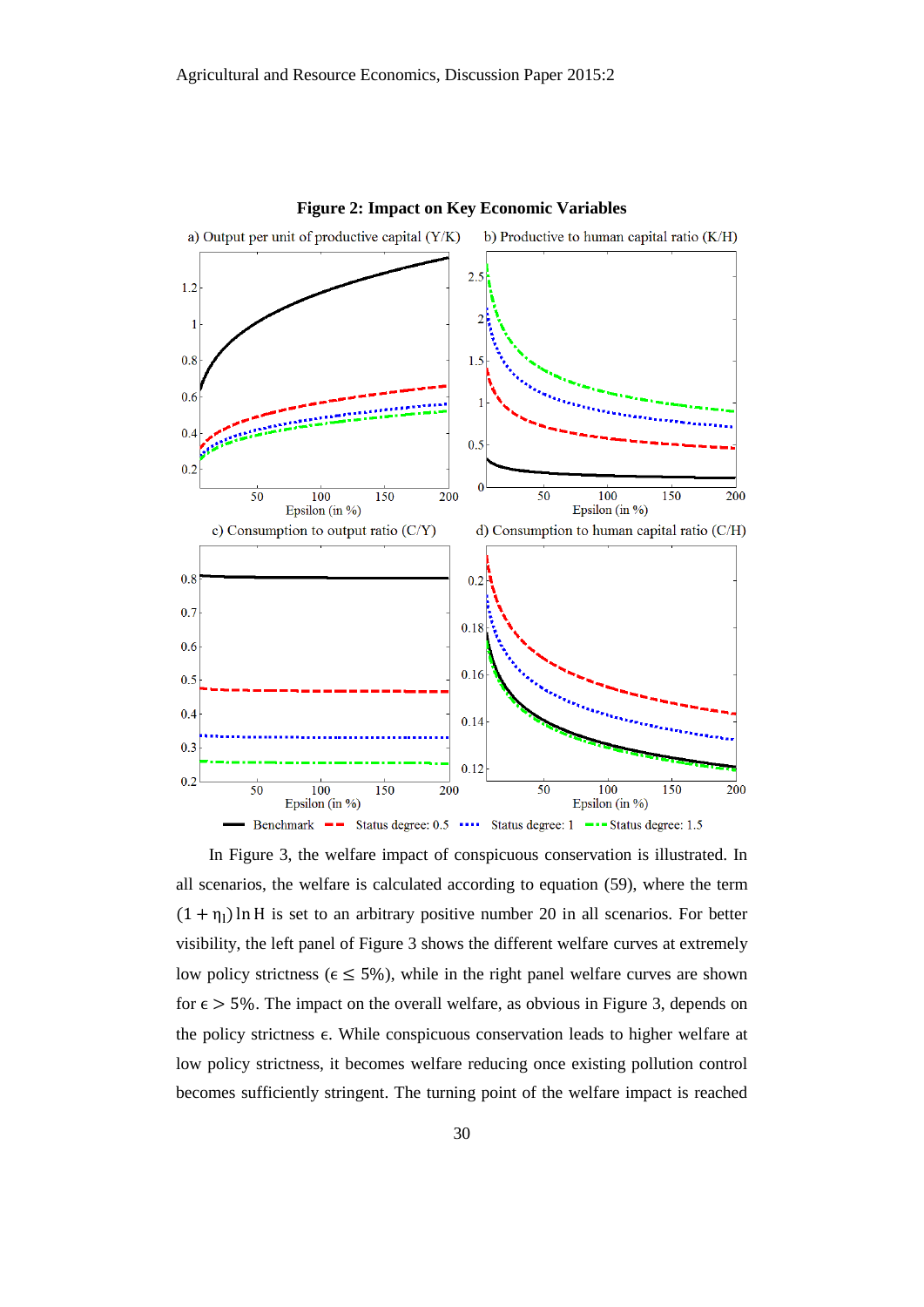at a policy strictness level of ca. 40% with  $\eta_s = 0.5$ , and it becomes lower as  $\eta_s$ increases. Thus, even though conspicuous conservation improves welfare when pollution control is absent or very weak, this welfare-increasing effect could be offset rather fast as pollution control becomes more stringent. This is particularly true if the degree of status concern is high. Further, once the pollution control is beyond the extremely low level (e.g. if  $\epsilon > 5\%$ ), the welfare with conspicuous conservation decreases with increasing degree of status concern. Based on Figure 3, it seems that as long as the pollution control is not completely absent or extremely low, high degree of status comparison is not generally helpful. However, if existing pollution control is rather weak, moderate degree of conspicuous conservation could enhance welfare and should be encouraged.





#### **5 Discussion**

In order for the economic output to exhibit continuous growth without depleting the environment, it is important that sufficient resources will be spent on pollution abatement, which in a decentralized economy in turn requires sufficient incentives be provided for the agents to conduct abatement. Given the utility function in our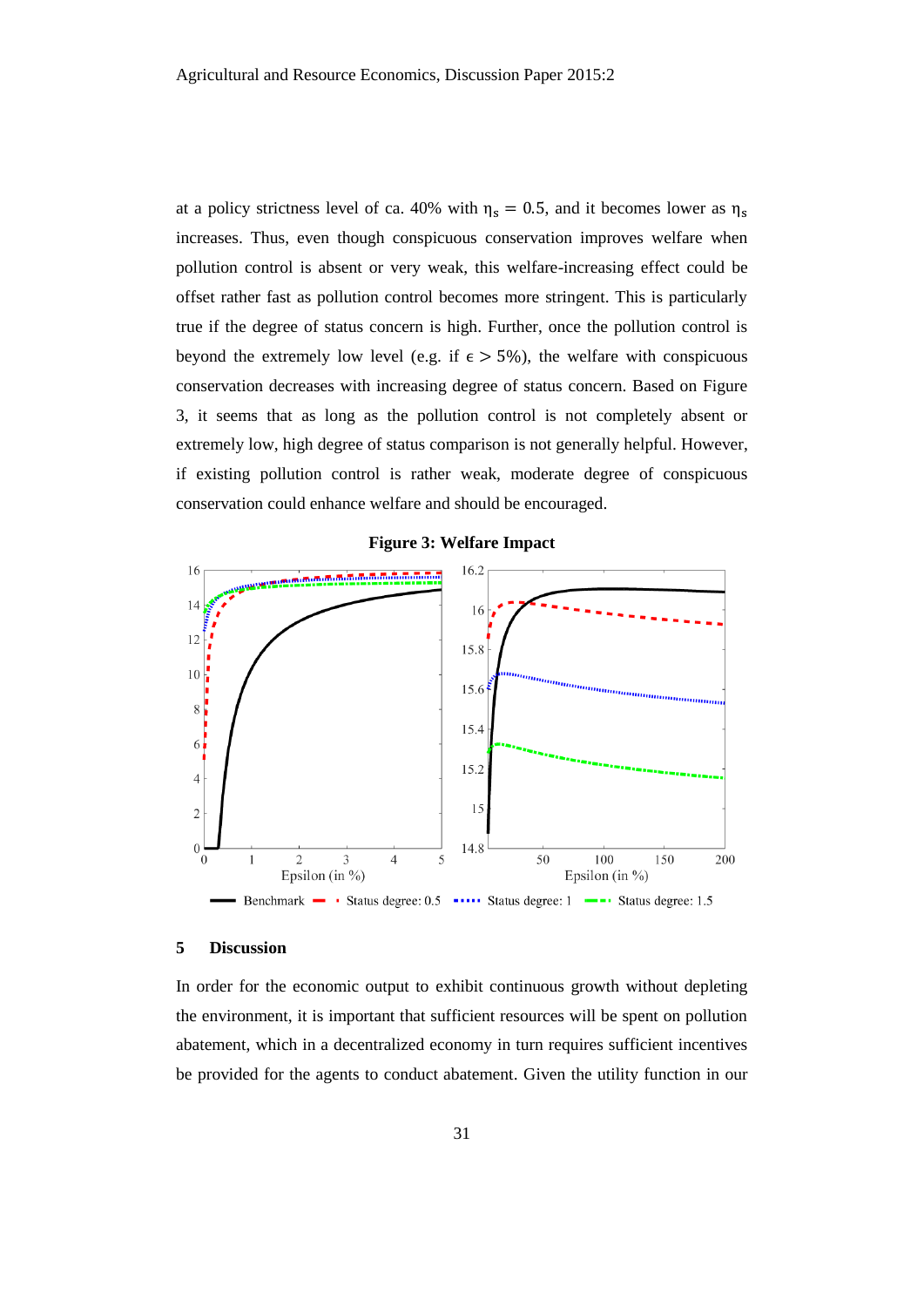model, there could be a few different motivations for environmental conservation: pure altruism (the component E), status effect (the component  $\frac{G}{G}$ ), and financial incentives (through its impact on the component  $C$ ). In the decentralized economy, as a consequence of the public good nature of environmental quality, the pure altruistic motive cannot find its expression in actions. Thus only the latter two sources of incentives are potentially feasible without a benevolent social planer.

In this paper, we have especially explored the role of status comparison as an alternative incentive source beside financial incentives. From the BGP analysis, we see that, theoretically, for the existence of BGP and for inducing sufficient pollution abatement, one of the two incentives will suffice. We have further shown that conspicuous conservation has some undesirable side effects such as increasing the dirtiness of technology and encouraging the use of the polluting factor. Compared to conspicuous conservation, pollution taxation thus has the clear advantage of internalizing environmental externality without additional distortion. Nevertheless, when optimal taxation is unfeasible, conspicuous conservation could prove powerful in helping to provide the environmental public goods. This is particularly true in the case of insufficient financial incentives such as in the lack of governance in general (e.g. the case of global environmental issues) or in the presence of blockage by certain interest groups. As we see in the equilibrium analysis, while without status concern investment into abatement capital must generate the same marginal financial return as productive capital, with conspicuous conservation there could be a gap between the marginal financial returns of the two. The additional incentives through status comparison can thus compensate the insufficient financial incentives. The gap in the financial incentives of productive and abatement capital could further be larger if a stronger status concern is present.

Further, in light of norm evolution, as individuals strive to increase their social ranking, the general perception of acceptable behavior could change over time, leading to a positive feedback effect on environmental protection. The mechanism of conspicuous conservation can be more clearly illustrated if we decompose the status component of the unity function further: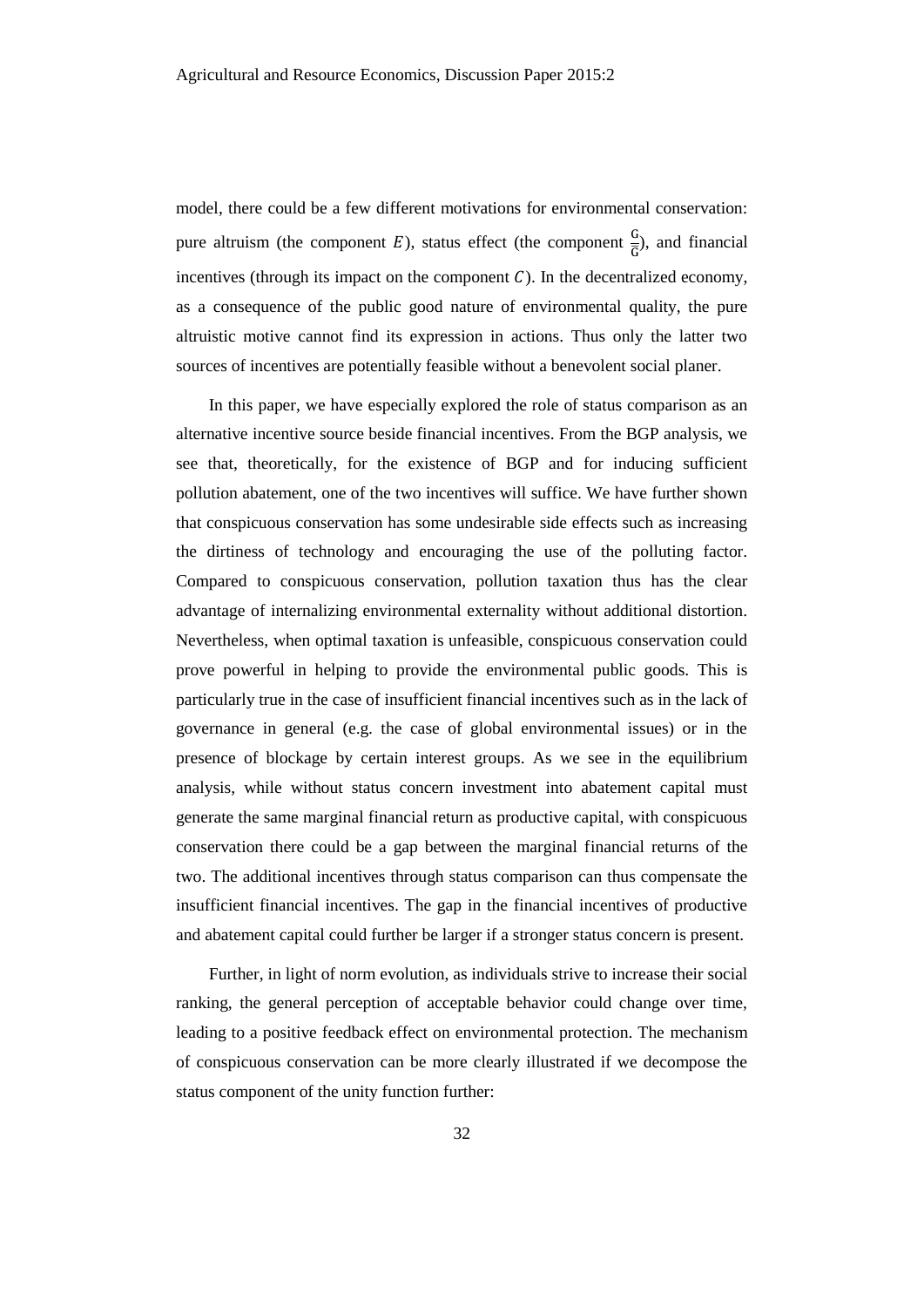$$
\eta_s \ln \frac{G}{\bar{G}} = \eta_s \ln(G) - \eta_s \ln(\bar{G}),\tag{62}
$$

where  $\eta_s \ln(G)$  is a warm glow component, and  $\eta_s \ln(\bar{G})$  is the social influence component in the status-seeking green behavior. On one hand, through the warm glow component, conspicuous conservation translates the preference for a public environmental good into the preference for a private environmental conservation activity, and thus offers a possibility to avoid (at least partially) the public good issue in environmental good provisioning. Since warm glow puts a psychological value to environmental conservation itself, conspicuous conservation potentially also enjoys a higher permanence compared to pollution taxation. On the other hand, through the social influence component, conspicuous conservation offers another channel to alleviate the free-rider problem associated with environmental public good by providing a channel for individuals to influence others' behavior.

Taking together, conspicuous conservation should thus be valued as a means to promote environmental protection, although cautions are needed for the suitability of its application. Despite its undesirable side effects, conspicuous conservation should be especially encouraged when pollution control is weak. Its potential positive feedback effects further strengthens its effectiveness.

As a final remark, we want to point out that while conspicuous conservation offers a completely different reason for environmental protection, having environmental conservation as a status channel ultimately still reveals the society's environmental awareness and consciousness. As Ridgeway and Walker (1995, p.281) point out, social status involves "actors' implicit valuations of themselves and one another according to some shared standard of value". The existence of conspicuous conservation therefore also reflects a shared value in society concerning environmental sustainability.

#### **6 Conclusion**

In this paper, we have studied the long-term impact of conspicuous conservation by adopting a two-sector Uzawa-Lucas model with leisure choice, environmental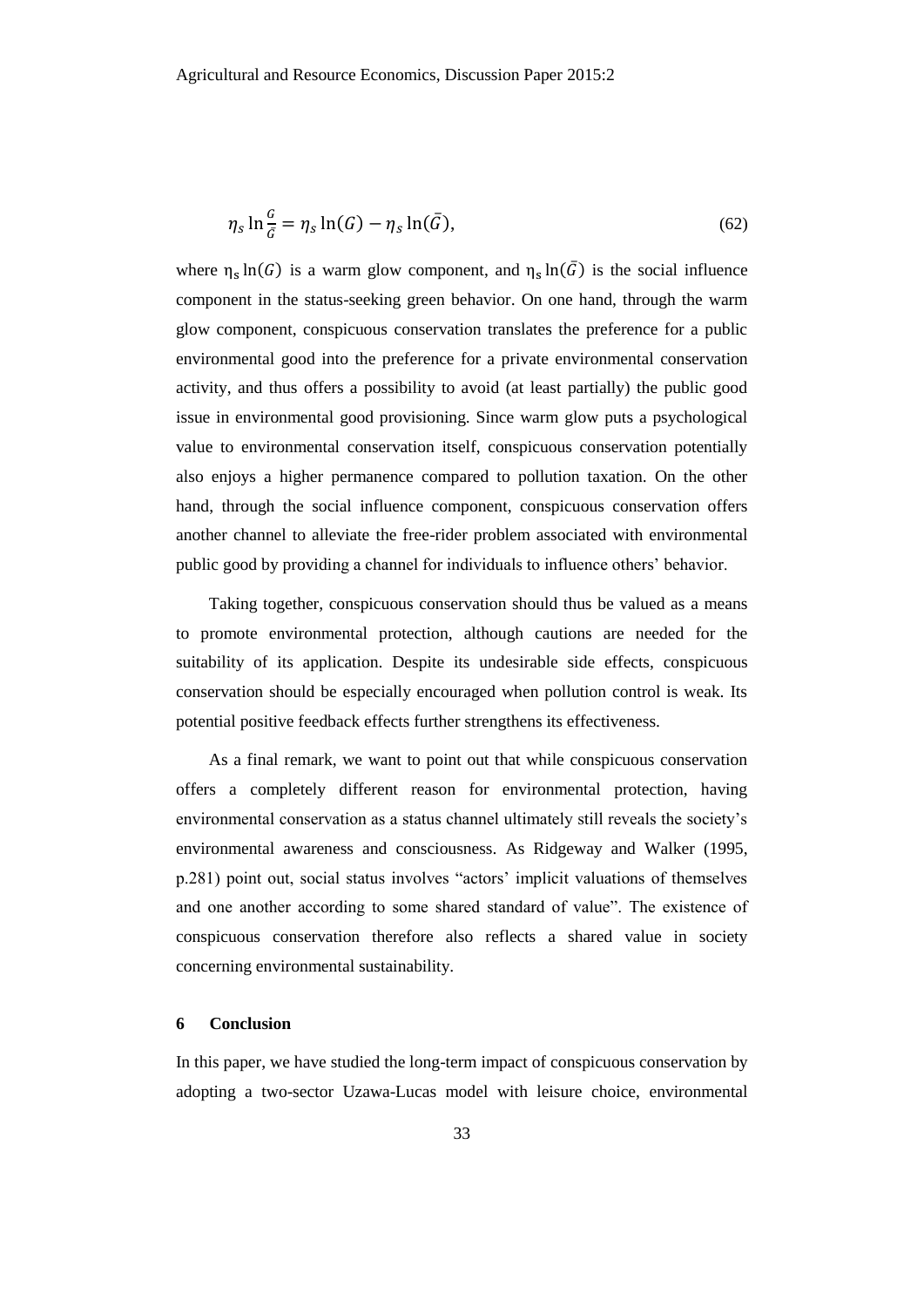externality and status-seeking green wealth, as represented by one's holding of abatement capital relative to the average abatement capital in society. The impact of conspicuous conservation on the BGP is analyzed by comparing the BGP with and without conspicuous conservation. It is found that conspicuous conservation always increase pollution abatement and environmental quality, but not necessarily takes the most efficient route to achieve this goal. The impact on the overall welfare is nevertheless positive at low level of environmental quality, but becomes negative as environmental quality improves. The numerical example further suggests that moderate status concerns would be generally more desirable than strong ones unless the pollution control is completely absent or extremely low.

Despite its undesirable side effects, conspicuous conservation should still be considered a valuable means in regulating environmental issues. We suggest that the conspicuous conservation behavior be encouraged when there is a lack of environmental governance or when there are strong interest group activities against other more efficient environmental instruments such as pollution taxation. We further suggest taking the potential positive dynamic feedback effects into account when evaluating the desirability of conspicuous conservation.

While our model has enabled a better understanding of the conspicuous conservation phenomenon, status-seeking environmental protection behavior deserves further studies and investigations. In particular, future studies focusing on the impact of conspicuous conservation in the transitional dynamics, small open economy settings, and heterogeneous agent frameworks are needed. Additional insights from the empirical studies are also highly necessary and beneficial for understanding the phenomenon more in depth.

#### **Acknowledgements**

I am deeply indebted to Michael Rauscher for valuable suggestions and useful hints, and to Karin Holm-Müller for insightful discussions and comments. I also wish to thank the participants at the Young Researcher Workshop of the Scientific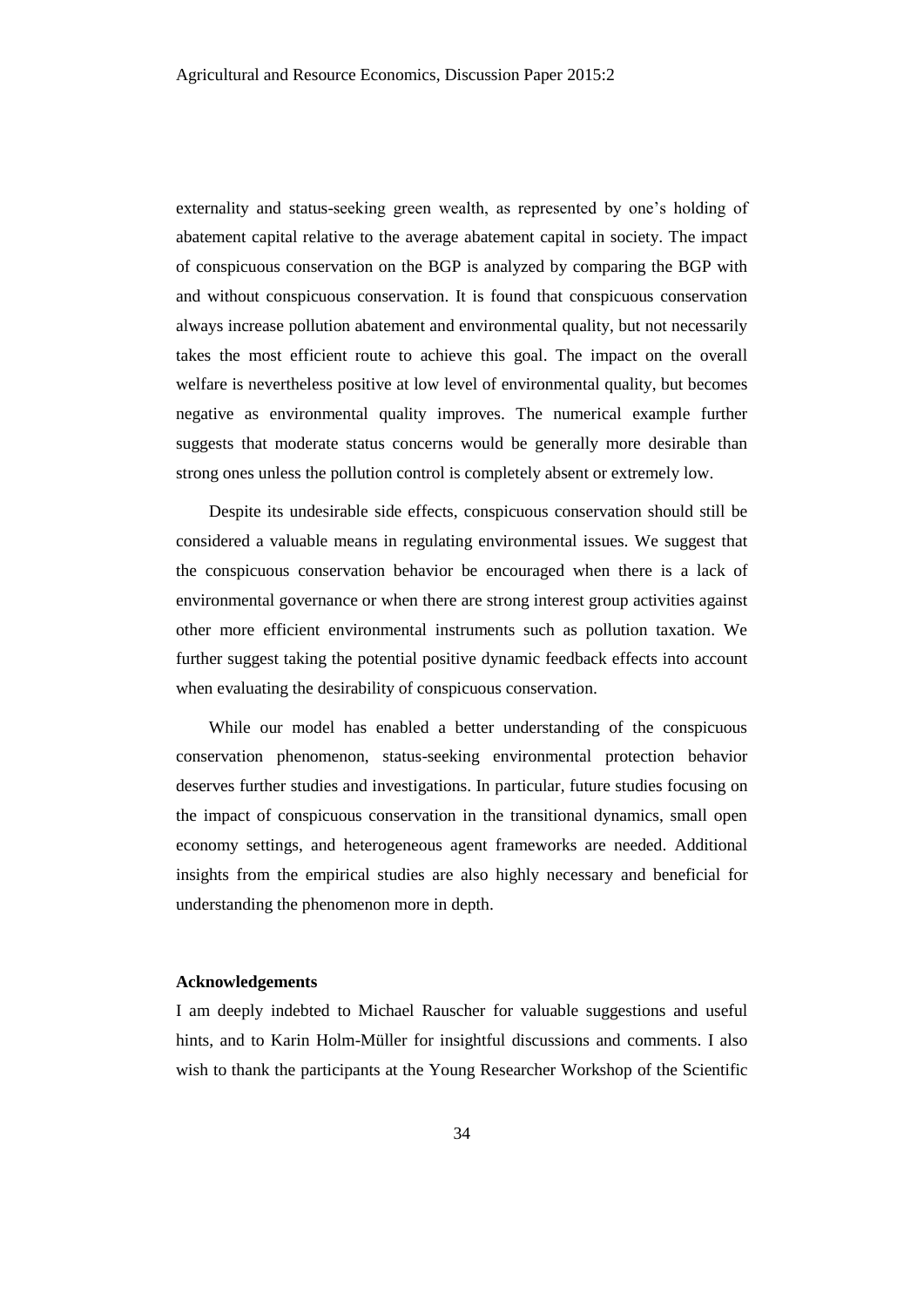Society of German-speaking Environmental and Resource Economists (Nachwuchsworkshop AURÖ) in Hamburg, February 2015 for helpful comments and critique. I alone am responsible for all the views and any remaining shortcomings herein.

# **Appendix A: The Intermediate Value Theorem (IVT)**

The Intermediate Value Theorem (IVT) given below is used repeatedly in the analysis:

Theorem 3.1 (Fuente 2000, p. 219)

Let  $f: R \longrightarrow R$  be a continuous function on the interval *I*. Given two points in *I*,  $x'$ *and*  $x''$ , with images  $y'$  and  $y''$ , for each number  $y$  between  $y'$  and  $y''$  there exists *some point*  $x$  *in I, lying between*  $x'$  *and*  $x''$ *, such that*  $f(x) = y$ *.* 

# **Appendix B: Proofs of the Propositions**

# *Proof of Proposition 1*

The existence of a BGP requires  $E^* = -\frac{\theta}{s}$  $\frac{\theta}{\delta}P^* = -\frac{\theta}{\delta}$  $\frac{\theta}{\delta} \zeta \Gamma^{-x} > E_{min}$ , so that  $\Gamma \geq$  $\left[\frac{\theta}{\sqrt{2}}\right]$  $\frac{6}{\delta(-E_{min})}$ 1 <sup>x</sup> is derived. Eliminating  $\hat{C}$  in [\(39\)](#page-16-2) an[d \(40\),](#page-16-0) we have  $\Psi^{SP}(\hat{Z}) = 0$ , where

$$
\Psi^{SP}(\hat{Z}) = \alpha A \hat{Z}^{1+x+x\psi} - (\phi - \alpha) \hat{Z} - \Omega . \tag{A1}
$$

Since  $\Psi^{SP}(\hat{Z})$  is a continuous function of  $\hat{Z}$  on the domain  $(0, \infty)$  and since  $\lim_{\hat{z}\to 0} \Psi^{SP}(\hat{z}) = -\Omega < 0$  and  $\lim_{\hat{z}\to \infty} \Psi^{SP}(\hat{z}) = \infty$  hold, the existence of solutions to  $\Psi^{SP}(\hat{Z}) = 0$  follows from the IVT. The uniqueness of the solution is further established by noting that the solution can only exist on the monotonically increasing branch of the function  $\Psi^{SP}(\hat{Z})$ .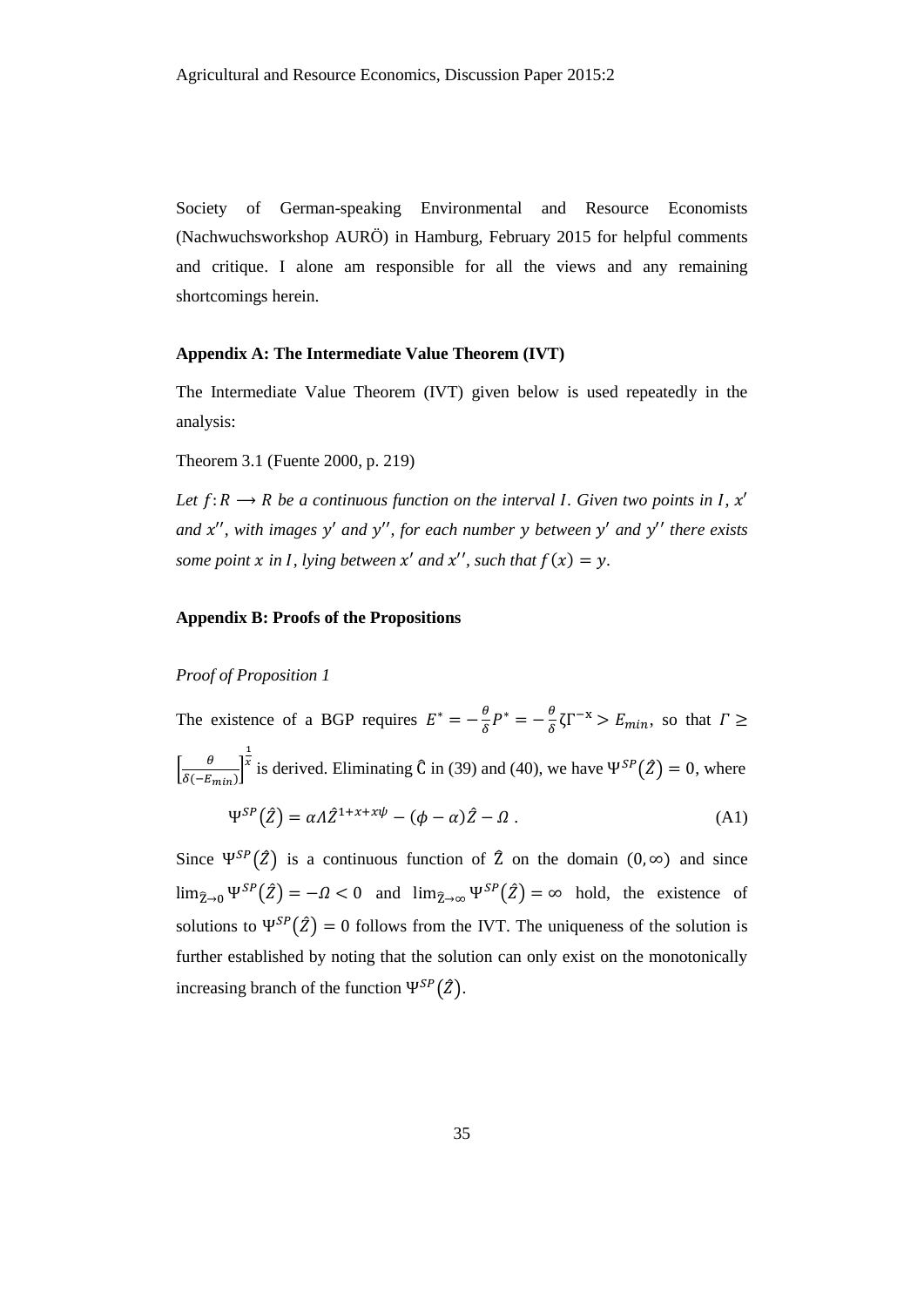#### *Proof of Proposition 3*

For any given  $\epsilon$ , the existence of solution to the equation  $\Psi(\hat{Z}) = 0$  with  $\Psi(\hat{Z})$ given by [\(50\)](#page-19-2) is easily established by the IVT, since the continuous function  $\Psi(\hat{Z})$ satisfies  $\lim_{\tilde{z}\to 0} \Psi(\tilde{z}) = -\infty$  and  $\lim_{\tilde{z}\to \infty} \Psi(\tilde{z}) = \infty$ . The solution is further unique for a given  $\epsilon$ , since by

<span id="page-36-0"></span>
$$
\frac{\partial \Psi(\hat{z})}{\partial \hat{z}} = \alpha(\phi + \eta_s \gamma) + x(\alpha + \eta_s \gamma) \phi^{CD} > 0,
$$
 (A2)

the function  $\Psi(\hat{Z})$  is monotonically increasing in  $\hat{Z}$ .

The existence of BGP further requires  $\hat{Z}^* \geq \Gamma_{cri}$ . By  $\Psi(\hat{Z}) = 0$  and the monotonicity of  $\Psi(\hat{Z})$ , we thus have  $\Psi(\Gamma_{cri}) \leq 0$ , from which we can derive

$$
\eta_s \ge \frac{\alpha \phi (1 - \epsilon \epsilon_{cri}^{-1})}{\gamma [\epsilon \epsilon_{cri}^{-1} \phi - \alpha + \Omega_{cri}^{-1}]}
$$
(A3)

the right hand side of which will be negative if  $\epsilon \geq \epsilon_{cri}$ . Thus for any given  $\epsilon$ , the existence of BGP requires  $\eta_s \ge \eta_{scri}$  with  $\eta_{scri}$  given by [\(51\).](#page-19-1) Further, as long as  $\eta_s \geq \eta_{scri}$  holds, for different  $\epsilon$ 's, implicit differentiation leads to

$$
\frac{d\hat{Z}^*}{d\epsilon} = -\frac{\partial \Psi}{\partial \epsilon} / \left(\frac{\partial \Psi}{\partial \hat{Z}}\right) > 0,\tag{A4}
$$

where  $\frac{\partial \Psi}{\partial \hat{z}} > 0$  holds by [\(A2\)](#page-36-0) and

$$
\frac{\partial \Psi}{\partial \epsilon} = -(\eta_s \gamma + \alpha) \phi \Gamma^{x+1} \hat{Z}^{-x} < 0 \tag{A5}
$$

# *Proof of Proposition 6*

Since direct differentiation of U with respect to  $\eta_s$  is rather difficult, we take an alternative route for the analysis. Differentiating  $U$  with respect to  $\epsilon$ , we have

<span id="page-36-1"></span>
$$
U_{\epsilon} = \frac{d\hat{z}}{d\epsilon} \frac{1}{\hat{c}\hat{\gamma}} \frac{1}{\alpha + \eta_{s\gamma}} D,\tag{A6}
$$

where

$$
D = D1 + D2 + D3 \tag{A7}
$$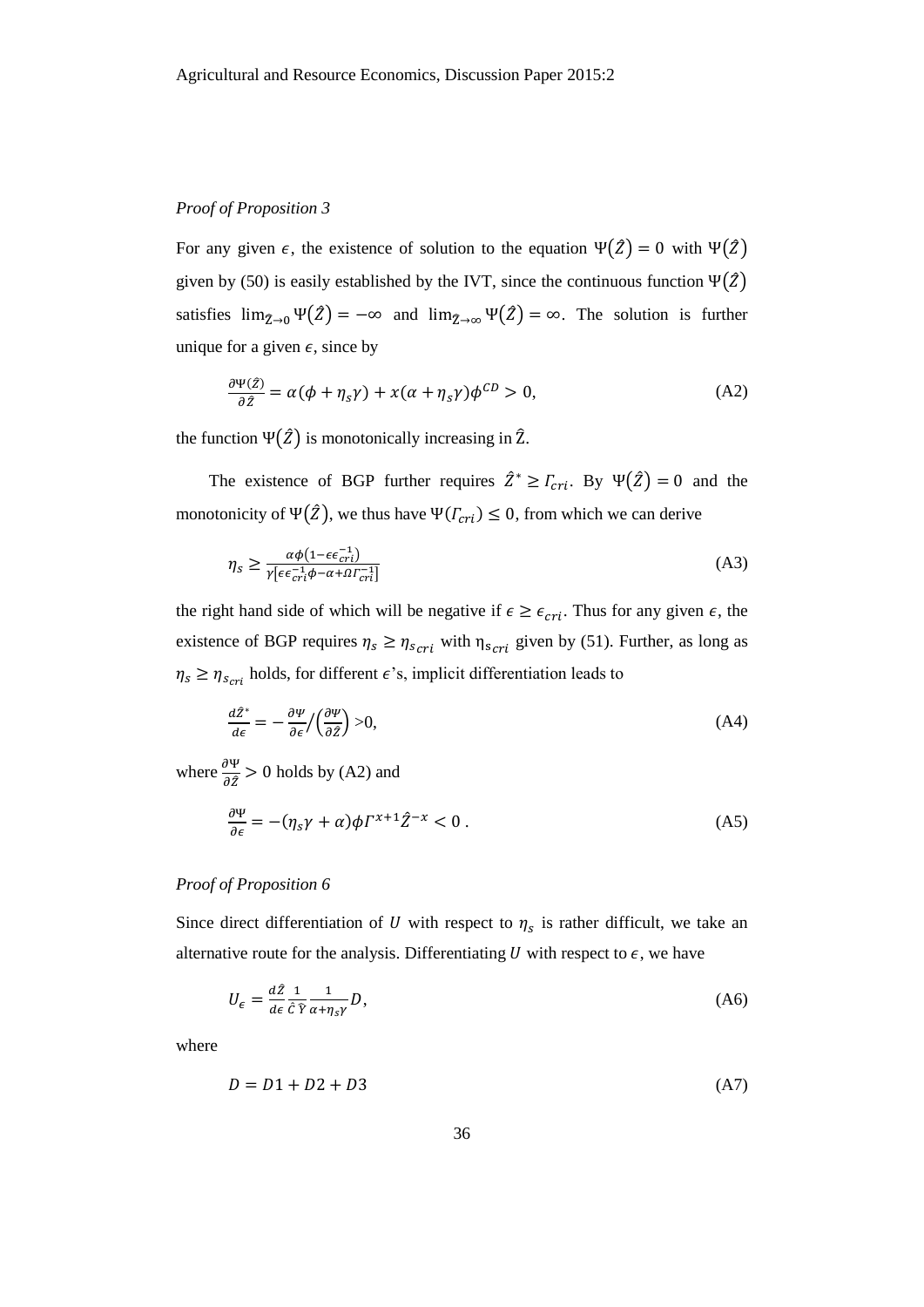$$
D_1 = -\frac{\rho(\gamma - 1)}{\gamma} \frac{1 + \eta_l}{1 + \frac{l}{u}}
$$
(A8)

$$
D_2 = -\frac{\alpha}{1-\alpha} (\phi + \eta_s \gamma) \hat{C}
$$
 (A9)

$$
D_3 = \eta_E \chi(\alpha + \eta_S \gamma) \left(\frac{\theta}{\delta} \zeta\right)^{1+\psi} \hat{Z}^{-(1+x+x\psi)} \hat{C} \hat{Y}
$$
 (A10)

and  $\frac{d\hat{z}}{d\epsilon} > 0$  by Proposition 3. Since the terms on the right hand side of [\(A6\)](#page-36-1) are all always positive except for D, the sign of  $U_{\epsilon}$  depends on whether D is positive, zero or negative. Differentiating D with respect to  $\epsilon$  and  $\eta_s$ , respectively, we have

<span id="page-37-0"></span>
$$
\frac{dD}{d\epsilon} = \frac{dD_1}{d\epsilon} + \frac{dD_2}{d\epsilon} + \frac{dD_3}{d\epsilon} < 0,\tag{A11}
$$

<span id="page-37-1"></span>
$$
\frac{dD}{d\eta_s} = \frac{dD_1}{d\eta_s} + \frac{dD_2}{d\eta_s} + \frac{dD_3}{d\eta_s} < \left[ -D\left(\frac{1}{\hat{r}}\frac{1}{\alpha}x\phi_s\right) \right] \frac{d\hat{Z}}{d\eta_s} < 0, \text{ if } > 0 \; . \tag{A12}
$$

where

$$
\frac{d_{\mathcal{D}_1}}{d\epsilon} = \left[ D_1 \frac{\frac{l}{u}}{1 + \frac{l}{u}} \frac{1}{\hat{C}\hat{Y}} \frac{\rho}{\alpha + \eta_S \gamma} \frac{\gamma - 1}{\gamma} \right] \frac{d\hat{Z}}{d\epsilon} < 0 \tag{A13}
$$

$$
\frac{dD_2}{d\epsilon} = \left[\frac{D_2}{\hat{c}} \frac{\phi - \alpha}{\alpha + \eta_S \gamma}\right] \frac{d\hat{Z}}{d\epsilon} < 0 \tag{A14}
$$

$$
\frac{dD_3}{d\epsilon} = D_3 \left[ -\frac{1+x+x\psi}{\hat{z}} \frac{d\hat{z}}{d\epsilon} + \frac{1}{\hat{c}} \frac{\phi-\alpha}{\alpha+\eta_s \gamma} + \frac{1}{\hat{r}} \frac{\phi+\eta_s \gamma}{\alpha+\eta_s \gamma} \right] \frac{d\hat{z}}{d\epsilon} < \left[ -D_3 \frac{x(1+\psi)-1}{\hat{z}} \right] \frac{d\hat{z}}{d\epsilon} < 0 \tag{A15}
$$

$$
\frac{dD_1}{d\eta_s} = \left[ D_1 \frac{\frac{l}{u}}{1 + \frac{l}{u}} \left( \frac{1}{\hat{c}} \left( \frac{1}{\alpha} x \phi_s + 1 \right) - \frac{1}{\hat{r}} \frac{1}{\alpha} x \phi_s \right) \right] \frac{d\hat{z}}{d\eta_s} < \left[ -D_1 \left( \frac{1}{\hat{r}} \frac{1}{\alpha} x \phi_s \right) \right] \frac{d\hat{z}}{d\eta_s} \tag{A16}
$$

$$
\frac{dD_2}{d\eta_s} = \left[ D_2 \left( \frac{1}{\hat{c}} \frac{\phi - \alpha}{\alpha + \eta_s \gamma} \right) \frac{1}{\alpha} \chi \phi_s \right] \frac{d\hat{Z}}{d\eta_s} < \left[ -D_2 \left( \frac{1}{\hat{r}} \frac{1}{\alpha} \chi \phi_s \right) \right] \frac{d\hat{Z}}{d\eta_s} \tag{A17}
$$

$$
\frac{dD_3}{d\eta_s} = D_3 \left[ -\frac{1 + x + x\psi}{\hat{z}} \frac{d\hat{z}}{d\epsilon} + \frac{1}{\hat{c}} \frac{\phi - \alpha}{\alpha + \eta_s \gamma} + \frac{1}{\hat{r}} \frac{\phi + \eta_s \gamma}{\alpha + \eta_s \gamma} \right] \frac{d\hat{z}}{d\eta_s} < -D_3 \left[ \left( \frac{1}{\hat{r}} \frac{1}{\alpha} x \phi_s \right) \right] \frac{d\hat{z}}{d\eta_s} \tag{A18}
$$

and  $\frac{d\hat{Z}}{d\eta_s} > 0$  holds by Proposition 4.

Denote the welfare of the benchmark economy and the economy with conspicuous conservation by  $U^{BM}$  and  $U^{CC}$ , respectively. By Proposition 2,  $U_{\epsilon}^{BM}(\epsilon=1)=0$  so that  $D^{BM}(\epsilon=1)=0$ . By [\(A11\),](#page-37-0)  $U_{\epsilon}^{BM}(\epsilon_{cri}\leq \epsilon < 1)>0$  and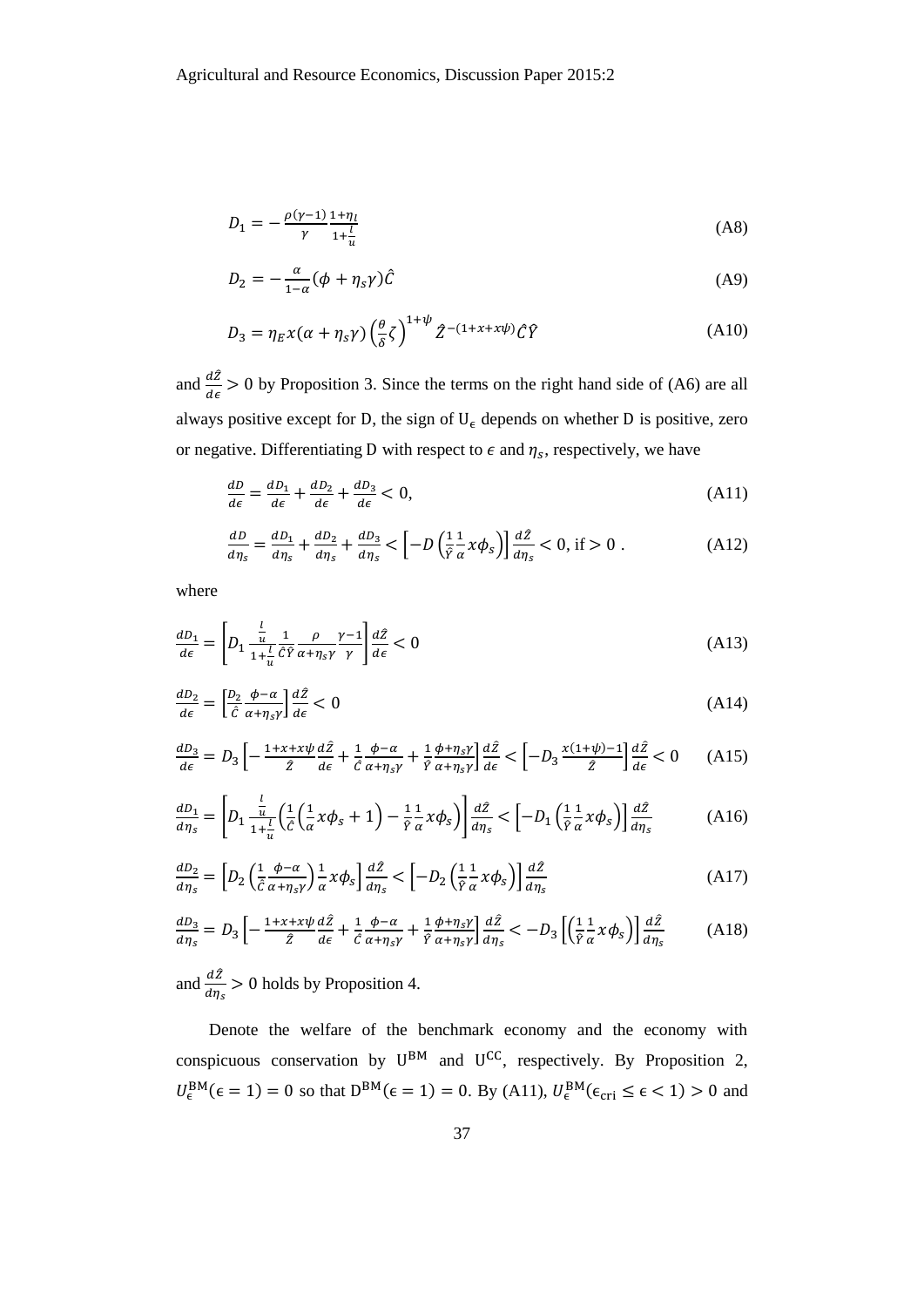$U_{\epsilon}^{BM}(\epsilon > 1) < 0$  hold so that as  $\epsilon$  increases  $U_{\epsilon}^{BM}$  will first be positive but eventually becomes zero and then negative. Similarly, since under Assumption 1  $D^{CC}(\epsilon = 0) > 0$  hold, by [\(A11\)](#page-37-0) U<sup>CC</sup> will also first increase and then decrease with ϵ. Thus both in the benchmark economy and the economy with conspicuous conservation, the welfare function will be an inverse U-shaped function of  $\epsilon$ . Further, since by [\(A12\)](#page-37-1)  $D^{CC} = 0$  is reached at a lower  $\epsilon$ , the welfare maximum in the economy with conspicuous conservation is reached at some  $\epsilon$  lower than 1.

Assume now  $\epsilon \leq 1$ . From the above analysis and the following two conditions

$$
U^{CC}(\epsilon) > U^{BM}(\epsilon) \text{ for any } \epsilon < \epsilon_{cri}
$$
 (A19)

$$
U^{CC}(1) < U^{BM}(1) \tag{A20}
$$

there are therefore three possible positions for  $U^{CC}$  that can be described by

1)  $\hat{\epsilon} < \epsilon_{cri}, \ U^{CC}(\hat{\epsilon}) > U^{BM}(\hat{\epsilon})$ 2)  $\epsilon_{cri} \leq \hat{\epsilon} < 1, U^{CC}(\hat{\epsilon}) \geq U^{BM}(\hat{\epsilon})$ 3)  $\epsilon_{cri} \leq \hat{\epsilon} < 1, \ U^{CC}(\hat{\epsilon}) < U^{BM}(\hat{\epsilon}).$ 

Since we further have

$$
\frac{dU_{\epsilon}}{d\eta_{s}} < -U_{\epsilon} \frac{d\hat{Z}}{d\eta_{s}} \frac{x}{\hat{Z}} \frac{\eta_{s} \gamma \Omega \hat{Z}^{-1}}{\alpha(\phi + \eta_{s} \gamma) + (\alpha + \eta_{s} \gamma) x \phi_{s}} < 0, \text{ if } U_{\epsilon} > 0,
$$
\n(A21)

for each of the three possibilities, by the IVT  $U^{CC}(\epsilon)$  will have a unique intersection with  $U^{BM}(\epsilon)$  at  $\tilde{\epsilon} \in [\epsilon_{cri}, 1)$  so that

$$
\begin{cases}\nU^{CC}(\epsilon) \ge U^{BM}(\epsilon), & \text{if } \epsilon \le \tilde{\epsilon} \\
U^{CC}(\epsilon) < U^{BM}(\epsilon), & \text{if } \tilde{\epsilon} < \epsilon \le 1\n\end{cases}.
$$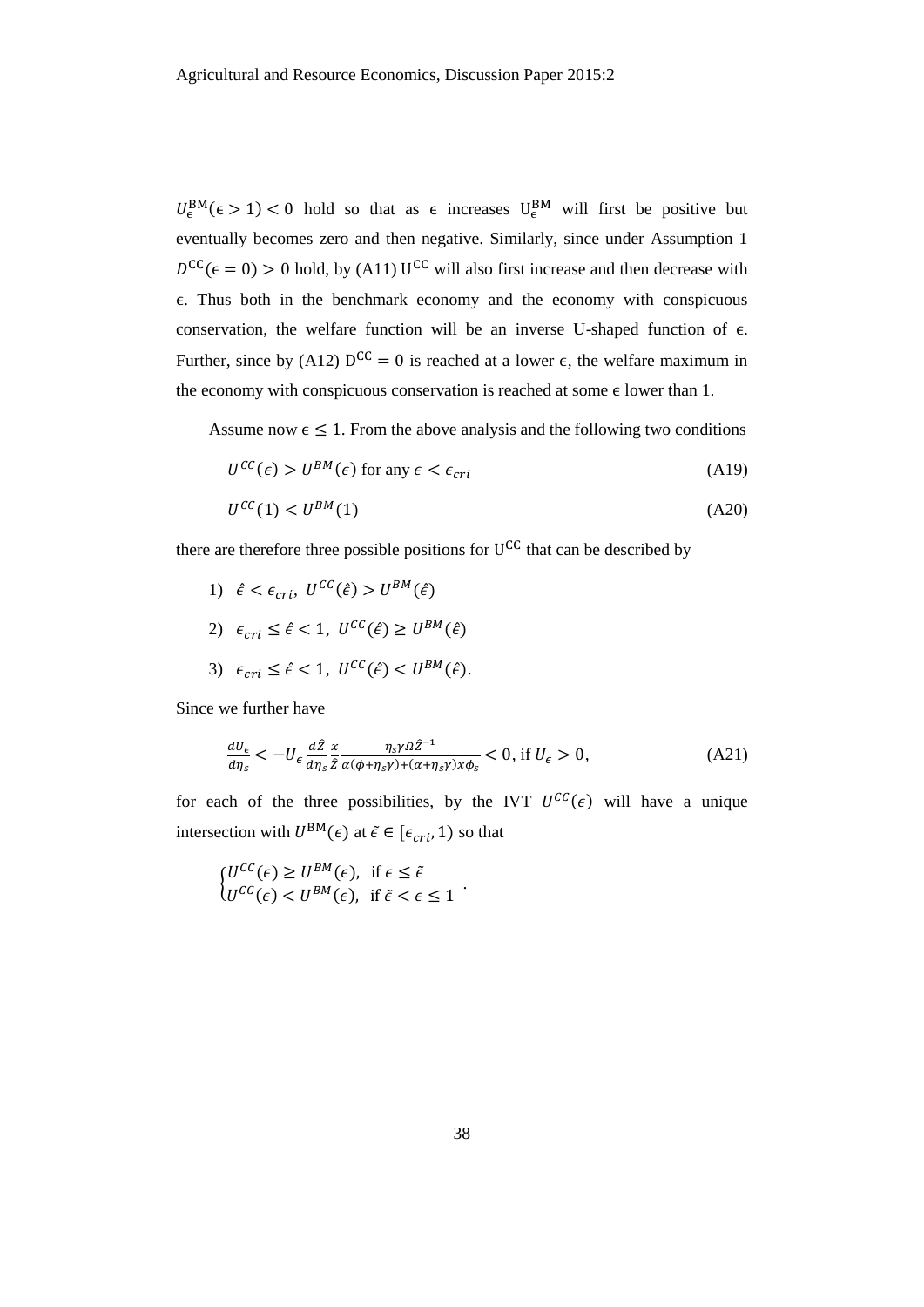#### **References**

- Acemoglu, D., Aghion, P., Bursztyn, L., and D. Hemous (2012): The Environment and Directed Technical Change. *American Economic Review* 102(1), 131–166.
- Alesina, A., Glaeser, E.L., and B. Sacerdote (2005): Work and leisure in the U.S. and Europe: Why so different? *NBER working paper series* 11278.
- Arrow, K.J. and M. Kurz (1970): Public investment, the rate of return, and optimal fiscal policy, Johns Hopkins Press, Baltimore.
- Benhabib, J.J. and R. Perli (1994): Uniqueness and indeterminacy. *Journal of economic theory* 63, 113–142.
- Beretti, A., Figuières, C., and G. Grolleau (2013): Behavioral innovations: The missing capital in sustainable development? *Ecological Economics* 89, 187– 195.
- Bird, R.L.B. and E.A. Smith (2005): Signaling theory, strategic interaction, and symbolic capital. *Current anthropology* 46(2), 221–248.
- Bovenberg, A.L. and S. Smulders (1995): Environmental quality and pollutionaugmenting technological change in a two-sector endogenous growth model. *Journal of Public Economics* 57, 369–391.
- Cahuc, P. and F. Postel-Vinay (2005): Social status and the overworked consumer. *Annales d'économie et de statistique* 78 (2005), 143–161.
- Economides, G. and A. Philippopoulos (2008): Growth enhancing policy is the means to sustain the environment. *Review of Economic Dynamics* 11(1), 207– 219.
- Elliott, R. (2013): The taste for green: The possibilities and dynamics of status differentiation through "green" consumption. *Poetics* 41(3), 294–322.
- Fisher, W.H. and F.X. Hof (2000): Relative consumption, economic growth, and taxation. *Journal of economics* 72(3), 241–262.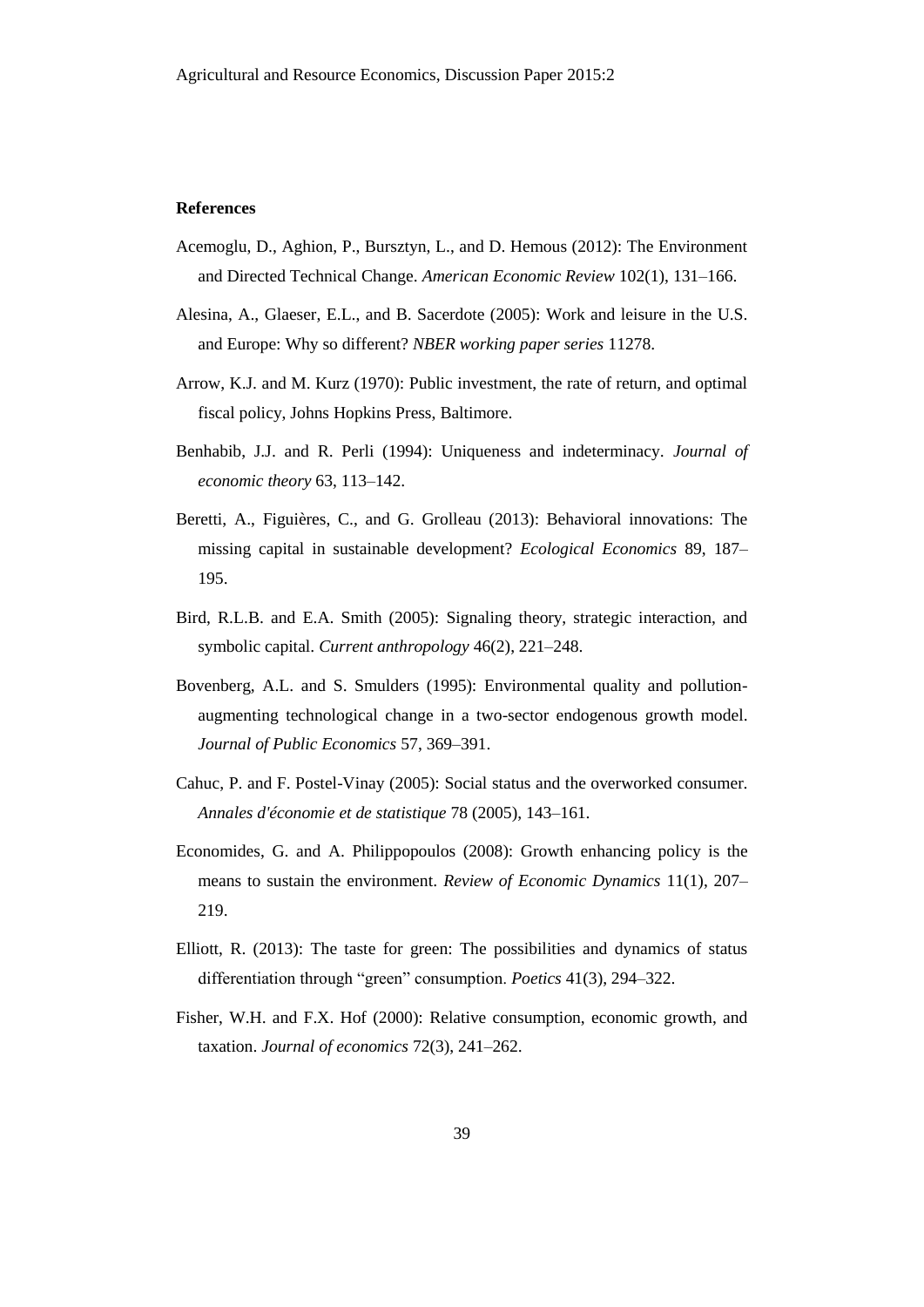- Fuente, Angel de la (2000): Mathematical methods and models for economists, Cambridge University Press, Cambridge, UK, New York, NY.
- Gintis, H., Smith, E.A., and S. Bowles (2001): Costly Signaling and Cooperation. *Journal of Theoretical Biology* 213, 103–119.
- Gradus, R. and S. Smulders (1993): The trade-off between environmental care and long-term growth. *Journal of economics* 58(1), 25–51.
- Greiner, A., Grüne, L., and W. Semmler (2009): Growth and climate change, Bernard Schwartz Center for Economic Policy Analysis, New York, NY.
- Griskevicius, V., Tybur, J.M., Sundie, J.M., Cialdini, R.B., and G.F. Miller (2007): Blatant benevolence and conspicuous consumption: When romantic motives elicit strategic costly signals. *Journal of Personality and Social Psychology* 93, 85–102.
- Griskevicius, V., Tybur, J.M., and B. van den Bergh (2010): Going green to be seen: Status, reputation, and conspicuous conservation. *Journal of Personality and Social Psychology* 98(3), 392–404.
- Gurven, M., Allen-Arave, W., Hill, K., and M. Hurtado (2000): It's a wonderful life: Signaling generosity among the Ache of Paraguay. *Evolution and Human Behavior* 21, 263–282.
- Hettich, F. (1998): Growth effects of a revenue-neutral environmental tax reform. *Journal of economics* 67(3), 287–316.
- IPCC (2014): Climate Change 2013: The Physical Science Basis, Cambridge University Press, Cambridge.
- Kinzig, A.P., Ehrlich, P.R., Alston, L.J., Arrow, K., Barrett, S., Buchman, T.G., Daily, G.C., Levin, B., Levin, S., Oppenheimer, M., Ostrom, E., and D. Saari (2013): Social Norms and Global Environmental Challenges: The Complex Interaction of Behaviors, Values, and Policy. *BioScience* 63(3), 164–175.
- Lucas, R.E. (1988): On the mechanics of economic development. *Journal of monetary economics*.